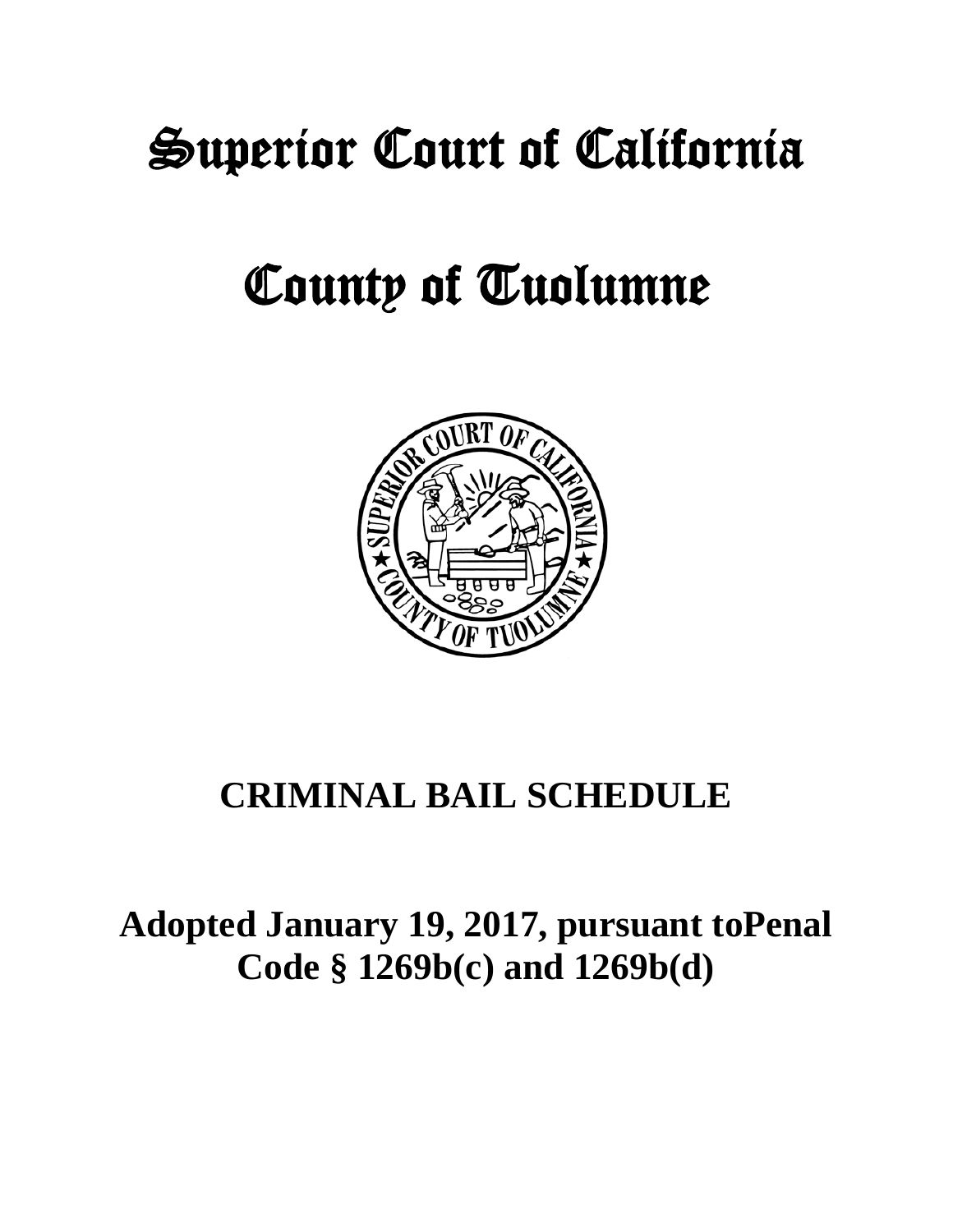# Superior Court of California County of Tuolumne



## **1.0 FELONY BAIL SCHEDULE**

Pursuant to Penal Code §1269(b), the following bail schedule has been adopted by the Superior Court of California, County of Tuolumne, and is to be utilized in setting bail for the release of persons arrested on charges, without warrant, for the alleged commission of any bailable offense, and for Writs of Habeas Corpus.

- For any felony offense for which no presumptive bail is set forth, bail is fixed at \$10,000.
- When a person is booked on multiple felony charges, the presumptive bail amount shall be the largest amount specified in the schedule for any one of the felony charges, plus applicable enhancements (i.e. no "stacking" unless deemed appropriate in the court's discretion).
- When a person is booked on multiple felony charges, two or more of which constitute a "violent felony" (Penal Code §1192.7(c)), the presumptive amount shall be the aggregate of each such charge, unless the punishment for a particular charge would be barred by Penal Code §654 (i.e. "stacking" permitted).
- The amount of bail for any offense listed as "no bail" will be determined at the first appearance.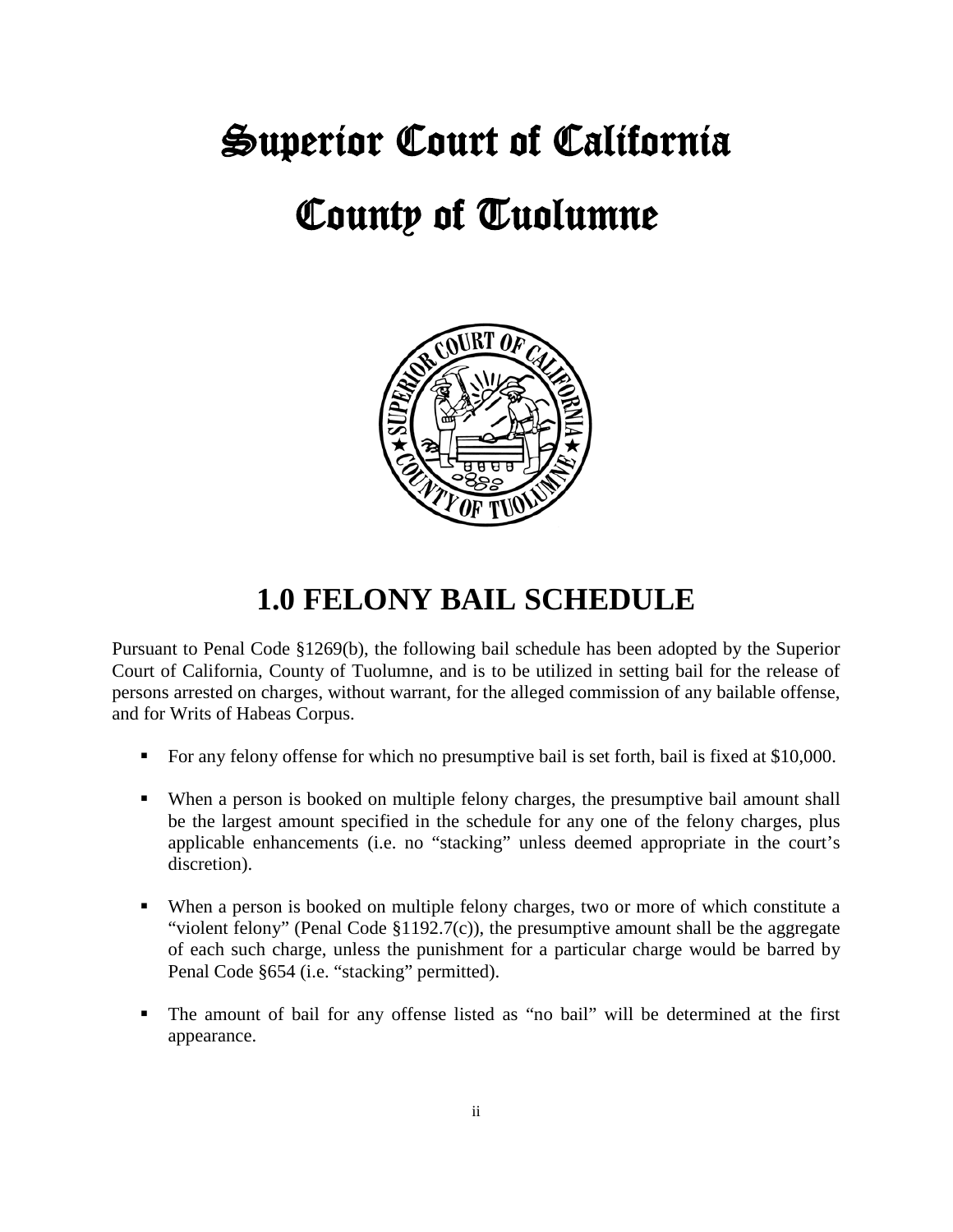#### 2017

## **TABLE OF CONTENTS**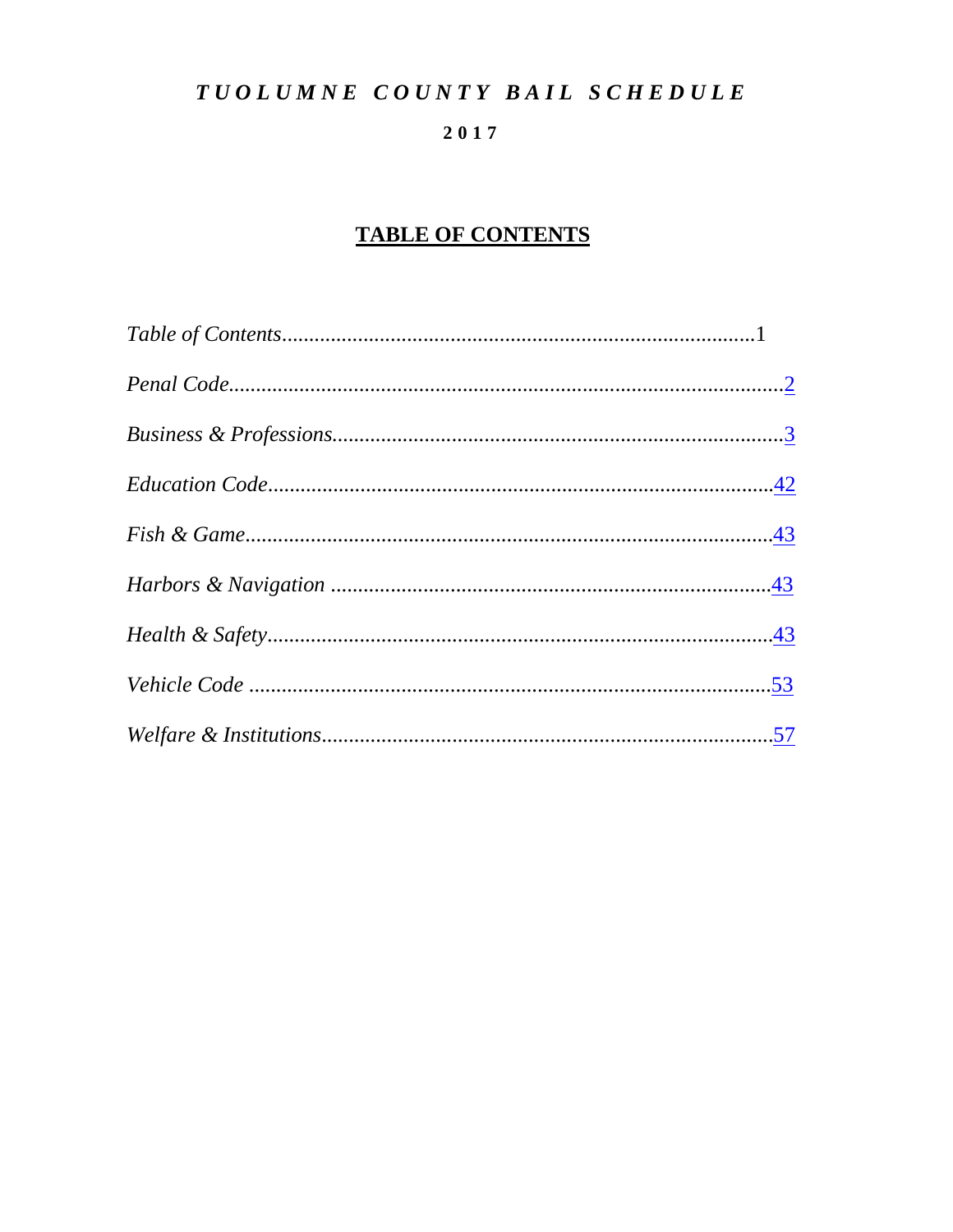#### **2017**

<span id="page-3-0"></span>

| <b>Penal Code</b> | $Enh**$ | <b>Offense Description</b>                                                                         | <b>Presumptive</b><br><b>Bail</b> |
|-------------------|---------|----------------------------------------------------------------------------------------------------|-----------------------------------|
| $32 *$            |         | Accessory after the Fact to a Felony                                                               | 20,000<br>(10,000)                |
| $37(a)$ *         |         | <b>Treason Against State</b>                                                                       | 500,000                           |
| 67                |         | <b>Bribery of State Executive Officer</b>                                                          | 40,000                            |
| 67.5(b)           |         | Bribery of State Official or Employee (if Theft or Thing<br>Given or Offered Would Be Grand Theft) | 40,000                            |
| 68(a)             |         | State Official Asking for or Receiving a Bribe                                                     | 40,000                            |
| $69 *$            |         | Resisting or Deterring Executive Officer in Performance of<br><b>His Duty</b>                      | 20,000<br>(10,000)                |
| $71(1)$ *         |         | Threat to Injure School or Public Employees                                                        | 20,000<br>(10,000)                |
| $72 *$            |         | False Claim to Public Board or Officer w/intent to Defraud                                         | 10,000                            |
| 76(a)(1)          |         | Threatening Life or Threatening Serious Bodily Harm to<br><b>Government Official</b>               | 20,000                            |
| 92, 93            |         | Bribery, Offering, Accepting by Judges, Jurors, Referees                                           | 50,000                            |
| $95 *$            |         | Influencing Juror/Referee/Umpire                                                                   | 40,000                            |
| $95.1*$           |         | Threatening Juror Following Verdict                                                                | 40,000                            |
|                   |         |                                                                                                    | (15,000)                          |
| $96*$             |         | Misconduct of Jurors/Referees/Umpires                                                              | 10,000                            |
| $107 *$           |         | Escape of Felon Prisoner from Training School/County<br>Hospital                                   | 50,000<br>(25,000)                |
| 109               |         | Assisting Escape of Inmate from Training<br>School/Reformatory, etc.                               | 50,000                            |

\* Felony/Misdemeanor /"Wobbler" – The misdemeanor presumptive bail amount is reflected in parenthesis. Upon fresh arrest, the presumptive bail to be applied is the felony amount.

\*\*Enhancement (ENH) or Aggravating Factor (AGGF) or Special Allegation (SPAL) or Alternate Sentencing Provision (ALT.SENT.PROV.)

Serious & Violent Felonies are indicated as: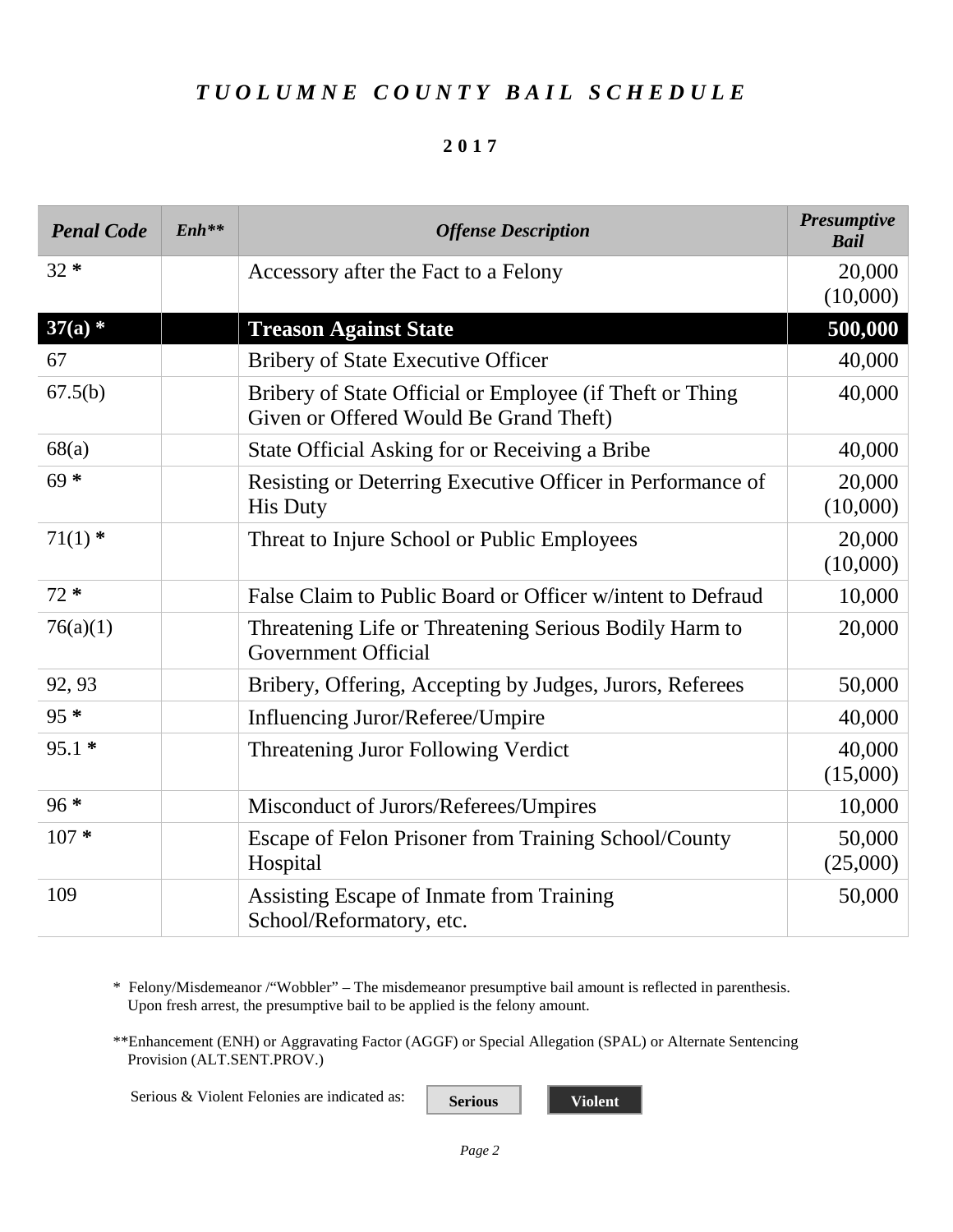#### **2017**

| <b>Penal Code</b> | $Enh**$ | <b>Offense Description</b>                                                                               | <b>Presumptive</b><br><b>Bail</b> |
|-------------------|---------|----------------------------------------------------------------------------------------------------------|-----------------------------------|
| 115(a)            |         | <b>Offering Forged/False Documents for Filing</b>                                                        | 20,000                            |
| 118               |         | Perjury                                                                                                  | 20,000                            |
| 118a              |         | Perjury by False Document                                                                                | 20,000                            |
| $118.1*$          |         | Peace Officer Filing a False Report                                                                      | 20,000<br>(10,000)                |
| 127               |         | <b>Subornation of Perjury</b>                                                                            | 20,000                            |
| 128               |         | <b>Perjury Resulting in Execution of Innocent Person</b>                                                 | 500,000                           |
| $136.1(a)$ *      |         | <b>Maliciously Dissuade Witness or Victim from Testimony</b>                                             | 40,000<br>(10,000)                |
| $136.1(b)$ *      |         | <b>Dissuade Witness to or Victim of Crime from Making</b><br><b>Report</b>                               | 40,000<br>(10,000)                |
| 136.1(c)          |         | <b>Threatening force or Violence on a Witness to Prevent</b><br><b>Testimony</b>                         | 40,000                            |
| 136.1(d)          |         | <b>Attempt to Prevent Testimony</b>                                                                      | 20,000                            |
| $136.5*$          |         | Possess Deadly Weapon with Intent to Dissuade Witness<br>from Testimony                                  | 70,000<br>(7,500)                 |
| 137(a)            |         | Inducing False Testimony by Bribing Witness                                                              | 50,000                            |
| 137(b)            |         | Inducing False Testimony Through Use of Force or Threat                                                  | 70,000                            |
| 138               |         | Witness Soliciting or Receiving Bribe                                                                    | 50,000                            |
| $139*$            |         | Threatening Witness to or Victim of Crime                                                                | 30,000<br>(10,000)                |
| $140*$            |         | Use of Force or Threat of Force or Violence to Witness or<br>Victim Because of Assistance in Prosecution | 30,000<br>(10,000)                |
| 141(b)            |         | Peace Officer Filing False Evidence                                                                      | 30,000                            |

\* Felony/Misdemeanor /"Wobbler" – The misdemeanor presumptive bail amount is reflected in parenthesis. Upon fresh arrest, the presumptive bail to be applied is the felony amount.

\*\*Enhancement (ENH) or Aggravating Factor (AGGF) or Special Allegation (SPAL) or Alternate Sentencing Provision (ALT.SENT.PROV.)

Serious & Violent Felonies are indicated as: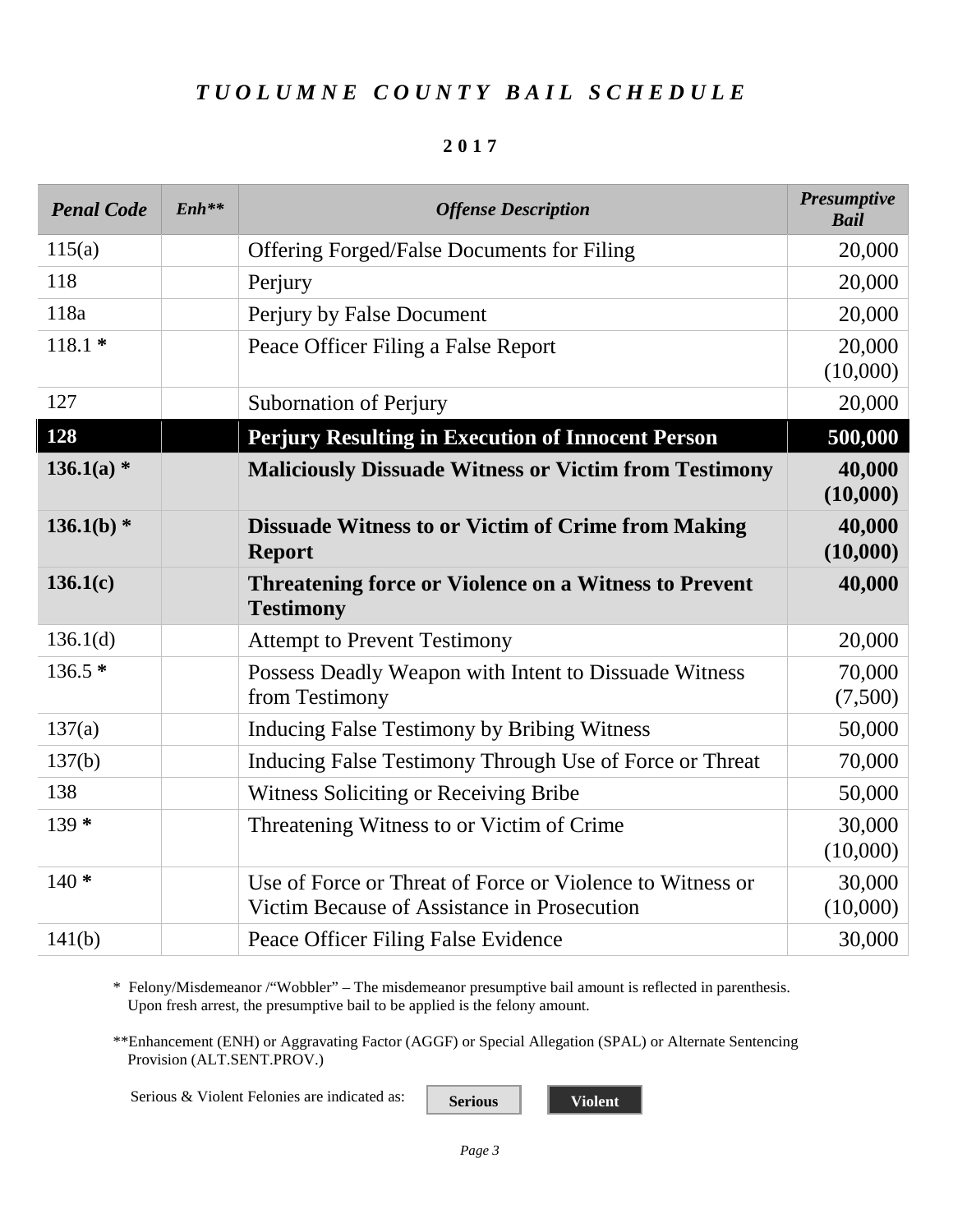#### **2017**

| <b>Penal Code</b> | $Enh**$ | <b>Offense Description</b>                                                                                                                               | <b>Presumptive</b><br><b>Bail</b> |
|-------------------|---------|----------------------------------------------------------------------------------------------------------------------------------------------------------|-----------------------------------|
| ∗<br>142          |         | <b>Officer Refusing to Receive or Make Arrest</b>                                                                                                        | 10,000<br>(5,000)                 |
| $146a(b)$ *       |         | Impersonating an Officer of the Law                                                                                                                      | 10,000<br>(5,000)                 |
| 146e(b)           |         | Disclosure of Address/Phone Number of Peace Office or<br>Family Member Resulting in Bodily Injury to These Persons                                       | 50,000                            |
| 148(a)<br>[Misd]  |         | Resisting or Obstructing Peace Officer, EMT                                                                                                              | (5,000)                           |
| $148(b)$ *        |         | Taking of Weapon (Baton, Mace, etc.) While Resisting<br>Arrest                                                                                           | 20,000<br>(7,500)                 |
| 148(c)            |         | Removal of Officer's Firearm While Resisting Arrest                                                                                                      | 20,000                            |
| $148(d)$ *        |         | Removal of Officer's Firearm with Intent to Permanently<br>Deprive                                                                                       | 30,000<br>(7,500)                 |
| $148.1(a)$ *      |         | False Bomb Report to Official                                                                                                                            | 30,000<br>(10,000)                |
| $148.1(b)$ *      |         | False Bomb Report to On-Duty Peace Officer                                                                                                               | 30,000<br>(10,000)                |
| 148.1(c)          |         | False Bomb Report to any Other Person                                                                                                                    | 20,000                            |
| $148.1(d)$ *      |         | Sending/Mailing a Facsimile Bomb to Any Person;<br>Malicious Possession of Facsimile Bomb with Intent to<br>Commit Another to Fear for His or Her Safety | 40,000<br>(10,000)                |
| 148.3(b)          |         | <b>False Report of Emergency Resulting in Death/GBI</b>                                                                                                  | 75,000                            |
| 148.4(b)          |         | <b>Tamper w/Fire Alarm Resulting in Death/GBI</b>                                                                                                        | 75,000                            |
| $148.10(a)$ *     |         | <b>Resisting Officer and Causing Death or Serious Bodily</b><br>Injury                                                                                   | 40,000<br>(7,500)                 |

\* Felony/Misdemeanor /"Wobbler" – The misdemeanor presumptive bail amount is reflected in parenthesis. Upon fresh arrest, the presumptive bail to be applied is the felony amount.

\*\*Enhancement (ENH) or Aggravating Factor (AGGF) or Special Allegation (SPAL) or Alternate Sentencing Provision (ALT.SENT.PROV.)

Serious & Violent Felonies are indicated as: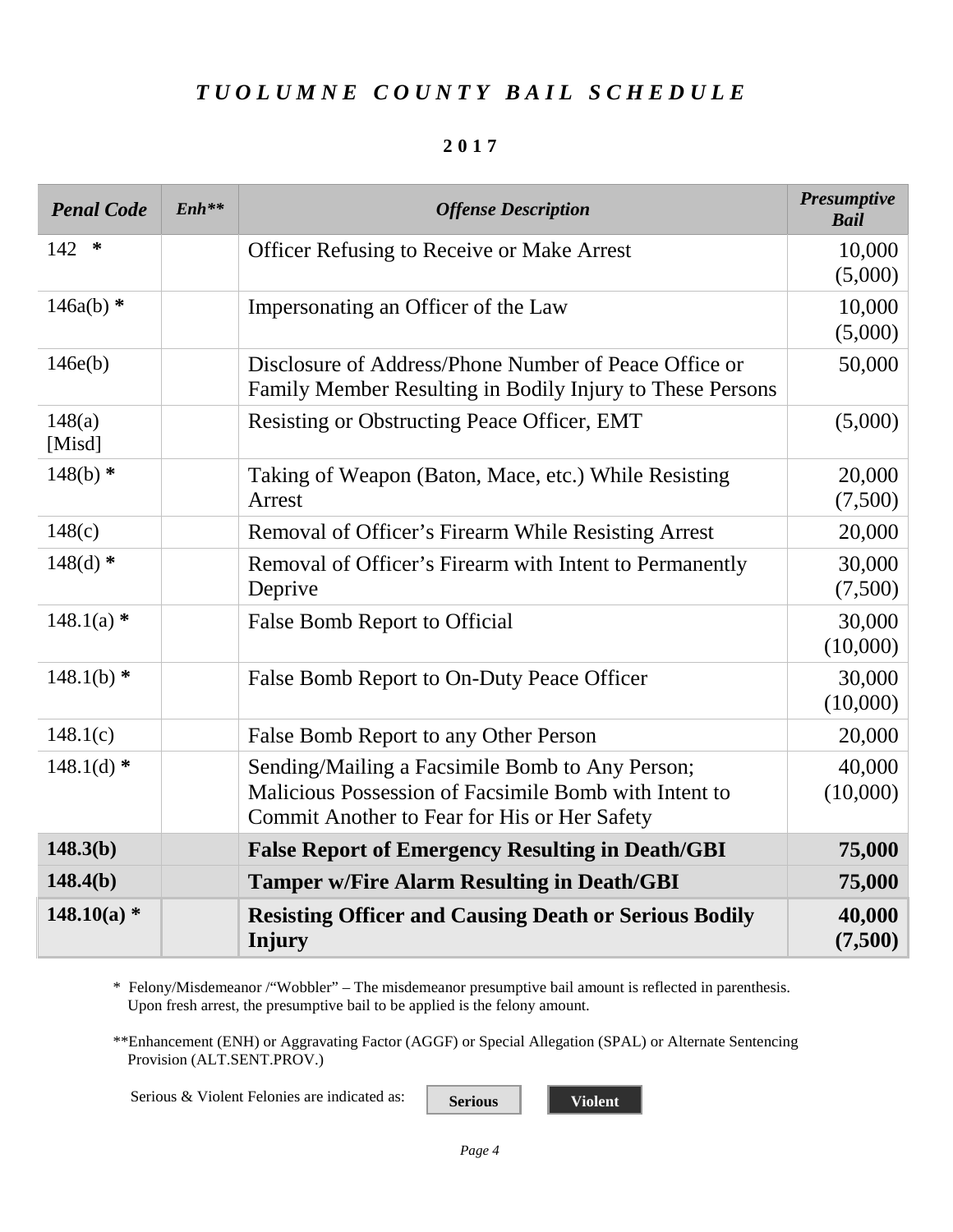#### **2017**

| <b>Penal Code</b>   | $Enh**$    | <b>Offense Description</b>                                                              | <b>Presumptive</b><br><b>Bail</b> |
|---------------------|------------|-----------------------------------------------------------------------------------------|-----------------------------------|
| $149*$              |            | <b>Assault by Police</b>                                                                | 10,000<br>(5,000)                 |
| 151(a)(2)           |            | Advocating Injury/Death of Peace Officer Resulting in<br>Injury/Death                   | 30,000                            |
| 165                 |            | Bribery of Councilman, Supervisor, etc.                                                 | 20,000                            |
| 166 [Misd]          |            | Violation of Court/Protective Order                                                     | (5,000)                           |
| $166(c)(4)$ *       |            | Violation of Court/Protective Order $(2^{nd}$ Conviction w/in 7<br>Years)               | 30,000<br>(7,500)                 |
| $166(d)(1)$ *       |            | Purchase or Receipt of Firearm in Violation of Protective<br>Order                      | 25,000<br>(10,000)                |
| $171b*$             |            | Bringing Firearm, Knife, or Deadly Weapon into State or<br><b>Local Public Building</b> | 20,000<br>(7,500)                 |
| 181                 |            | <b>Involuntary Servitude or Sale of Person</b>                                          | 75,000                            |
| 182 *               |            | Conspiracy                                                                              | Same as<br>Substantive<br>Offense |
| 182.5 *             |            | Criminal Street Gang Conspiracy (see underlying felony)                                 | 25,000<br>(7,500)                 |
| 186.10(a)           |            | Money Laundering                                                                        | 20,000                            |
| 186.10(c)(1)<br>(A) | <b>ENH</b> | $$50,000 < T$ ransaction $< $150,000$                                                   | 40,000                            |
| 186.10(c)(1)<br>(B) | <b>ENH</b> | $$150,000 <$ Transaction $< $1$ Million                                                 | 80,000                            |
| 186.10(c)(1)<br>(C) | <b>ENH</b> | $$1$ Million < Transaction < \$2.5 Million                                              | 100,000                           |

\* Felony/Misdemeanor /"Wobbler" – The misdemeanor presumptive bail amount is reflected in parenthesis. Upon fresh arrest, the presumptive bail to be applied is the felony amount.

\*\*Enhancement (ENH) or Aggravating Factor (AGGF) or Special Allegation (SPAL) or Alternate Sentencing Provision (ALT.SENT.PROV.)

Serious & Violent Felonies are indicated as: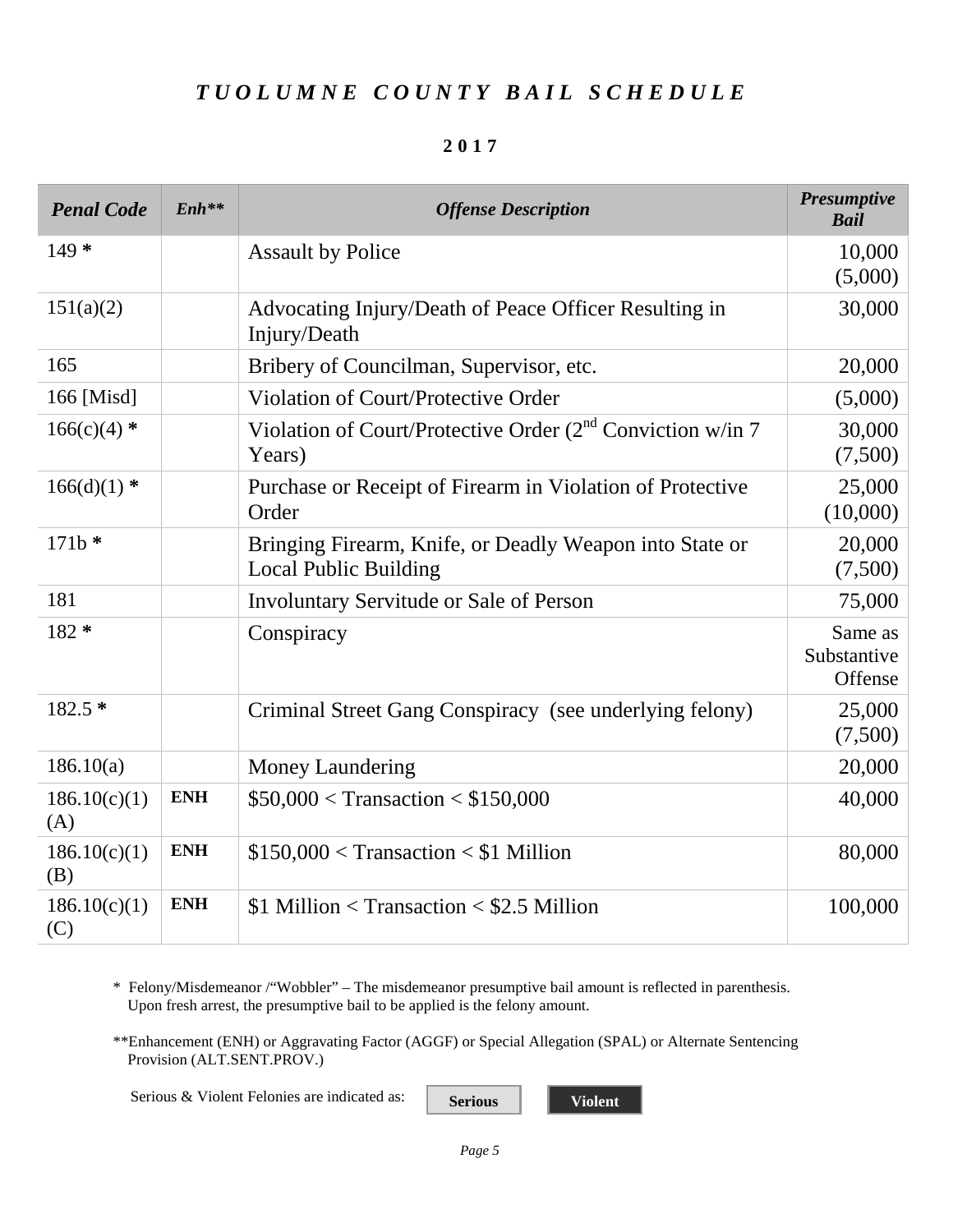#### **2017**

| <b>Penal Code</b>   | $Enh$ **               | <b>Offense Description</b>                                                                                                                         | <b>Presumptive</b><br><b>Bail</b> |
|---------------------|------------------------|----------------------------------------------------------------------------------------------------------------------------------------------------|-----------------------------------|
| 186.10(c)(1)<br>(D) | <b>ENH</b>             | $Transaction > $2.5$ Million                                                                                                                       | 250,000                           |
| 186.11(a)(2)        | <b>ENH</b>             | Taking $> $500,000$                                                                                                                                | 100,000                           |
| 186.11(a)(3)        | <b>ENH</b>             | $$50,000 <$ Taking $< $500,000$                                                                                                                    | 50,000                            |
| $186.22(a)$ *       |                        | Participation in Criminal Street Gang Activity                                                                                                     | 20,000<br>(10,000)                |
| 186.22(b)(1)<br>(A) | <b>ENH</b>             | <b>Committing Felony While Violating Provisions Against</b><br>Participating in Criminal Street Gang                                               | 15,000                            |
| 186.22(b)(1)<br>(B) | <b>ENH</b>             | Committing Serious Felony, as Defined in PC§1192.7(c),<br>While Violating Provisions Against Participating in<br><b>Criminal Street Gang</b>       | 30,000                            |
| 186.22(b)(1)<br>(C) | <b>ENH</b>             | Committing Violent Felony, as Defined in PC§667.5(c),<br><b>While Violating Provisions Against Participating in</b><br><b>Criminal Street Gang</b> | 50,000                            |
| 186.22(b)(2)        | <b>AGGF</b>            | 186.22(a) Committed within 1000 Feet of School                                                                                                     | 25,000                            |
| 186.22(b)(4)        | ENH                    | <b>Gang Enhancement for Specified Crimes [213, 215, 246]</b><br>or 12022.55 (15 year minimum); 519, 136.1 (7 year<br>minimum)                      | 200,000                           |
| $186.22(d)$ *       | ALT.<br>SENT.<br>PROV. | <b>Commission of Wobbler in Association with Criminal Street</b><br>Gang                                                                           | 10,000<br>(5,000)                 |
|                     |                        | Provides alternate sentencing treatment of charged offense                                                                                         |                                   |
| 186.26(a)           |                        | Soliciting or Recruiting Person to Participate in Criminal<br><b>Street Gang</b>                                                                   | 15,000                            |

\* Felony/Misdemeanor /"Wobbler" – The misdemeanor presumptive bail amount is reflected in parenthesis. Upon fresh arrest, the presumptive bail to be applied is the felony amount.

\*\*Enhancement (ENH) or Aggravating Factor (AGGF) or Special Allegation (SPAL) or Alternate Sentencing Provision (ALT.SENT.PROV.)

Serious & Violent Felonies are indicated as: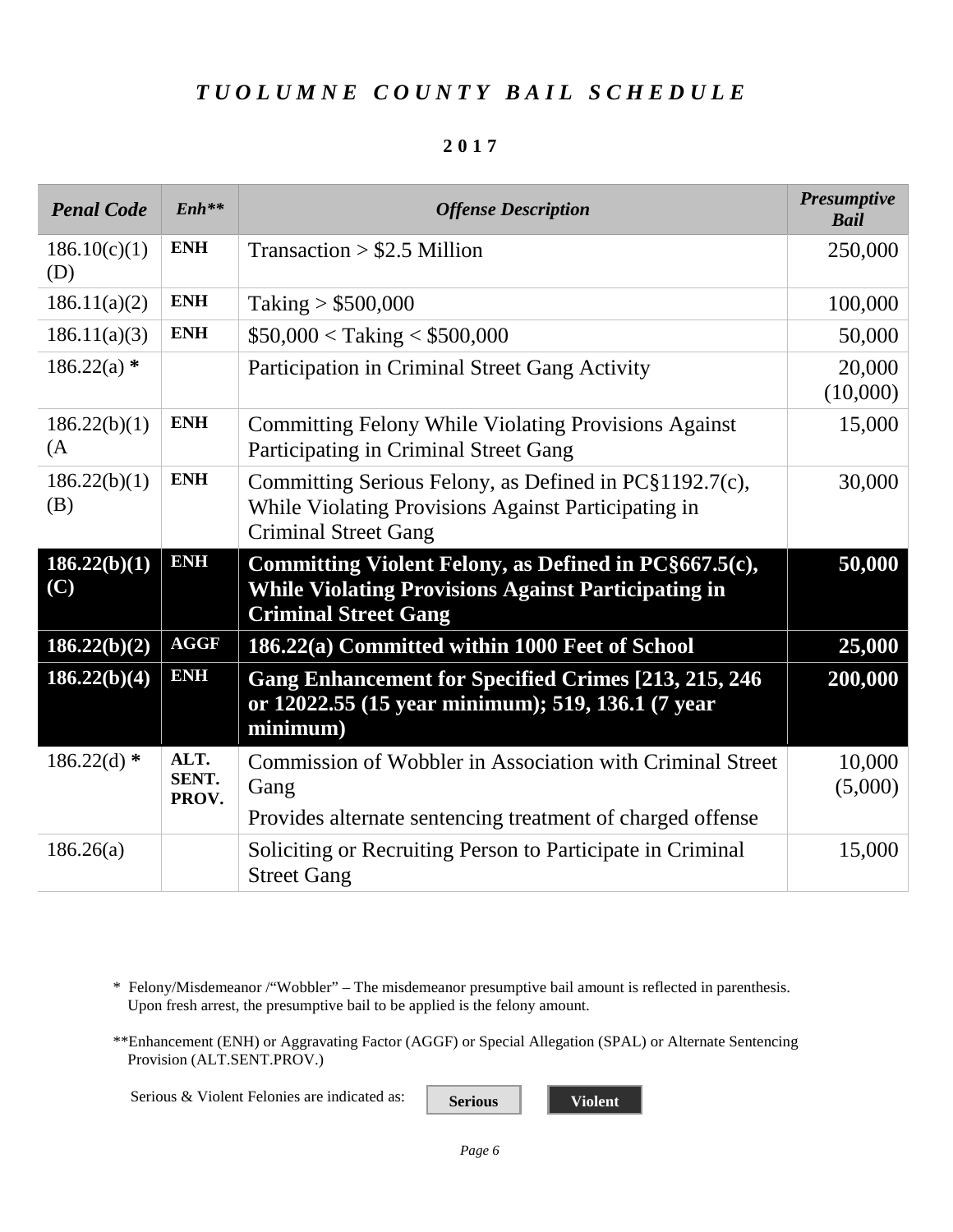#### **2017**

| <b>Penal Code</b> | $Enh$ **   | <b>Offense Description</b>                                                                                                                                                | <b>Presumptive</b><br><b>Bail</b> |
|-------------------|------------|---------------------------------------------------------------------------------------------------------------------------------------------------------------------------|-----------------------------------|
| 186.26(b)         |            | Use of Threats of Physical Violence on Two or More<br>Occasions w/in 30 Day Period to Coerce, Induce, or Solicit<br>Another Person to Participate in Criminal Street Gang | 25,000                            |
| 186.26(c)         |            | Use of Physical Violence to Coerce, Induce or Solicit<br>Another Person to Participate in Criminal Street Gang or to<br><b>Prevent Person from Leaving Gang</b>           | 30,000                            |
| 186.26(d)         | <b>ENH</b> | Soliciting, Recruiting, Coercing, or Threatening Minor to<br>Participate in Criminal Street Gang Activity in Violation of<br>$PC§186.26(a)$ , (b), or (c)                 | 25,000                            |
| 186.28(a)(1)<br>* |            | Supplying or Selling of Firearm for Use in Commission of<br>Felony by Criminal Street Gang Member                                                                         | 40,000<br>(10,000)                |
| 186.33(b)(1)      | <b>ENH</b> | Failure to Register by Defendant Subsequently Convicted of<br><b>Gang-Related Crime</b>                                                                                   | 10,000                            |
| 187               |            | <b>Murder - w/Special Circumstance</b>                                                                                                                                    | No Bail                           |
|                   |            | <b>All Other Murders</b>                                                                                                                                                  | 1,000,000                         |
| 191.5(a)          |            | <b>Gross Vehicular Manslaughter while Intoxicated</b>                                                                                                                     | 100,000                           |
| $191.5(b)*$       |            | Vehicular Manslaughter (DUI w/o Gross Negligence)                                                                                                                         | 50,000<br>(10,000)                |
| 191.5(d)          |            | <b>Gross Vehicular Manslaughter while Intoxicated with</b><br><b>Prior Convictions</b>                                                                                    | 500,000                           |
| 192(a)            |            | <b>Manslaughter - Voluntary</b>                                                                                                                                           | 100,000                           |
| 192(b)            |            | <b>Manslaughter - Involuntary</b>                                                                                                                                         | 50,000                            |
| $192(c)(1)$ *     |            | <b>Manslaughter - Driving Vehicle w/Gross Negligence</b>                                                                                                                  | 50,000<br>(25,000)                |

\* Felony/Misdemeanor /"Wobbler" – The misdemeanor presumptive bail amount is reflected in parenthesis. Upon fresh arrest, the presumptive bail to be applied is the felony amount.

\*\*Enhancement (ENH) or Aggravating Factor (AGGF) or Special Allegation (SPAL) or Alternate Sentencing Provision (ALT.SENT.PROV.)

Serious & Violent Felonies are indicated as: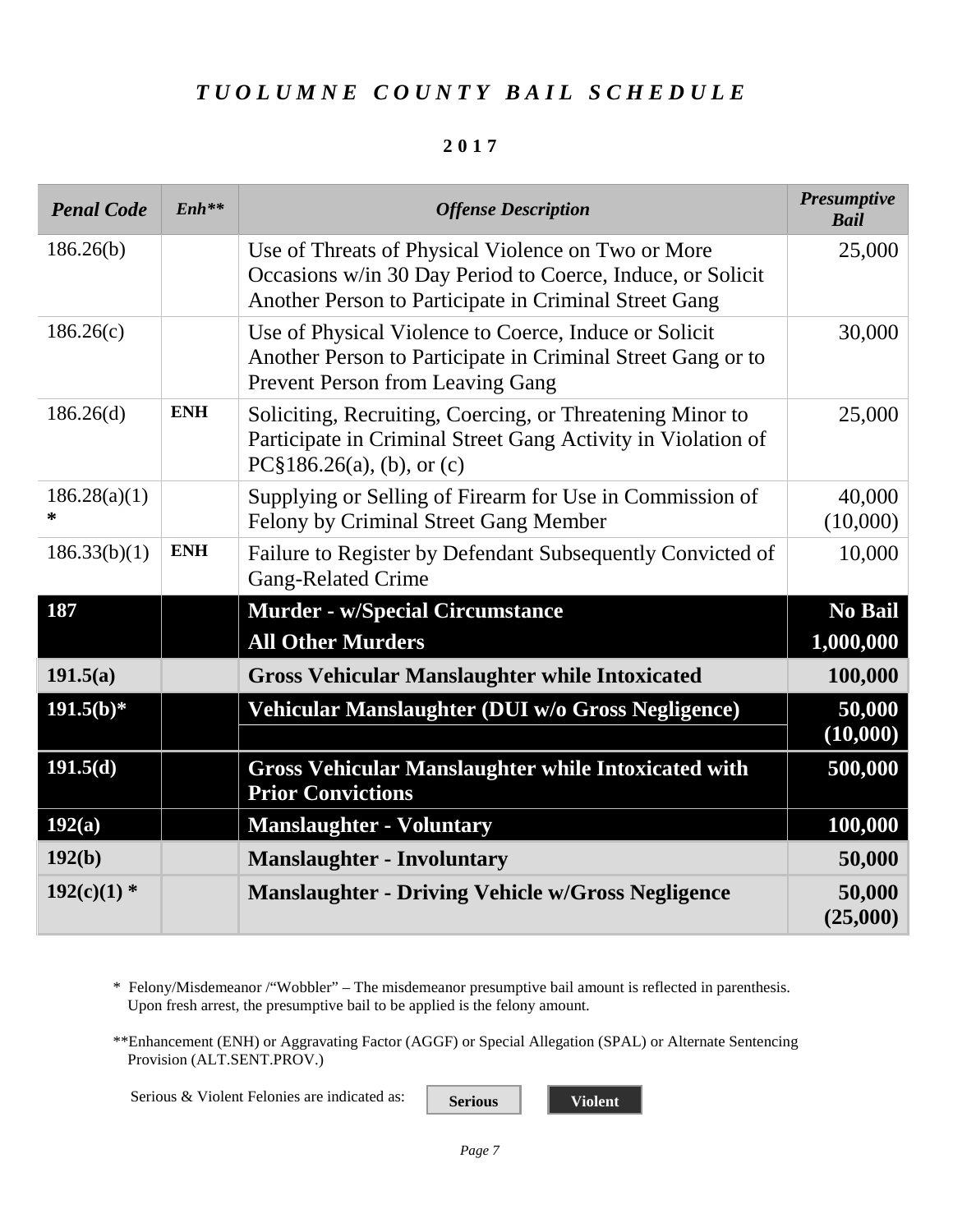|--|--|--|--|

| <b>Penal Code</b>             | $Enh**$ | <b>Offense Description</b>                                                | <b>Presumptive</b><br><b>Bail</b> |
|-------------------------------|---------|---------------------------------------------------------------------------|-----------------------------------|
| 192(c)(2)<br>[Misd]           |         | Manslaughter                                                              | (10,000)                          |
| 203                           |         | <b>Mayhem</b>                                                             | 100,000                           |
| 205                           |         | <b>Aggravated Mayhem (Life Sentence)</b>                                  | 500,000                           |
| 206                           |         | <b>Torture</b>                                                            | 500,000                           |
| 207(a)                        |         | <b>Kidnapping</b>                                                         | 100,000                           |
| 207(b)                        |         | <b>Kidnapping Victim under 14</b>                                         | 300,000                           |
| 207(c)                        |         | <b>Kidnapping (Take out of State)</b>                                     | 250,000                           |
| 209(a)                        |         | <b>Kidnapping for Ransom or Extortion</b>                                 | 500,000                           |
| 209(b)                        |         | <b>Kidnapping for Robbery (Life Sentence)</b>                             | 500,000                           |
| 209.5(a)                      |         | <b>Kidnapping During a Car jacking</b>                                    | 750,000                           |
| 210.5                         |         | <b>False Imprisonment to Evade Arrest</b>                                 | 60,000                            |
| $212.5(a)$ &<br>(b)           |         | <b>Robbery 1st Degree</b>                                                 | 100,000                           |
| 212.5(c)                      |         | Robbery 2 <sup>nd</sup> Degree                                            | 50,000                            |
| $\overline{213(a)(1)}$<br>(A) |         | Robbery of Inhabited Dwelling in Concert with 2 or<br><b>More Persons</b> | 150,000                           |
| 215(a)                        |         | Car jacking                                                               | 100,000                           |
| 217.1(a)                      |         | <b>Assault on Government Official</b>                                     | 20,000                            |
| 217.1(b)                      |         | <b>Attempted Murder of Government Official</b>                            | 500,000                           |
| 218                           |         | <b>Attempted Derailing or Wrecking of a Train</b>                         | 500,000                           |
| 219                           |         | <b>Trainwrecking (Life)</b>                                               | 500,000                           |

\* Felony/Misdemeanor /"Wobbler" – The misdemeanor presumptive bail amount is reflected in parenthesis. Upon fresh arrest, the presumptive bail to be applied is the felony amount.

\*\*Enhancement (ENH) or Aggravating Factor (AGGF) or Special Allegation (SPAL) or Alternate Sentencing Provision (ALT.SENT.PROV.)

Serious & Violent Felonies are indicated as: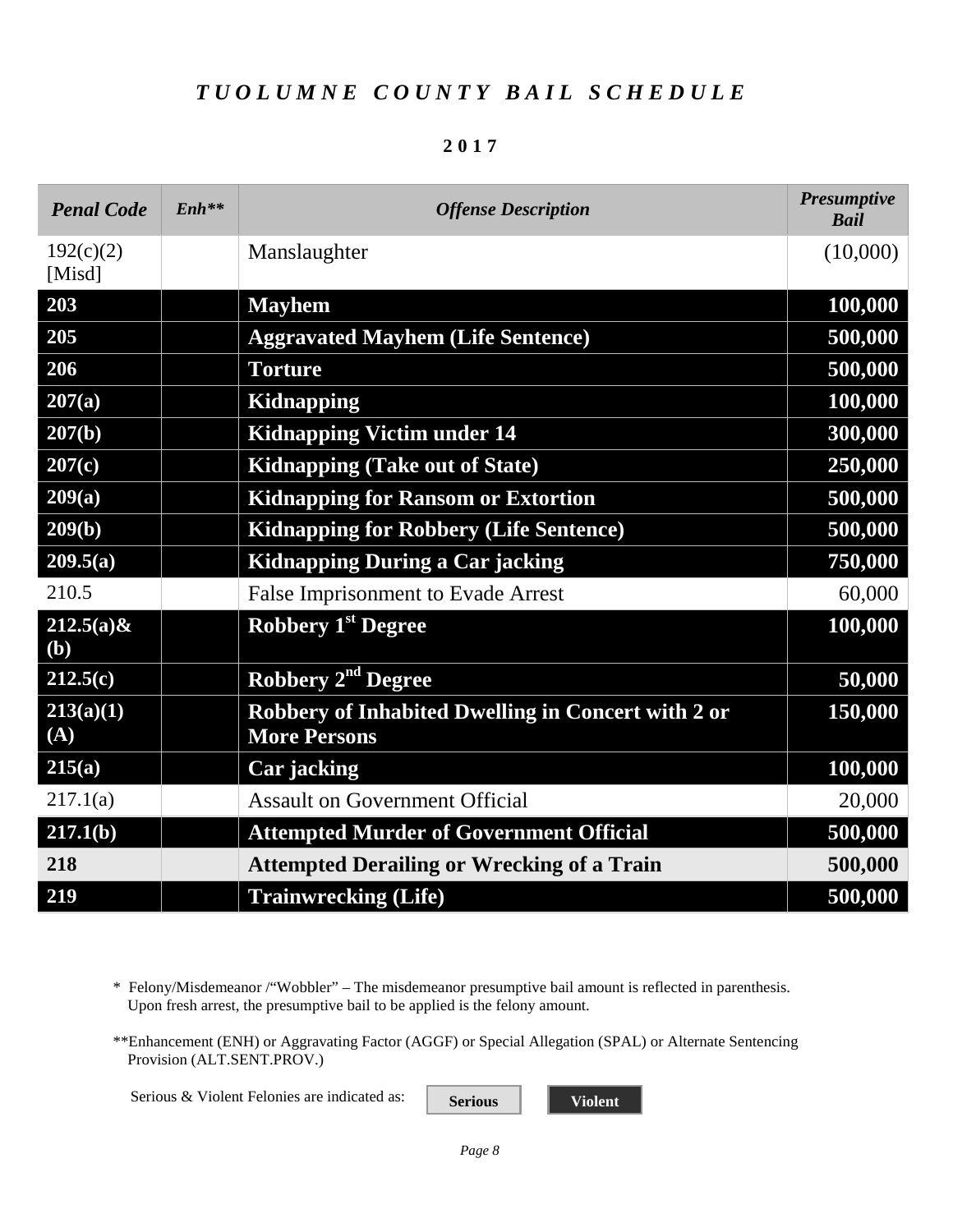#### **2017**

| <b>Penal Code</b>   | $Enh***$ | <b>Offense Description</b>                                                                                                          | <b>Presumptive</b><br><b>Bail</b>             |
|---------------------|----------|-------------------------------------------------------------------------------------------------------------------------------------|-----------------------------------------------|
| 219.1               |          | Intentional Throwing of Rocks or Missiles at Common<br><b>Carrier With Bodily Injury</b>                                            | 40,000                                        |
| 220                 |          | <b>Assault with Intent to Commit Mayhem, Rape, Sodomy,</b><br>Oral Copulation, or Any Violation of PC Sections 264.1,<br>288 or 289 | Same as<br><b>Substantive</b><br><b>Crime</b> |
| 222                 |          | Administering Drugs to Aid Felony                                                                                                   | 20,000                                        |
| 237(a)              |          | False Imprisonment by Violence/Menace/Fraud/Deceit                                                                                  | 30,000                                        |
| 237(b)              |          | False Imprisonment of Elder or Dependent Adult by<br>Violence/Menace/Fraud/Deceit                                                   | 30,000                                        |
| 241(a)<br>[Misd]    |          | Assault (generally)                                                                                                                 | (5,000)                                       |
| 241(b)<br>[Misd]    |          | <b>Assault on a Parking Control Officer</b>                                                                                         | (5,000)                                       |
| 241(c)<br>[Misd]    |          | <b>Assault on a Peace Officer</b>                                                                                                   | (7,500)                                       |
| $241.1*$            |          | <b>Assault upon Custodial Officer</b>                                                                                               | 20,000<br>(10,000)                            |
| $243(c)(1)$ *       |          | Battery upon Custodial Officer, Firefighter or EMT while in<br>performance of duties                                                | 30,000<br>(10,000)                            |
| $243(c)(2)$ *       |          | Battery upon Peace Officer while in performance of duties                                                                           | 30,000<br>(10,000)                            |
| $243(d)$ *          |          | <b>Battery with Serious Bodily Injury</b>                                                                                           | 50,000<br>(15,000)                            |
| 243(e)(1)<br>[Misd] |          | <b>Battery Against Spouse/Cohabitant</b>                                                                                            | (5,000)                                       |

\* Felony/Misdemeanor /"Wobbler" – The misdemeanor presumptive bail amount is reflected in parenthesis. Upon fresh arrest, the presumptive bail to be applied is the felony amount.

\*\*Enhancement (ENH) or Aggravating Factor (AGGF) or Special Allegation (SPAL) or Alternate Sentencing Provision (ALT.SENT.PROV.)

Serious & Violent Felonies are indicated as: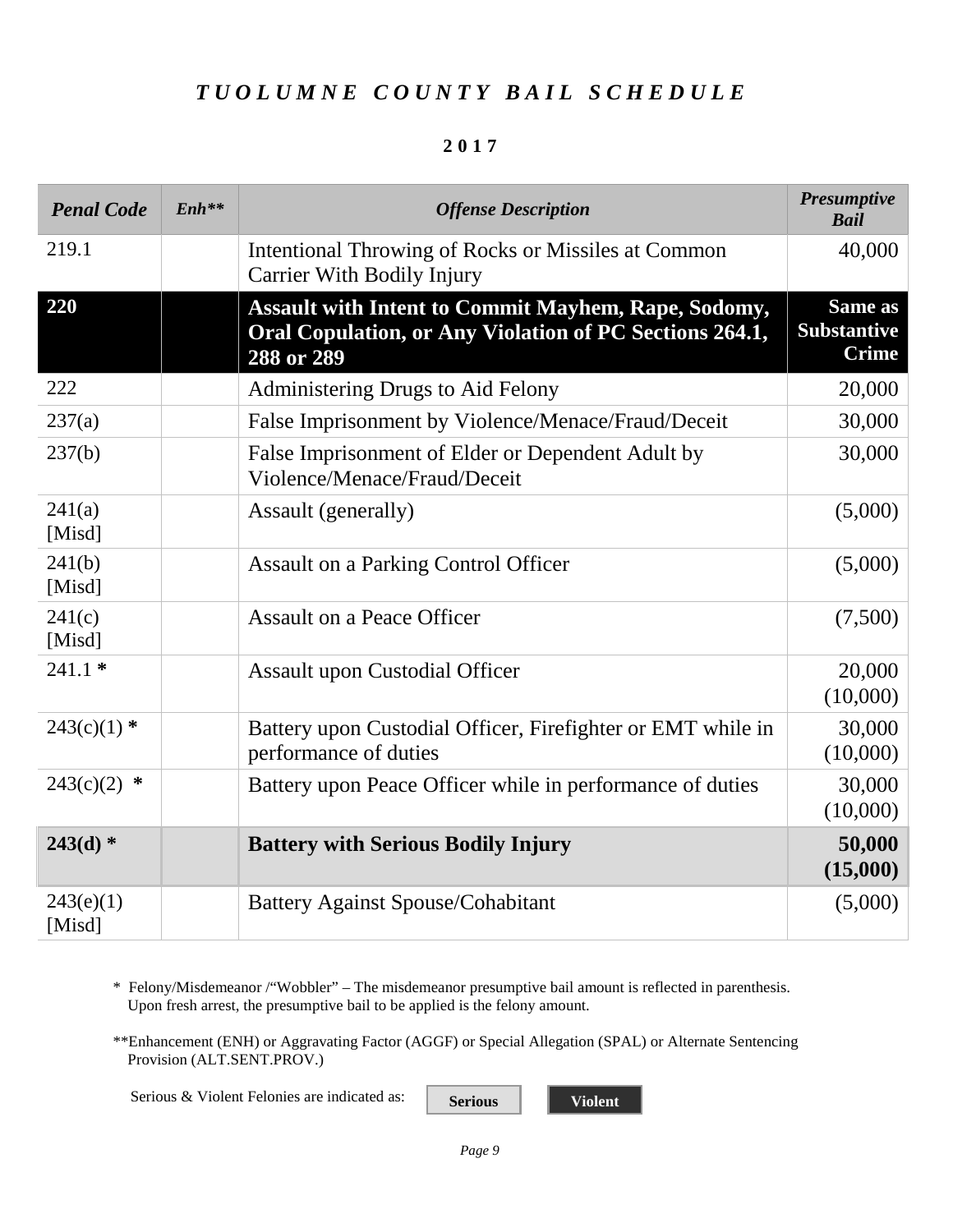|--|--|--|--|--|

| <b>Penal Code</b>     | $Enh**$ | <b>Offense Description</b>                                                                              | <b>Presumptive</b><br><b>Bail</b> |
|-----------------------|---------|---------------------------------------------------------------------------------------------------------|-----------------------------------|
| 243.1                 |         | <b>Battery upon Custodial Officer</b>                                                                   | 30,000                            |
| $243.4(a)$ *          |         | <b>Sexual Battery</b>                                                                                   | 20,000<br>(7,500)                 |
| 243.4(b)              |         | <b>Sexual Battery</b>                                                                                   | 20,000                            |
| 243.4(c)              |         | <b>Sexual Battery</b>                                                                                   | 20,000                            |
| 243.4(d)(1)           |         | <b>Sexual Battery</b>                                                                                   | 20,000                            |
| 243.4(e)(1)<br>[Misd] |         | <b>Sexual Battery</b>                                                                                   | (7,500)                           |
| 244                   |         | <b>Assault with Chemicals</b>                                                                           | 40,000                            |
| $244.5(b)$ *          |         | <b>Assault with Stun Gun or Taser</b>                                                                   | 30,000<br>(7,500)                 |
| $244.5(c)$ *          |         | Assault with Stun Gun or Taser on Police/Fireman                                                        | 50,000<br>(7,500)                 |
| $245(a)(1)$ *         |         | <b>Assault w/Deadly Weapon or Force Likely to Produce</b><br><b>Great Bodily Injury</b>                 | 40,000<br>(10,000)                |
| $245(a)(2)$ *         |         | <b>Assault with a Firearm</b>                                                                           | 50,000<br>(15,000)                |
| 245(a)(3)             |         | <b>Assault with Machine Gun or Assault Weapon</b>                                                       | 125,000                           |
| 245(b)                |         | <b>Assault with Semi-Auto Weapon</b>                                                                    | 70,000                            |
| 245(c)                |         | <b>Assault w/Deadly Weapon or Force Likely to Produce</b><br><b>GBI upon a Peace Officer or Fireman</b> | 50,000                            |
| 245(d)(1)             |         | <b>Assault with a Firearm upon a Peace Officer or Fireman</b>                                           | 100,000                           |
| 245(d)(2)             |         | <b>Assault with a Semi-Auto Rifle upon a Peace Officer or</b><br><b>Fireman</b>                         | 100,000                           |

\* Felony/Misdemeanor /"Wobbler" – The misdemeanor presumptive bail amount is reflected in parenthesis. Upon fresh arrest, the presumptive bail to be applied is the felony amount.

\*\*Enhancement (ENH) or Aggravating Factor (AGGF) or Special Allegation (SPAL) or Alternate Sentencing Provision (ALT.SENT.PROV.)

Serious & Violent Felonies are indicated as: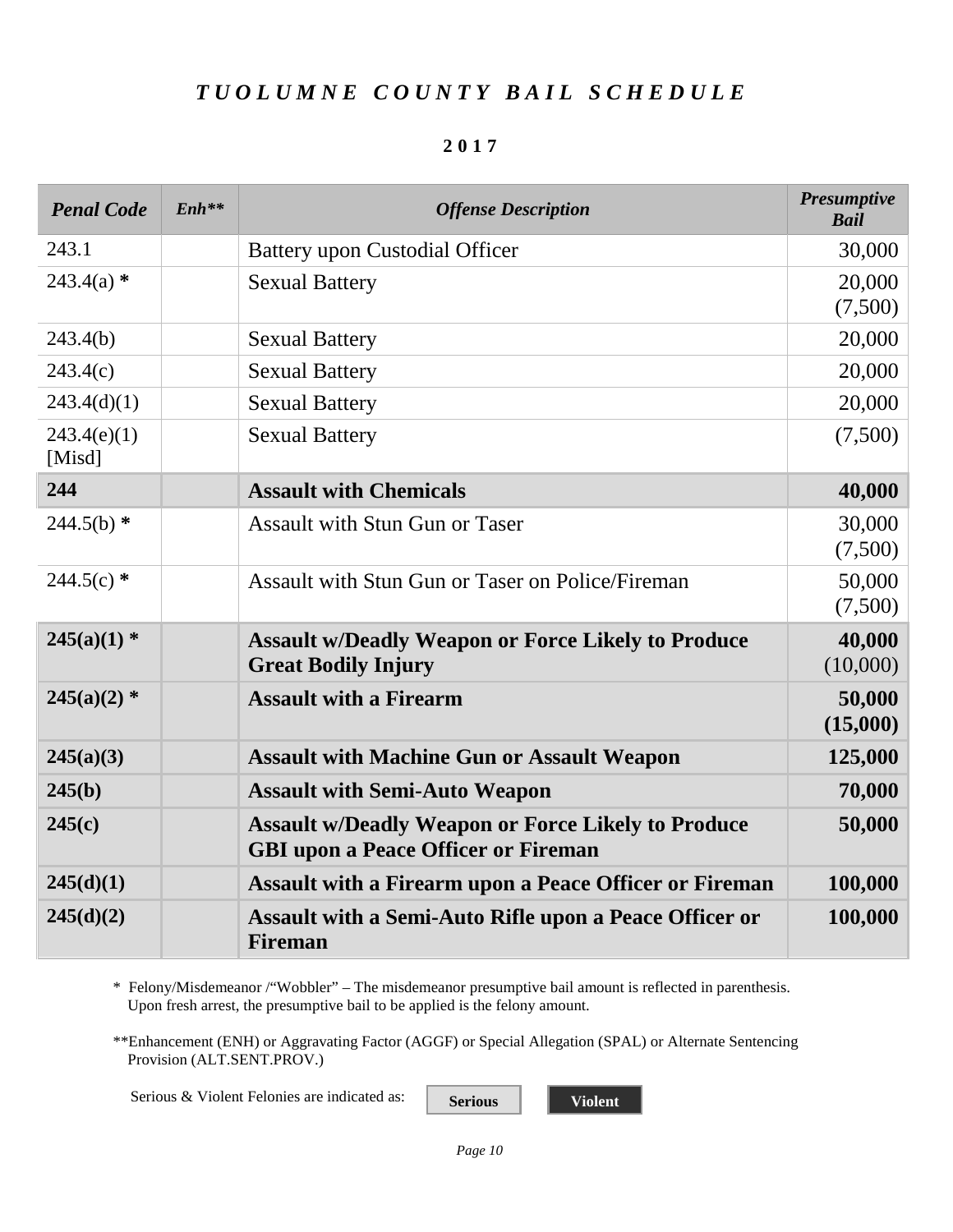#### **2017**

| <b>Penal Code</b>          | $Enh$ ** | <b>Offense Description</b>                                                                                           | <b>Presumptive</b><br><b>Bail</b> |
|----------------------------|----------|----------------------------------------------------------------------------------------------------------------------|-----------------------------------|
| 245(d)(3)                  |          | <b>Assault w/Machine Gun or Assault Weapon on Peace</b><br><b>Officer/Firefighter</b>                                | 125,000                           |
| 245.3                      |          | <b>Assault w/Deadly Weapon upon Custodial Officer</b>                                                                | 50,000                            |
| $246 *$                    |          | <b>Shooting at Inhabited Dwelling, Building, Occupied</b><br><b>Motor Vehicle</b>                                    | 100,000                           |
| $246.3*$                   |          | <b>Discharge of Firearm in Grossly Negligent Manner</b>                                                              | 20,000<br>(10,000)                |
| $247(a)$ and<br>$247(b)$ * |          | Discharging Firearm at Unoccupied Aircraft or<br><b>Uninhabited Building, Dwelling or Vehicle</b>                    | 15,000<br>(7,500)                 |
| 261(a)(1)                  |          | <b>Rape of Incompetent Victim</b>                                                                                    | 100,000                           |
| 261(a)(2)                  |          | Rape of Victim by Force, Violence, Duress, Menace, or<br><b>Fear of Bodily Injury</b>                                | 150,000                           |
| 261(a)(3)                  |          | <b>Rape of Victim Overcome by Intoxicant</b>                                                                         | 100,000                           |
| 261(a)(4)                  |          | <b>Rape of Victim Unconscious of Act</b>                                                                             | 100,000                           |
| 261(a)(5)                  |          | <b>Rape by Victim's Belief That Rapist Is Spouse</b>                                                                 | 100,000                           |
| 261(a)(6)                  |          | <b>Rape Accomplished Through Threat of Future</b><br><b>Retaliation</b>                                              | 100,000                           |
| 261(a)(7)                  |          | Rape Accomplished by Threat of Use of Authority of<br><b>Public Official to Incarcerate, Arrest or Deport Victim</b> | 100,000                           |
| 261.5(c)                   |          | Unlawful Sexual Intercourse with Minor More than 3 Years<br>Younger than Defendant                                   | 15,000                            |
| 261.5(d)                   |          | Unlawful Sexual Intercourse with Minor under 16 by<br>Defendant over 21                                              | 20,000                            |

\* Felony/Misdemeanor /"Wobbler" – The misdemeanor presumptive bail amount is reflected in parenthesis. Upon fresh arrest, the presumptive bail to be applied is the felony amount.

\*\*Enhancement (ENH) or Aggravating Factor (AGGF) or Special Allegation (SPAL) or Alternate Sentencing Provision (ALT.SENT.PROV.)

Serious & Violent Felonies are indicated as: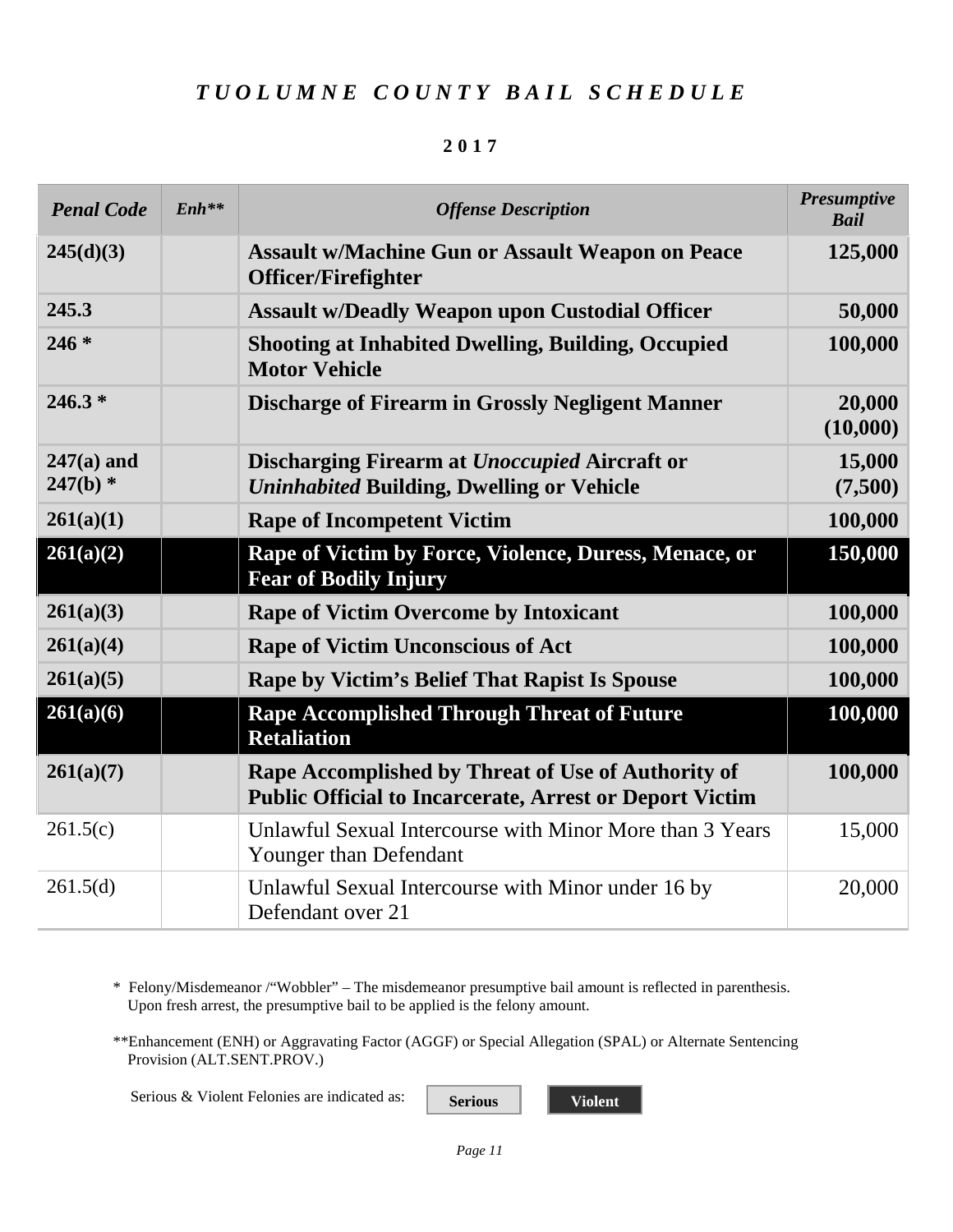#### **2017**

| <b>Penal Code</b>   | $Enh**$ | <b>Offense Description</b>                                                                                                                | <b>Presumptive</b><br><b>Bail</b> |
|---------------------|---------|-------------------------------------------------------------------------------------------------------------------------------------------|-----------------------------------|
| 262(a)(1)           |         | Rape of Spouse by Force, Violence, Duress, Menace, or<br><b>Fear of Bodily Injury</b>                                                     | 150,000                           |
| 262(a)(2)           |         | <b>Rape of Spouse Overcome by Intoxicant</b>                                                                                              | 100,000                           |
| 262(a)(3)           |         | <b>Rape of Spouse Unconscious of Act</b>                                                                                                  | 100,000                           |
| 262(a)(4)           |         | <b>Rape of Spouse Accomplished Through Threat of Future</b><br><b>Retaliation</b>                                                         | 100,000                           |
| 262(a)(5)           |         | Rape of Spouse Accomplished by Threat of Use of<br><b>Authority of Public Official to Incarcerate, Arrest, or</b><br><b>Deport Victim</b> | 100,000                           |
| 264.1               |         | Rape in Concert with Force & Violence                                                                                                     | 200,000                           |
| 266h                |         | Pimping                                                                                                                                   | 50,000                            |
| 266i                |         | Pandering                                                                                                                                 | 50,000                            |
| 266 <sub>i</sub>    |         | Transport Minor under Age 16 for Lewd & Lascivious<br><b>Act/Cause Minor to Perform Act</b>                                               | 75,000                            |
| $267 *$             |         | <b>Abduction of Minor for Prostitution</b>                                                                                                | 40,000<br>(10,000)                |
| 269                 |         | <b>Aggravated Sexual Assault Against a Child</b>                                                                                          | 250,000                           |
| $271*$              |         | Child Abandonment (Under Age 14)                                                                                                          | 15,000<br>(7,500)                 |
| 272(a)(1)<br>[Misd] |         | Contributing to Delinquency of Minor                                                                                                      | (5,000)                           |
| 273a(a)             |         | Abusing or Endangering Health of Child                                                                                                    | 25,000                            |
| 273a(b)<br>[Misd]   |         | Abusing or Endangering Health of Child                                                                                                    | (10,000)                          |

\* Felony/Misdemeanor /"Wobbler" – The misdemeanor presumptive bail amount is reflected in parenthesis. Upon fresh arrest, the presumptive bail to be applied is the felony amount.

\*\*Enhancement (ENH) or Aggravating Factor (AGGF) or Special Allegation (SPAL) or Alternate Sentencing Provision (ALT.SENT.PROV.)

Serious & Violent Felonies are indicated as: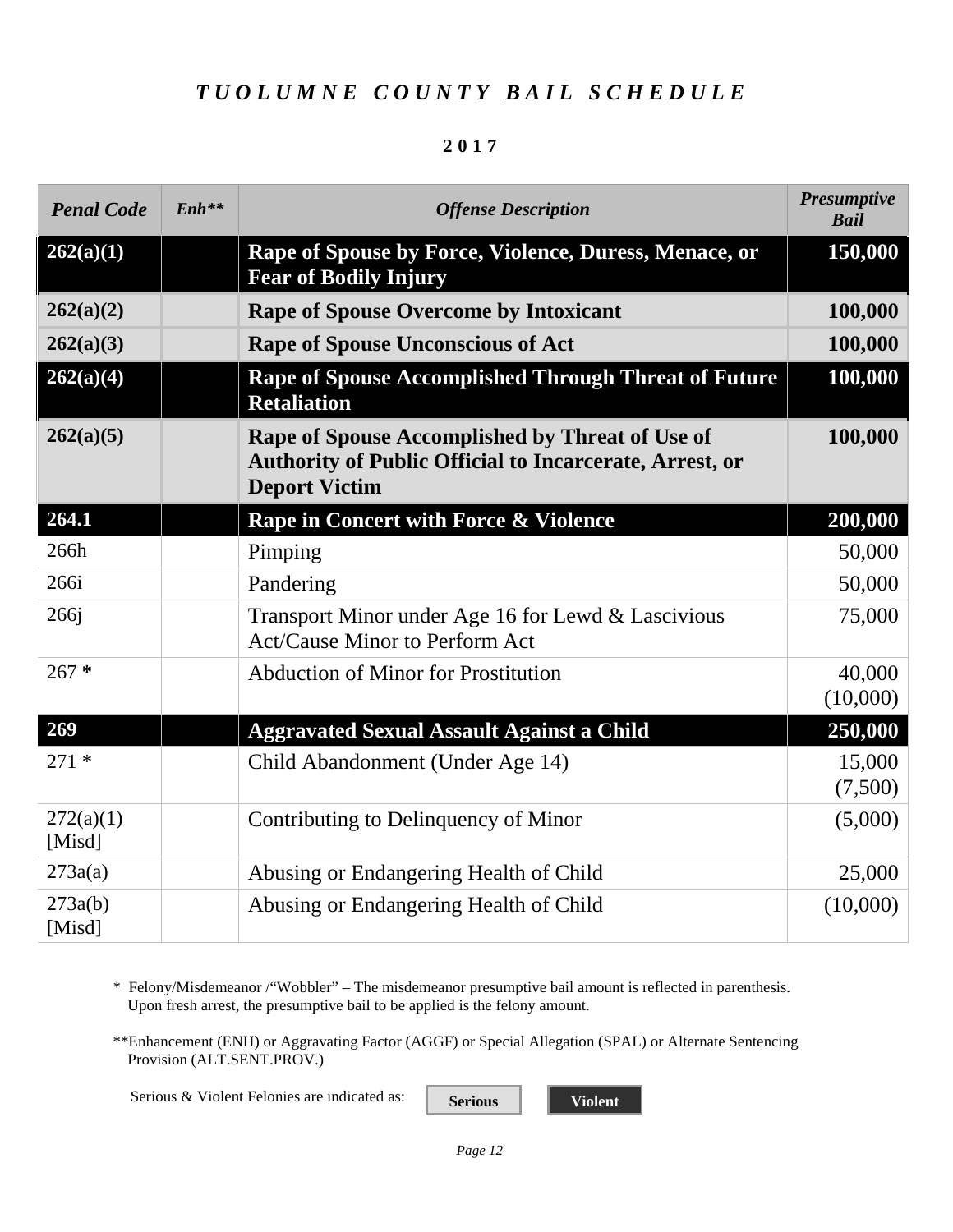#### **2017**

| <b>Penal Code</b> | $Enh**$    | <b>Offense Description</b>                                                                                             | <b>Presumptive</b><br><b>Bail</b> |
|-------------------|------------|------------------------------------------------------------------------------------------------------------------------|-----------------------------------|
| 273ab             |            | <b>Assault on Child with Force Likely to Produce Great</b><br><b>Bodily Injury Resulting in Death</b>                  | 500,000                           |
| $273d(a)$ *       |            | <b>Child Beating</b>                                                                                                   | 30,000<br>(10,000)                |
| 273d(b)           | <b>ENH</b> | Prior Conviction of Inflicting Traumatic Injury on Child<br>with Current Conviction of Same Offense                    | 100,000                           |
| 273.4             | <b>ENH</b> | Felony Conviction of PC§273a(a) Involving Female Genital<br>Mutilation                                                 | 50,000                            |
| 273.5 (a) $*$     |            | Corporal Injury of Spouse, Former Spouse, Cohabitant, or<br>Former Cohabitant, or Mother or Father of His or Her Child | 35,000<br>(10,000)                |
| $273.5(e)(1)$ *   |            | Inflict Traumatic Injury on Spouse with Prior Conviction of<br>Felony Domestic Violence Crime.                         | 50,000<br>(25,000)                |
| $273.5(e)(2)*$    |            | Inflict Traumatic Injury on Spouse with Prior Conviction of<br>Misdemeanor Domestic Violence Crime                     | 40,000<br>(20,000)                |
| $273.6(a)$ *      |            | Protective Order Violation Pursuant to Family Code and<br>Code of Civil Procedure                                      | 15,000<br>(7,500)                 |
| $273.6(d)$ *      |            | Protective Order Violation with Prior Conviction w/in 7<br>Years                                                       | 30,000<br>(15,000)                |
| $273.6(e)$ *      |            | Protective Order Violation with Prior Conviction and Same<br>Victim & Physical Injury                                  | 40,000<br>(20,000)                |
| $273.65(d)*$      |            | Violation of Protective Order with Prior Domestic Violence<br>Conviction.                                              | 30,000<br>(7,500)                 |
| $273.65(e)^*$     |            | Violation of Protective Order with Prior Domestic Violence<br>(Resulting in Injury) Conviction                         | 40,000<br>(10,000)                |

\* Felony/Misdemeanor /"Wobbler" – The misdemeanor presumptive bail amount is reflected in parenthesis. Upon fresh arrest, the presumptive bail to be applied is the felony amount.

\*\*Enhancement (ENH) or Aggravating Factor (AGGF) or Special Allegation (SPAL) or Alternate Sentencing Provision (ALT.SENT.PROV.)

Serious & Violent Felonies are indicated as: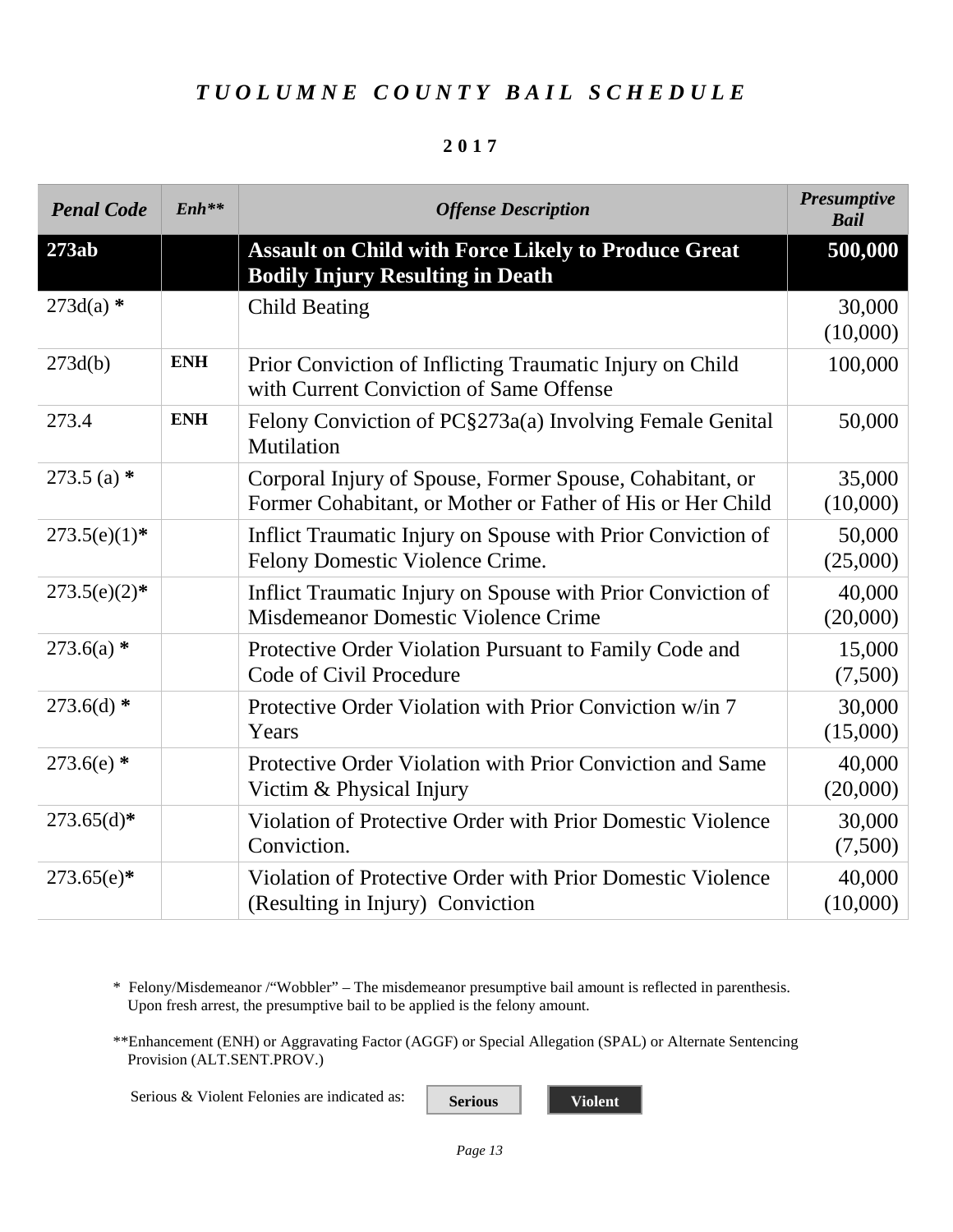#### **2017**

| <b>Penal Code</b> | $Enh**$ | <b>Offense Description</b>                                         | <b>Presumptive</b><br><b>Bail</b> |
|-------------------|---------|--------------------------------------------------------------------|-----------------------------------|
| $278*$            |         | <b>Child Stealing</b>                                              | 30,000                            |
|                   |         |                                                                    | (10,000)                          |
| $278.5(a)$ *      |         | Child Stealing in Violation of Custody Order                       | 20,000                            |
|                   |         |                                                                    | (10,000)                          |
| $280(b)$ *        |         | <b>Child Concealment Outside of State</b>                          | 40,000                            |
|                   |         |                                                                    | (10,000)                          |
| 285               |         | Incest                                                             | 50,000                            |
| 286               |         | <b>Sodomy</b>                                                      |                                   |
| 286(b)(1)         |         | If Victim under 18                                                 | 75,000                            |
| 286(b)(2)         |         | If Victim under 16 & Defendant over 21                             | 75,000                            |
| 286(c)(1)         |         | If Victim under 14 & Def. More than 10 Years Older<br>than Victim  | 100,000                           |
| 286(c)(2)         |         | <b>Sodomy by Force or Fear</b>                                     | 100,000                           |
| 286(c)(3)         |         | Sodomy by Threat to Retaliate Against Victim or Victim's<br>Family | 100,000                           |
| 286(d)            |         | If in Concert with Force & Violence                                | 150,000                           |
| $286(e)$ *        |         | If Committed in Prison or Jail                                     | 100,000                           |
|                   |         |                                                                    | (25,000)                          |
| 286(f)            |         | If Victim Unconscious of Nature of Act                             | 100,000                           |
| 286(g)            |         | Victim Incompetent                                                 | 100,000                           |
| $286(h)$ *        |         | Victim Incompetent, Both Confined for Mental Disorder              | 100,000                           |
|                   |         |                                                                    | (20,000)                          |
| 286(i)            |         | Of Victim Overcome by Intoxicant                                   | 100,000                           |
| 286(j)            |         | By Victim's Belief That Accused Is Spouse                          | 100,000                           |

\* Felony/Misdemeanor /"Wobbler" – The misdemeanor presumptive bail amount is reflected in parenthesis. Upon fresh arrest, the presumptive bail to be applied is the felony amount.

\*\*Enhancement (ENH) or Aggravating Factor (AGGF) or Special Allegation (SPAL) or Alternate Sentencing Provision (ALT.SENT.PROV.)

Serious & Violent Felonies are indicated as: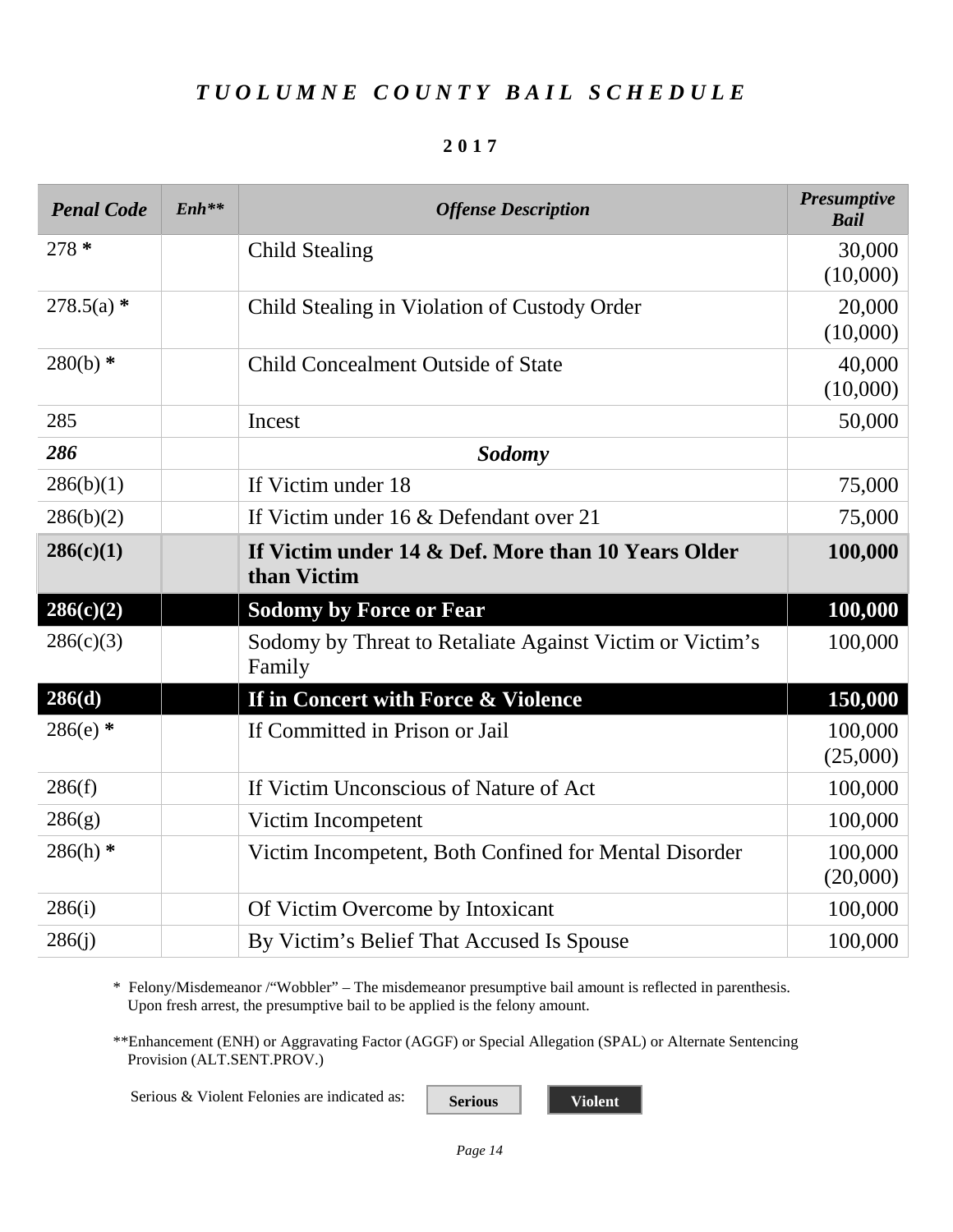#### **2017**

| <b>Penal Code</b>     | $Enh$ ** | <b>Offense Description</b>                                                                 | <b>Presumptive</b><br><b>Bail</b> |
|-----------------------|----------|--------------------------------------------------------------------------------------------|-----------------------------------|
| 286(k)                |          | By Threat to Use Authority of Public Official                                              | 100,000                           |
| 288(a)                |          | <b>Lewd Act with Child under 14 Years</b>                                                  | 100,000                           |
| 288(b)(1)             |          | Lewd Act with Child under 14 Years w/Force                                                 | 150,000                           |
| 288(b)(2)             |          | Lewd and Lascivious Act by Caretaker w/Dependent Adult<br>by Force, Violence, etc.         | 100,000                           |
| $288(c)(1)$ *         |          | Lewd and Lascivious Act w/Child 14 or 15, Def. at Least 10<br>Yrs. Older                   | 50,000<br>(10,000)                |
| $288(c)(2)$ *         |          | Lewd and Lascivious Act by Caretaker w/Dependent Adult                                     | 50,000<br>(10,000)                |
| 288.2(a)(1)<br>*      |          | Distribution or Exhibition of Lewd Material to Minor                                       | 50,000<br>(10,000)                |
| 288.2(a)(2)<br>*      |          | Second or Subsequent Conviction of Child Molest                                            | 50,000<br>(10,000)                |
| 288.2(b)(1)<br>$\ast$ |          | Distribution or Exhibition of Lewd Material to Minor by<br><b>Electronic Mail/Internet</b> | 50,000<br>(10,000)                |
| 288.2(b)(2)<br>∗      |          | Second or Subsequent Conviction of Section                                                 | 50,000<br>(10,000)                |
| 288.5                 |          | <b>Continuous Sexual Abuse of Child</b>                                                    | 150,000                           |
|                       |          | <b>Oral Copulation</b>                                                                     |                                   |
| $288a(b)(1)$ *        |          | If Victim under 18                                                                         | 50,000<br>(10,000)                |
| 288a(b)(2)            |          | If Victim under 16 & Def. Over 21                                                          | 25,000                            |
| 288a(c)(1)            |          | If Victim under 14 & Def. More than 10 Years Older<br>than Victim                          | 100,000                           |

\* Felony/Misdemeanor /"Wobbler" – The misdemeanor presumptive bail amount is reflected in parenthesis. Upon fresh arrest, the presumptive bail to be applied is the felony amount.

\*\*Enhancement (ENH) or Aggravating Factor (AGGF) or Special Allegation (SPAL) or Alternate Sentencing Provision (ALT.SENT.PROV.)

Serious & Violent Felonies are indicated as: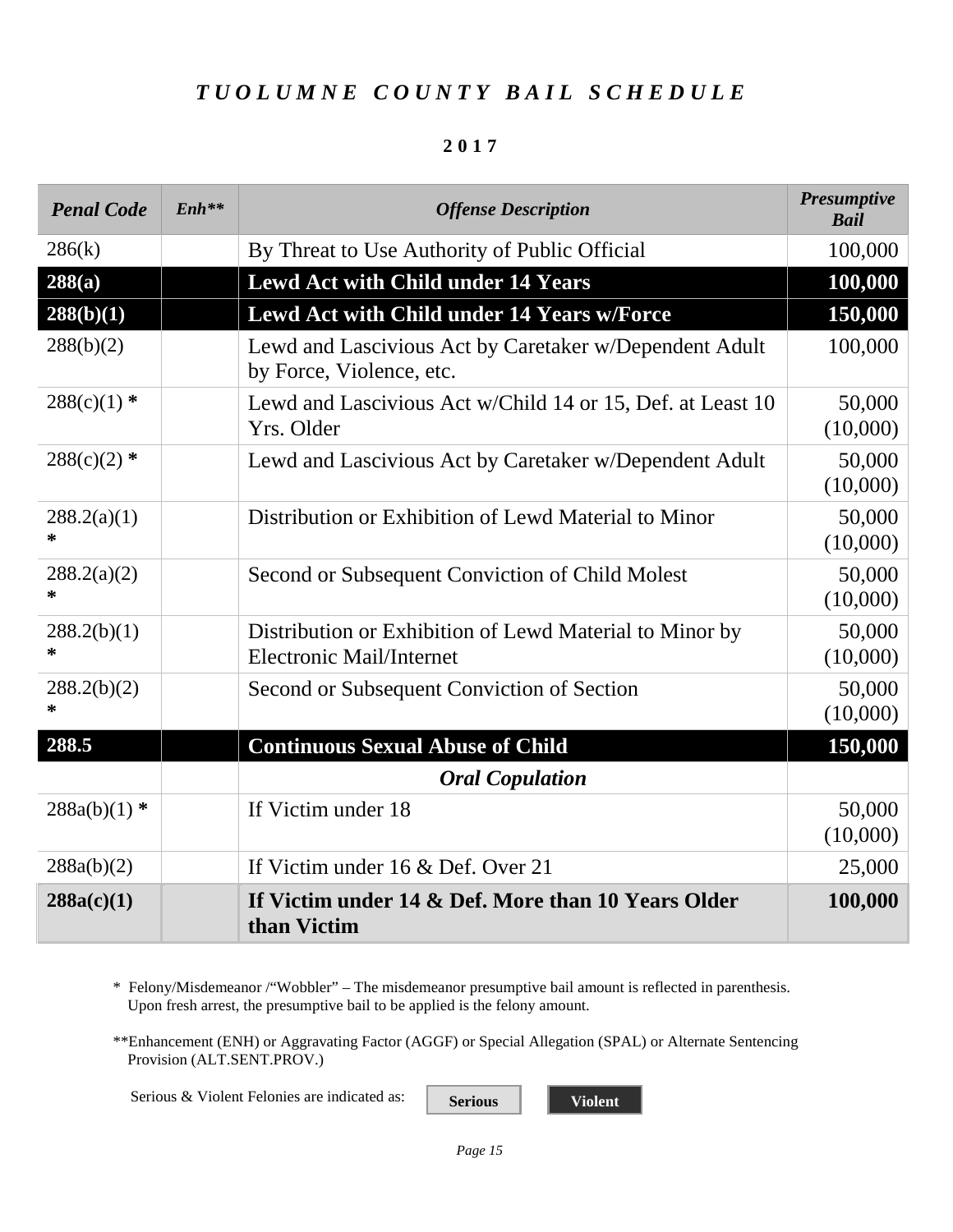#### **2017**

| <b>Penal Code</b> | $Enh$ ** | <b>Offense Description</b>                                                                               | <b>Presumptive</b><br><b>Bail</b> |
|-------------------|----------|----------------------------------------------------------------------------------------------------------|-----------------------------------|
| 288a(c)(2)        |          | If Defendant Compelled Another to Participate by<br><b>Force, Duress or Threats of GBI</b>               | 100,000                           |
| 288a(c)(3)        |          | By Threat of Retaliation                                                                                 | 100,000                           |
| 288a(d)           |          | If in Concert with Force and Violence                                                                    | 125,000                           |
| 288a(e) *         |          | If Committed in S.P. or C.J.                                                                             | 100,000<br>(20,000)               |
| 288a(f)           |          | If Victim Unconscious of Nature of Act                                                                   | 100,000                           |
| 288a(g)           |          | If Victim Incompetent                                                                                    | 100,000                           |
| $288a(h)$ *       |          | If Victim Incompetent, Both Confined for Mental Disorder                                                 | 100,000<br>(20,000)               |
| 288a(i)           |          | If Victim Overcome by Intoxicant                                                                         | 100,000                           |
| 288a(i)           |          | By Victim's Belief That Accused is Spouse                                                                | 100,000                           |
| 288a(k)           |          | By Threat to Use Authority of Public Official                                                            | 100,000                           |
| 288.5(a)          |          | Continuous Sexual Abuse of Child Under Age of 14                                                         | 125,000                           |
| 289(a)(1)         |          | <b>Penetration by Foreign Object</b>                                                                     | 100,000                           |
| 289(a)(2)         |          | Sexual Penetration w/Foreign or Unknown Object by Threat<br>of Retaliation                               | 100,000                           |
| 289(b)            |          | Sexual Penetration w/Foreign or Unknown Object, Victim<br>Incompetent                                    | 100,000                           |
| $289(c)$ *        |          | Sexual Penetration w/Foreign or Unknown Object, Victim<br>Incompetent, Both Confined for Mental Disorder | 100,000<br>(20,000)               |
| 289(d)            |          | Sexual Penetration w/Foreign or Unknown Object, Victim<br>Unconscious                                    | 100,000                           |

\* Felony/Misdemeanor /"Wobbler" – The misdemeanor presumptive bail amount is reflected in parenthesis. Upon fresh arrest, the presumptive bail to be applied is the felony amount.

\*\*Enhancement (ENH) or Aggravating Factor (AGGF) or Special Allegation (SPAL) or Alternate Sentencing Provision (ALT.SENT.PROV.)

Serious & Violent Felonies are indicated as: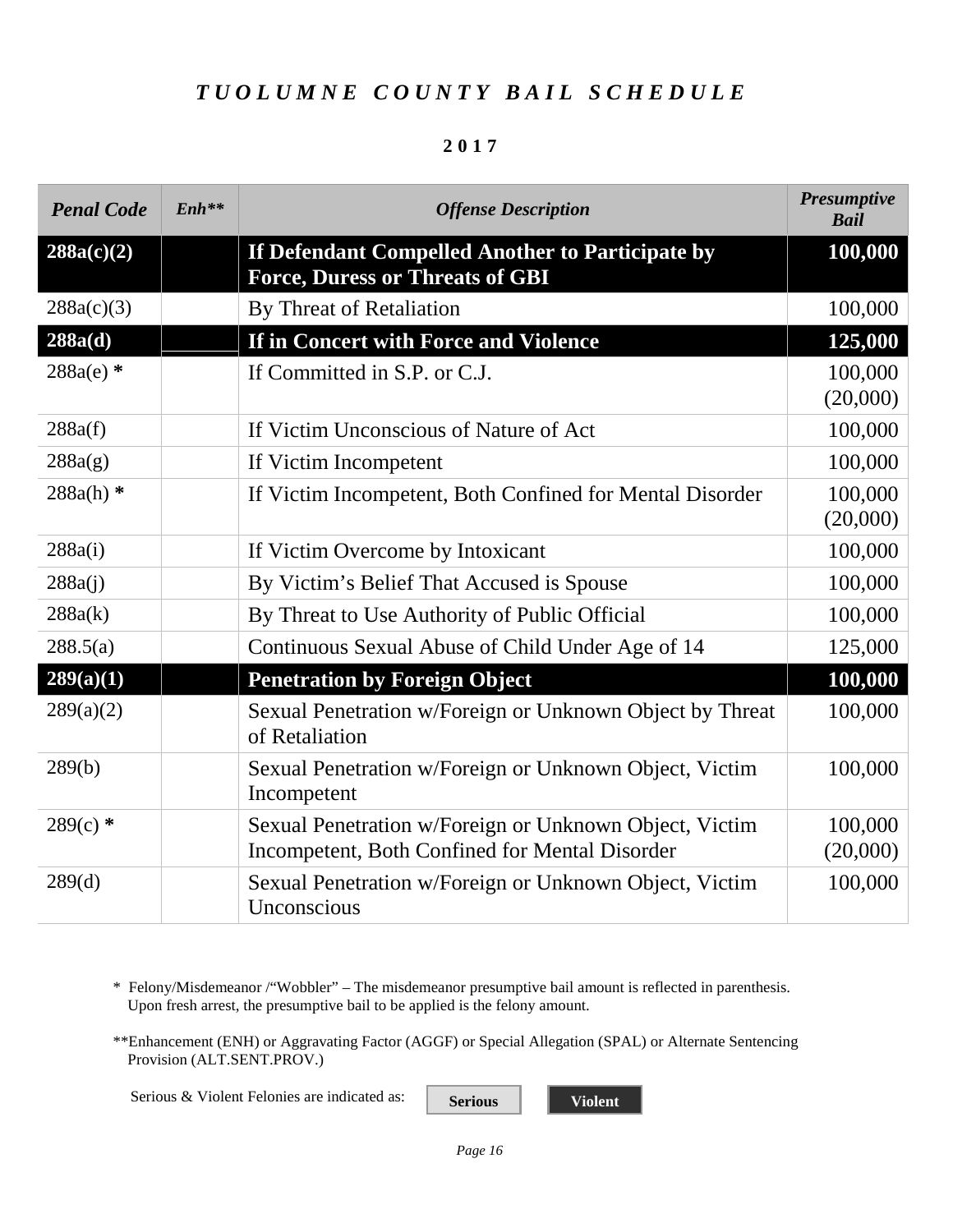#### **2017**

| <b>Penal Code</b> | $Enh**$    | <b>Offense Description</b>                                                                                                                                  | <b>Presumptive</b><br><b>Bail</b> |
|-------------------|------------|-------------------------------------------------------------------------------------------------------------------------------------------------------------|-----------------------------------|
| 289(e)            |            | Sexual Penetration w/Foreign or Unknown Object, Victim<br>Overcome by Intoxicant                                                                            | 100,000                           |
| 289(f)            |            | Sexual Penetration w/Foreign or Unknown Object, by<br>Victim's Belief That Accused Is Spouse                                                                | 100,000                           |
| 289(g)            |            | Sexual Penetration w/Foreign or Unknown Object, by<br>Threat to Use Authority of Public Official                                                            | 100,000                           |
| $289(h)$ *        |            | Sexual Penetration w/Foreign or Unknown Object, Victim<br>under 18                                                                                          | 100,000<br>(20,000)               |
| 289(i)            |            | Sexual Penetration w/Foreign or Unknown Object, Victim<br>under 16, Def over 21                                                                             | 100,000                           |
| 289(j)            |            | <b>Sexual Penetration w/Foreign or Unknown Object,</b><br>Victim under 14, Def 10 Years Older                                                               | 125,000                           |
| 289.5(d)          | <b>ENH</b> | <b>Commission of Designated Felony Sex Offense Committed</b><br>after Fleeing to California to Avoid Prosecution for Sex<br><b>Offense in Another State</b> | 25,000                            |
| 289.6(a)(1)       |            | Employee of Public Health Facility Engaging in Sexual<br>Activity with Inmate with Prior Conviction                                                         | 100,000<br>(20,000)               |
| 289.6(a)(2)<br>*  |            | Employee of Public Detention Facility Engaging in Sexual<br>Activity (as defined in PC $$289.6(d)(1)-(4)$ ) with Inmate                                     | 100,000<br>(20,000)               |
| $289.6(i)$ *      |            | Employee of Public Detention Facility Engaging in Sexual<br>Activity (as defined in PC $\S 289.6(d)(1)-(5)$ ) with Inmate<br>with Prior Conviction          | 200,000<br>(20,000)               |
| 289.6(a)(3)<br>*  |            | Employee of Youth and Adult Correctional Agency<br>Engaging in Sexual Activity (as defined in PC $\S 289.6(d)(1)$ -<br>$(4)$ ) with Inmate                  | 100,000<br>(20,000)               |

\* Felony/Misdemeanor /"Wobbler" – The misdemeanor presumptive bail amount is reflected in parenthesis. Upon fresh arrest, the presumptive bail to be applied is the felony amount.

\*\*Enhancement (ENH) or Aggravating Factor (AGGF) or Special Allegation (SPAL) or Alternate Sentencing Provision (ALT.SENT.PROV.)

Serious & Violent Felonies are indicated as: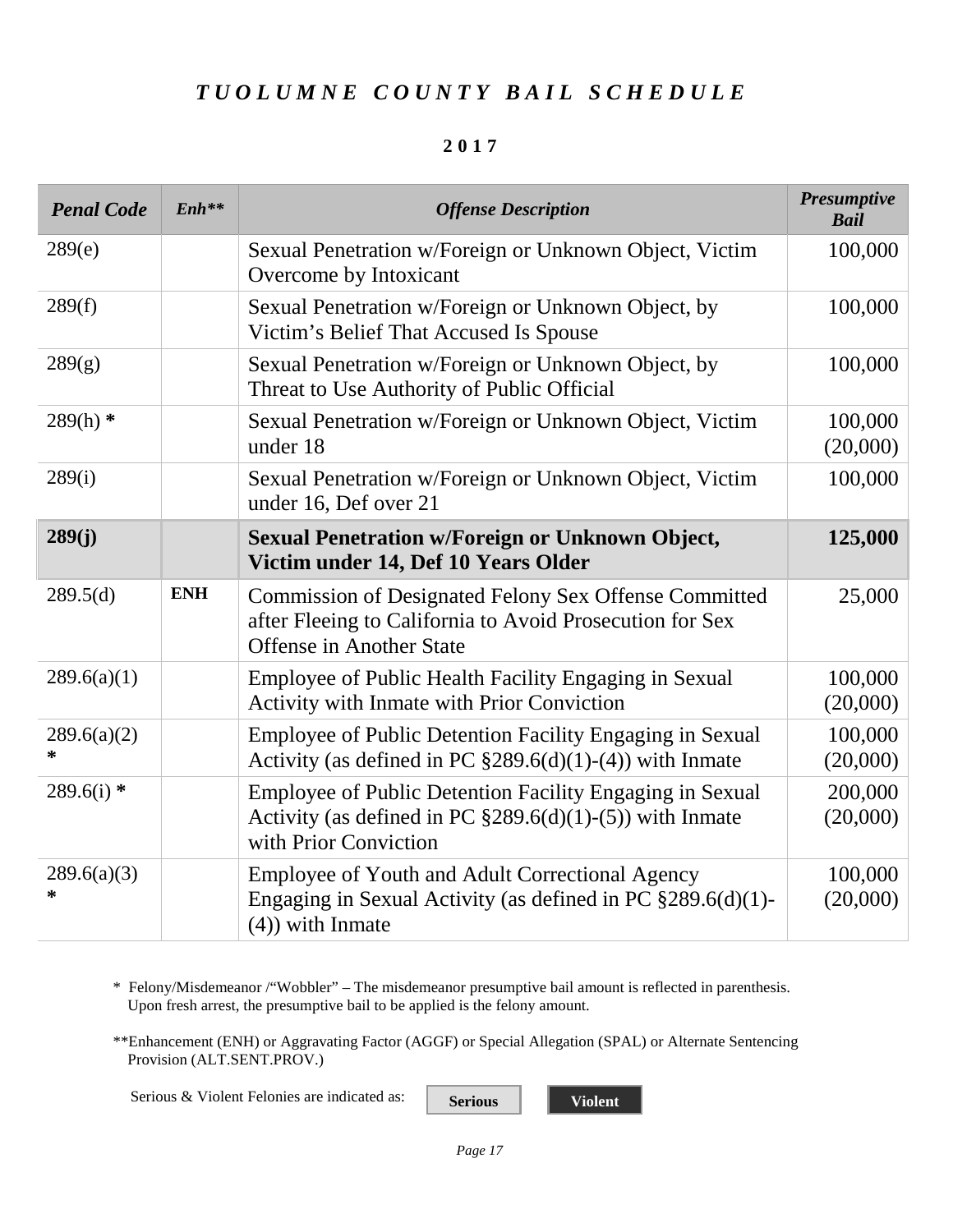#### **2017**

| <b>Penal Code</b>    | $Enh^{**}$ | <b>Offense Description</b>                                                                                                                                    | <b>Presumptive</b><br><b>Bail</b> |
|----------------------|------------|---------------------------------------------------------------------------------------------------------------------------------------------------------------|-----------------------------------|
| $289.6(i)$ *         |            | Employee of Youth and Adult Correctional Agency<br>Engaging in Sexual Activity (as defined in PC $\S 289.6(d)(1)$ -<br>(5)) with Inmate with Prior Conviction | 200,000<br>(20,000)               |
| 290(b)               |            | Failure to Register by Person Convicted of Felony Sex<br>Offense or Juvenile Adjudication                                                                     | 20,000                            |
| 290.001              |            | Failure to Register by Sexually Violent Predator                                                                                                              | 40,000                            |
| 290.45(e)(1)         | <b>ENH</b> | Use of DOJ 290 Information to Commit Felony                                                                                                                   | 25,000                            |
| $311.1(a)$ *         |            | Sale or Distribution of Obscene Material Depicting Minors                                                                                                     | 20,000<br>(10,000)                |
| $311.2(d)$ *         |            | Sale or Distribution of Obscene Material Depicting Minor<br>under 18 to Minor under 18                                                                        | 20,000<br>(10,000)                |
| 311.3 <sub>(d)</sub> |            | Sexual Exploitation of Minor under 18 with Prior<br>Conviction                                                                                                | 30,000                            |
| 311.4(b)             |            | Involving Minor under 18 in Obscene Film or Performance                                                                                                       | 30,000                            |
| 311.4(c)             |            | Involving Minor under Age 18 in Posing or Modeling<br><b>Involving Sexual Conduct</b>                                                                         | 30,000                            |
| 311.9(a)             |            | Violation of PC $\S311.2(a)$ , (c), (d), or $\S311.5$ with Prior<br>Conviction of PC§313.1                                                                    | 30,000                            |
| 311.9(b)             |            | Violation of PC§311.4 with Prior Conviction of PC§311.3<br>or §311.4                                                                                          | 50,000                            |
| $311.10*$            |            | Advertising Obscene Material Depicting Minor under 18                                                                                                         | 30,000<br>(10,000)                |
| 311.11(b)            |            | Possession of Matter Depicting Sexual Conduct of Child<br>under 18 with Prior Conviction                                                                      | 30,000                            |
| 314 [Misd]           |            | <b>Indecent Exposure</b>                                                                                                                                      | (7,500)                           |

\* Felony/Misdemeanor /"Wobbler" – The misdemeanor presumptive bail amount is reflected in parenthesis. Upon fresh arrest, the presumptive bail to be applied is the felony amount.

\*\*Enhancement (ENH) or Aggravating Factor (AGGF) or Special Allegation (SPAL) or Alternate Sentencing Provision (ALT.SENT.PROV.)

Serious & Violent Felonies are indicated as: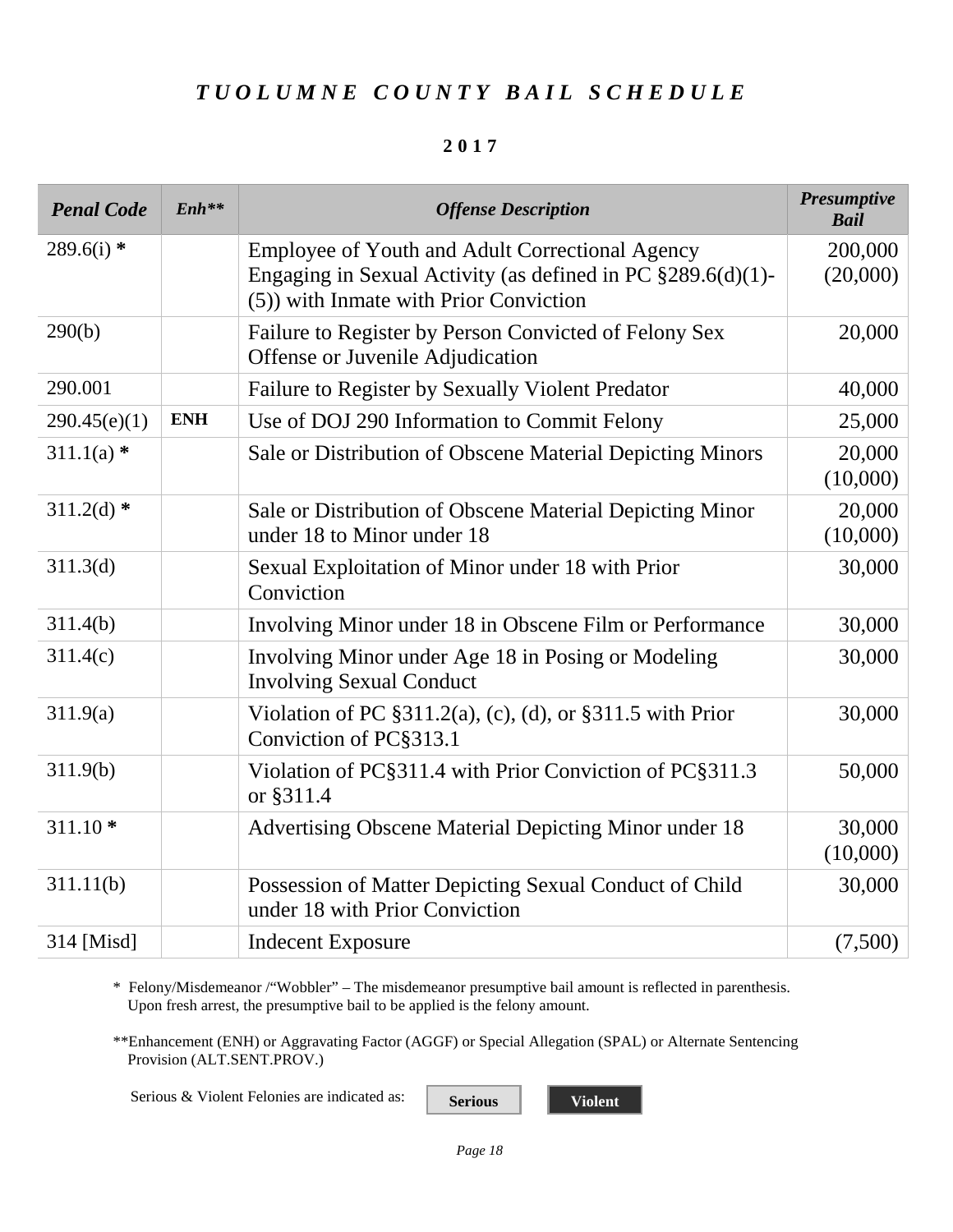#### **2017**

| <b>Penal Code</b> | $Enh**$    | <b>Offense Description</b>                                                                               | <b>Presumptive</b><br><b>Bail</b> |
|-------------------|------------|----------------------------------------------------------------------------------------------------------|-----------------------------------|
| 314(1)            |            | Indecent Exposure w/Prior Conviction of PC 288 or 314(1)                                                 | 20,000                            |
| 337a*             |            | Bookmaking                                                                                               | 5,000                             |
| 347(a)(1)         |            | Willful Contamination of Food/Drink/Medicine, etc.                                                       | 50,000                            |
| 347(a)(2)         | <b>ENH</b> | Using Poison or Harmful Substance That May Cause Death<br>or Does Cause Great Bodily Injury              | 30,000                            |
| $347(b)$ *        |            | Falsely Reporting Contamination of Food/Drink/Medicine,<br>etc.                                          | 10,000                            |
| 367f*             |            | Sale of Human Organs for Transplantation                                                                 | 30,000<br>(5,000)                 |
| 367g              |            | Unauthorized Use or Implantation of Sperm, Ova, or<br><b>Embryos in Assisted Reproduction Technology</b> | 30,000                            |
| $368(b)(1)$ *     |            | Willful Causing of Pain to or Suffering of Dependent Adult                                               | 35,000<br>(10,000)                |
| 368(b)(2)         | <b>ENH</b> | Elder or Dependent Adult Abuse Resulting in Great Bodily<br>Injury                                       | 75,000                            |
| 368(b)(3)         | <b>ENH</b> | Elder or Dependent Adult Abuse Resulting in Death                                                        | 250,000                           |
| 368(c)<br>[Misd]  |            | Elder Abuse – Physical Pain/Mental Suffering                                                             | (5,000)                           |
| $368(d)$ *        |            | Theft or Embezzlement of Dependent Adult                                                                 | 20,000<br>(10,000)                |
| $368(e)$ *        |            | Theft or Embezzlement by Caretaker of Dependent Adult                                                    | 25,000<br>(10,000)                |
| $374.2(d)$ *      |            | Malicious Discharge of Harmful Materials into Public<br><b>Sewer with Prior Conviction</b>               | 50,000<br>(5,000)                 |

\* Felony/Misdemeanor /"Wobbler" – The misdemeanor presumptive bail amount is reflected in parenthesis. Upon fresh arrest, the presumptive bail to be applied is the felony amount.

\*\*Enhancement (ENH) or Aggravating Factor (AGGF) or Special Allegation (SPAL) or Alternate Sentencing Provision (ALT.SENT.PROV.)

Serious & Violent Felonies are indicated as: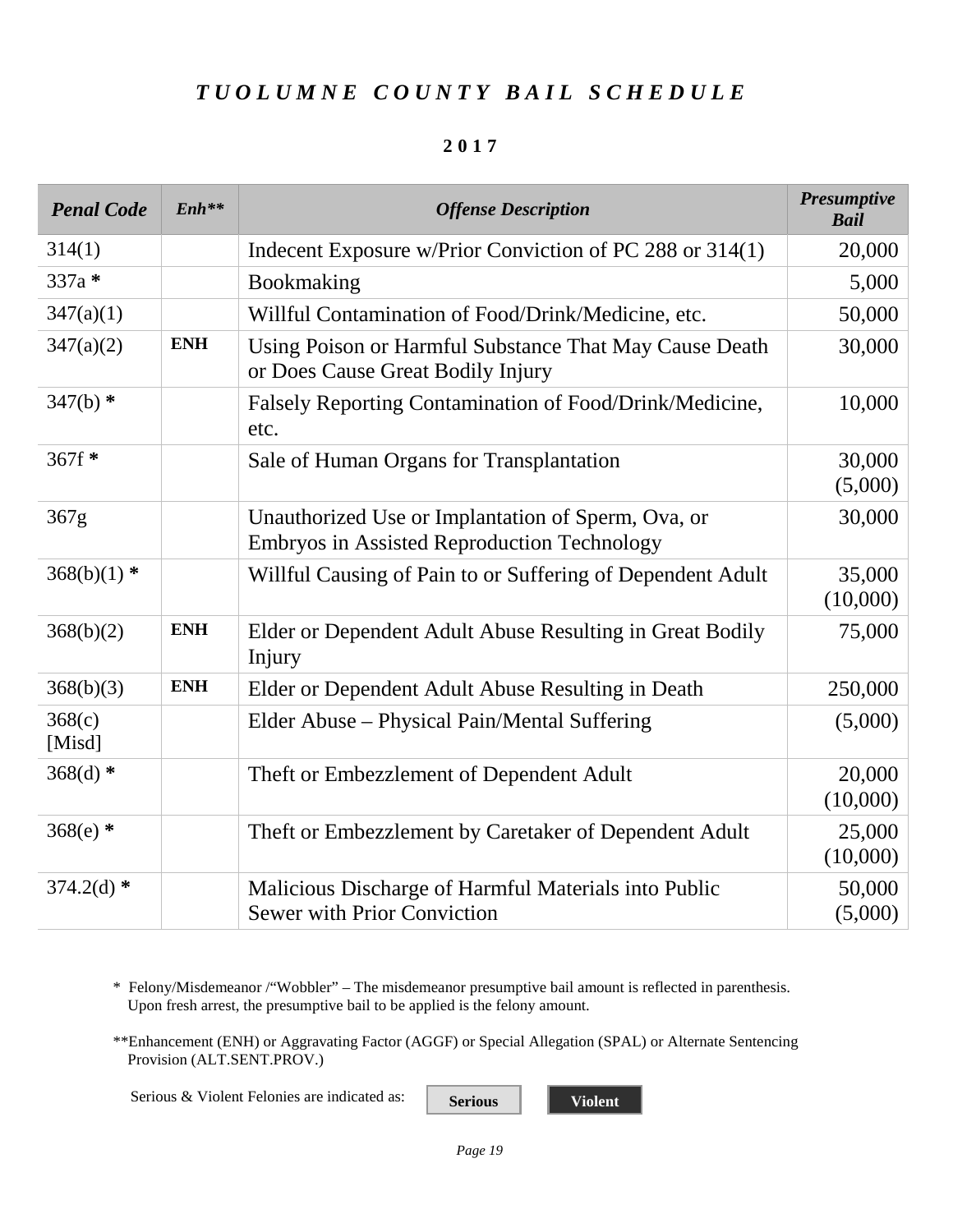#### **2017**

| <b>Penal Code</b>   | $Enh**$ | <b>Offense Description</b>                                                                                   | <b>Presumptive</b><br><b>Bail</b> |
|---------------------|---------|--------------------------------------------------------------------------------------------------------------|-----------------------------------|
| $374.8*$            |         | <b>Unauthorized Deposit of Hazardous Substances</b>                                                          | 10,000<br>(5,000)                 |
| 375(d)              |         | Willful Release Harmful Substance in Public Place Which<br>May Result in Serious Illness or Permanent Injury | 30,000                            |
| 399(a)              |         | Allowing Vicious Animals at Large Resulting in Death                                                         | 50,000                            |
| 399.5(a) $*$        |         | Failure of Owner to Exercise Ordinary Care with Dog that<br><b>Bites Person</b>                              | 20,000<br>(7,500)                 |
| 401                 |         | Aid/Abet Suicide                                                                                             | 10,000                            |
| 403 [Misd]          |         | Disturbing an Assembly                                                                                       | (3,500)                           |
| 404 [Misd]          |         | Riot                                                                                                         | (5,000)                           |
| 404.6<br>[Misd]     |         | Incitement to Riot                                                                                           | (5,000)                           |
| 404.6(c) $*$        |         | <b>Inciting Riot in State Prison or County Jail Resulting in</b><br><b>Serious Bodily Injury</b>             | 50,000<br>(10,000)                |
| 405b                |         | Lynching                                                                                                     | 100,000                           |
| 406 [Misd]          |         | Rout                                                                                                         | (3,500)                           |
| 417(a)(1)<br>[Misd] |         | Brandishing Weapons Not a Firearm                                                                            | (5,000)                           |
| 417(a)(2)<br>[Misd] |         | <b>Brandishing a Firearm</b>                                                                                 | (10,000)                          |
| 417(c) $*$          |         | Draw/Exhibit Firearm in a Threatening Manner in<br><b>Presence of Police</b>                                 | 50,000<br>(10,000)                |
| 417.3               |         | <b>Draw/Exhibit Firearm to Person in Motor Vehicle</b>                                                       | 30,000                            |

\* Felony/Misdemeanor /"Wobbler" – The misdemeanor presumptive bail amount is reflected in parenthesis. Upon fresh arrest, the presumptive bail to be applied is the felony amount.

\*\*Enhancement (ENH) or Aggravating Factor (AGGF) or Special Allegation (SPAL) or Alternate Sentencing Provision (ALT.SENT.PROV.)

Serious & Violent Felonies are indicated as: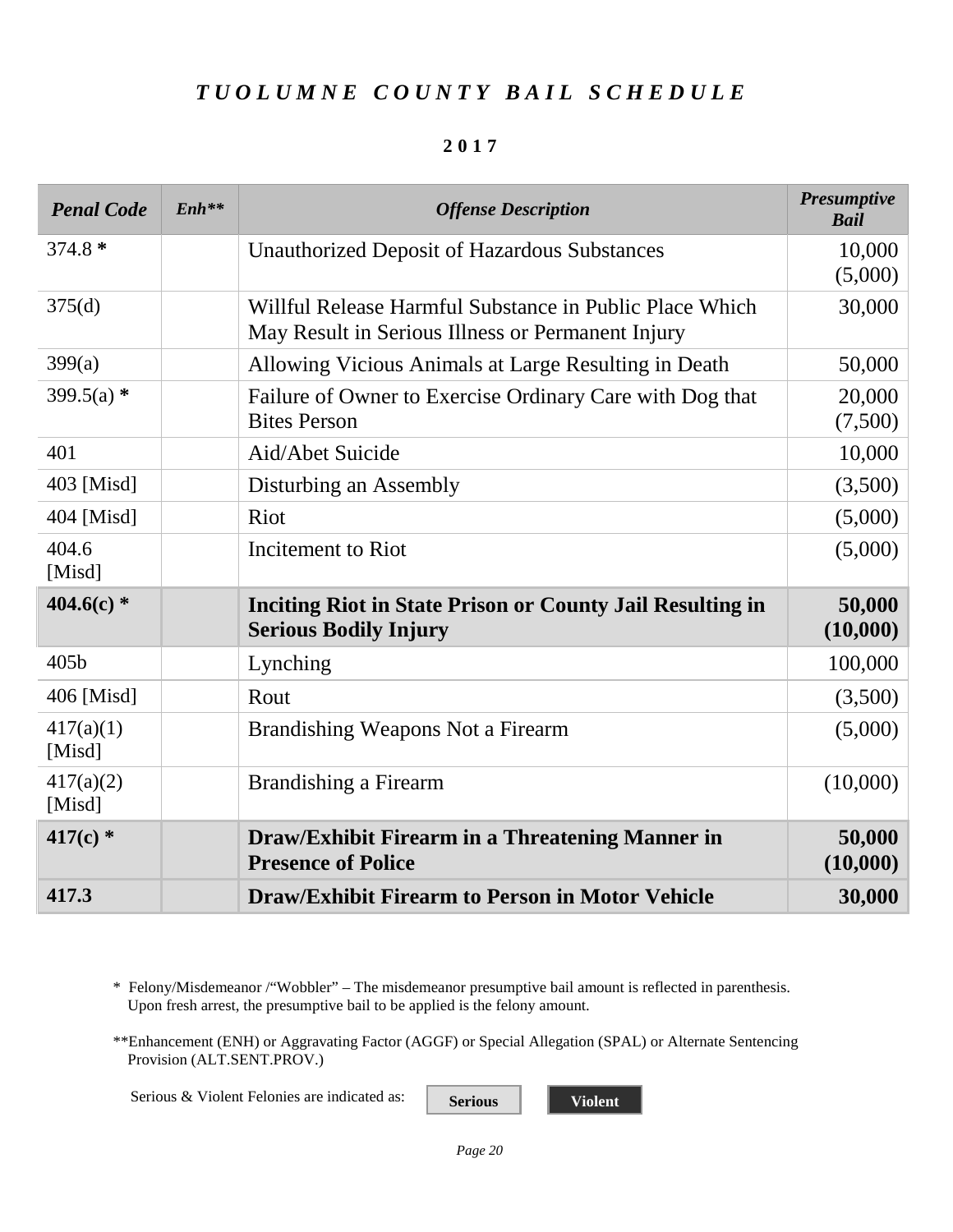#### **2017**

| <b>Penal Code</b> | $Enh**$     | <b>Offense Description</b>                                                                        | <b>Presumptive</b><br><b>Bail</b> |
|-------------------|-------------|---------------------------------------------------------------------------------------------------|-----------------------------------|
| 417.6 *           |             | <b>Inflict Serious Bodily Injury During Violation of §417,</b><br>§417.1, or §417.8               | 30,000<br>(10,000)                |
| 417.8             |             | <b>Draw/Exhibit Deadly Weapon with Intent to Resist</b><br><b>Arrest</b>                          | 25,000                            |
| $422 *$           |             | <b>Terrorist Threats of GBI, or Death</b>                                                         | 25,000<br>(10,000)                |
| 422.7             |             | <b>Hate Crime</b>                                                                                 | 25,000                            |
| 422.75(a)         | <b>ENH</b>  | Committing Felony / Attempting Felony that is Hate Crime                                          | 50,000                            |
| 422.75(b)         | <b>ENH</b>  | Acting in Concert with Another/Aiding or Abetting Felony<br><b>Hate Crime</b>                     | 50,000                            |
| 422.75(c)         | <b>AGGF</b> | Hate Crime with Personal Use of Firearm                                                           | 50,000                            |
| 422.75(d)         | <b>ENH</b>  | Prior Conviction of Felony Hate Crime with Current<br><b>Conviction of Felony Hate Crime</b>      | 50,000                            |
| 424               |             | Embezzlement or Falsification of Accounts by Public<br><b>Officers</b>                            | 20,000                            |
| 451(a)            |             | <b>Arson Causing GBI.</b>                                                                         | 100,000                           |
| 451(b)            |             | <b>Arson, Inhabited Structure</b>                                                                 | 75,000                            |
| 451(c)            |             | Arson, Structure or Forest Land                                                                   | 50,000                            |
| 451(d)            |             | Arson, Other Property                                                                             | 30,000                            |
| 451.1             | <b>ENH</b>  | Conviction of Arson under PC§451 and Designated<br>Circumstance $(PC§451.1(a)(1)-(5))$ Found True | 50,000                            |
| 451.5             |             | <b>Aggravated Arson</b>                                                                           | 500,000                           |
| $452(a)$ *        |             | Unlawfully Causing Fire with GBI.                                                                 | 40,000<br>(15,000)                |

\* Felony/Misdemeanor /"Wobbler" – The misdemeanor presumptive bail amount is reflected in parenthesis. Upon fresh arrest, the presumptive bail to be applied is the felony amount.

\*\*Enhancement (ENH) or Aggravating Factor (AGGF) or Special Allegation (SPAL) or Alternate Sentencing Provision (ALT.SENT.PROV.)

Serious & Violent Felonies are indicated as: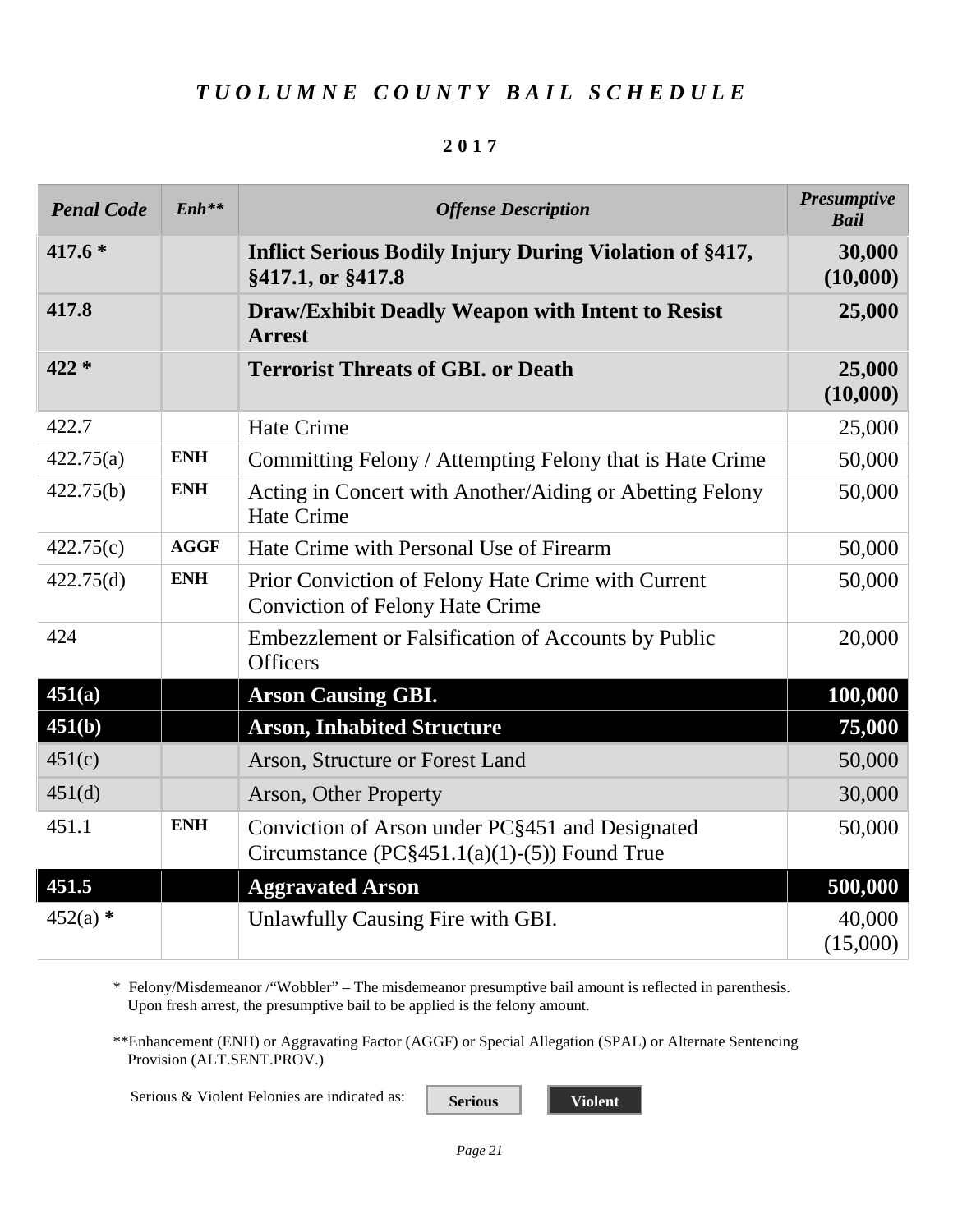#### **2017**

| <b>Penal Code</b>                  | $Enh**$    | <b>Offense Description</b>                                                                                                                              | <b>Presumptive</b><br><b>Bail</b> |
|------------------------------------|------------|---------------------------------------------------------------------------------------------------------------------------------------------------------|-----------------------------------|
| $452(b)$ *                         |            | Unlawfully Causing Fire, Inhabited Structure                                                                                                            | 30,000<br>(15,000)                |
| $452(c)$ *                         |            | Unlawfully Causing Fire, Structure or Forest Land                                                                                                       | 10,000<br>(5,000)                 |
| 452.1                              | <b>ENH</b> | Felony Conviction of Unlawfully Causing of Fire under<br>PC§452 and Designated Circumstance (PC§452.1(a)(1)-(4))<br><b>Found True</b>                   | 75,000                            |
| $453(a)$ *                         |            | Explosives, Flammable Matter, Possession                                                                                                                | 15,000<br>(7,500)                 |
| 454(a)(1)                          |            | Arson During State of Emergency                                                                                                                         | 50,000                            |
| 455                                |            | <b>Attempted Arson</b>                                                                                                                                  | 25,000                            |
| 459 $1st$<br>(Residen-<br>tial)    |            | <b>Burglary - Residential or Other 1st Degree Burglary</b>                                                                                              | 50,000                            |
| 459 $2^{nd}$<br>$\text{(other)}$ * |            | <b>Burglary - All Others</b>                                                                                                                            | 15,000<br>(7,500)                 |
| $463(a)$ *                         |            | Burglary Second Degree During Emergency Resulting from<br>Earthquake, Flood, Fire, Riot, or Other Natural or Manmade<br><b>Disaster</b>                 | 30,000<br>(7,500)                 |
| $463(b)$ *                         |            | Grand Theft, Except Grand Theft of Firearm, During<br>Emergency Resulting from Earthquake, Flood, Fire, Riot, or<br>Other Natural or Unnatural Disaster | 30,000<br>(7,500)                 |
| 464                                |            | Burglary with Explosives                                                                                                                                | 50,000                            |
| 470 *                              |            | Forgery, Intent; Documents of Value; Counterfeiting Seal;<br>Uttering; Falsification of Records                                                         | 10,000<br>(5,000)                 |

\* Felony/Misdemeanor /"Wobbler" – The misdemeanor presumptive bail amount is reflected in parenthesis. Upon fresh arrest, the presumptive bail to be applied is the felony amount.

\*\*Enhancement (ENH) or Aggravating Factor (AGGF) or Special Allegation (SPAL) or Alternate Sentencing Provision (ALT.SENT.PROV.)

Serious & Violent Felonies are indicated as: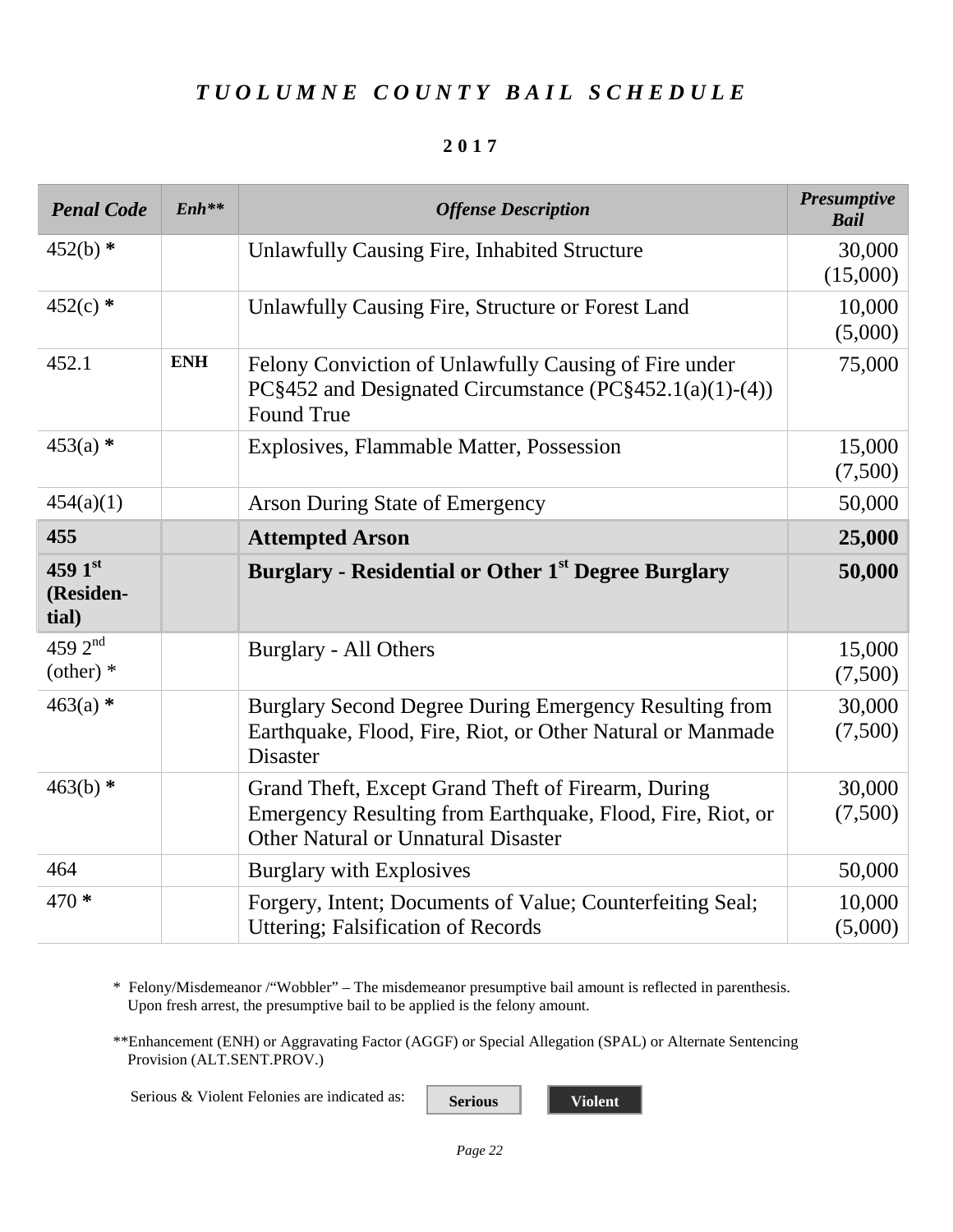#### **2017**

| <b>Penal Code</b>                         | $Enh**$ | <b>Offense Description</b>                                                                                    | <b>Presumptive</b><br><b>Bail</b> |
|-------------------------------------------|---------|---------------------------------------------------------------------------------------------------------------|-----------------------------------|
| 470a                                      |         | Forgery or Counterfeiting Driver's License or I.D. Card                                                       | 10,000                            |
| $470b *$                                  |         | Displaying or Possessing Forged Driver's License or I.D.<br>Card w/Intent to Accomplish a Forgery             | 10,000<br>(5,000)                 |
| $471*$                                    |         | Forgery, False Entries in Records Returns                                                                     | 10,000<br>(5,000)                 |
| 472 *                                     |         | Forgery or Counterfeiting or Seals; Possession and<br>Concealment                                             | 10,000<br>(5,000)                 |
| $474*$                                    |         | Sending False/Forged Message by Phone/Telegraph<br>w/Fraud Intent                                             | 10,000<br>(5,000)                 |
| $475(a)$ *;<br>475(b) $*$ ;<br>$475(c)$ * |         | Forged Bills or Notes, Possession or Receipt                                                                  | 10,000<br>(5,000)                 |
| 476 *                                     |         | Fictitious Checks, Making, Uttering                                                                           | 10,000<br>(5,000)                 |
| 476a *                                    |         | Checks N.S.F.                                                                                                 | 10,000<br>(5,000)                 |
| 478, 479, &<br>480                        |         | Counterfeiting of Coin                                                                                        | 15,000                            |
| 483.5(d) $*$                              |         | Manufacture, Sale, or Transport of Deceptive Identification<br>Document for Fraudulent Use                    | 10,000<br>(5,000)                 |
| 484b*                                     |         | Theft, Diversion of Money Received for Services, Labor<br>Material, etc. - If Amount Diverted Exceeds \$2,350 | 15,000<br>(5,000)                 |
| 484c                                      |         | <b>Embezzlement of Funds for Construction</b>                                                                 | 15,000                            |
| $484e(d)$ *                               |         | Possession of Access Card Information with the Intent to<br>Defraud                                           | 15,000<br>(5,000)                 |

\* Felony/Misdemeanor /"Wobbler" – The misdemeanor presumptive bail amount is reflected in parenthesis. Upon fresh arrest, the presumptive bail to be applied is the felony amount.

\*\*Enhancement (ENH) or Aggravating Factor (AGGF) or Special Allegation (SPAL) or Alternate Sentencing Provision (ALT.SENT.PROV.)

Serious & Violent Felonies are indicated as: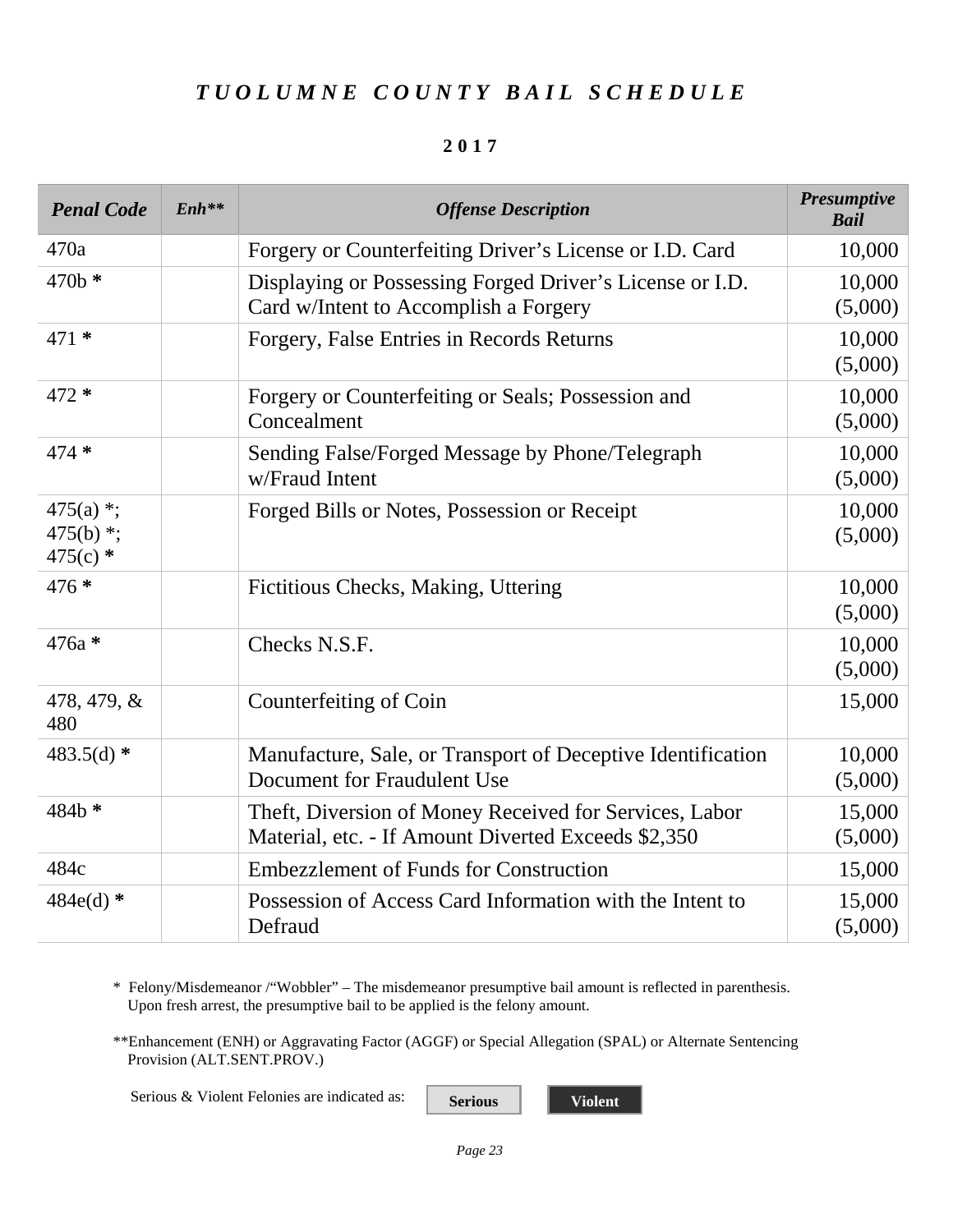#### **2017**

| <b>Penal Code</b> | $Enh***$ | <b>Offense Description</b>                                                                                                                                                                   | <b>Presumptive</b><br><b>Bail</b> |
|-------------------|----------|----------------------------------------------------------------------------------------------------------------------------------------------------------------------------------------------|-----------------------------------|
| $484f(a)$ *       |          | Forgery of Access Card                                                                                                                                                                       | 15,000<br>(5,000)                 |
| $484f(b)$ *       |          | Forgery of Signature on Access Card                                                                                                                                                          | 15,000<br>(5,000)                 |
| 484g*             |          | Credit Card Obtained in Violation of PC 484(e) or Forged<br>Card; Used for Obtaining Anything of Value (If Value of<br>Goods, etc., Received Exceeds \$950 in Consecutive 6<br>Month Period) | 15,000<br>(5,000)                 |
| $484h(a)$ *       |          | Credit Card, Fraudulent - Merchant Furnishing Goods<br>w/Knowledge (If Payment Received Exceeds \$950 in<br>Consecutive 6 Month Period)                                                      | 15,000<br>(5,000)                 |
| $484h(b)$ *       |          | Credit Card Issuer - Merchant Fraudulently Receiving<br>Payment (If Payment Received for Goods etc., Not<br>Furnished Goods Exceeds \$950 in Consecutive 6 Month<br>Period)                  | 15,000<br>(5,000)                 |
| $484i(c)$ *       |          | Credit Card Equipment, Possession w/o Consent of Issuer                                                                                                                                      | 15,000<br>(7,500)                 |
| $487(a)$ *        |          | Grand Theft (over \$950)                                                                                                                                                                     | 20,000<br>(10,000)                |
| $487(b)(1)$ *     |          | Grand Theft (fruit, vegetables) (over \$250)                                                                                                                                                 | 10,000<br>(10,000)                |

\* Felony/Misdemeanor /"Wobbler" – The misdemeanor presumptive bail amount is reflected in parenthesis. Upon fresh arrest, the presumptive bail to be applied is the felony amount.

\*\*Enhancement (ENH) or Aggravating Factor (AGGF) or Special Allegation (SPAL) or Alternate Sentencing Provision (ALT.SENT.PROV.)

Serious & Violent Felonies are indicated as: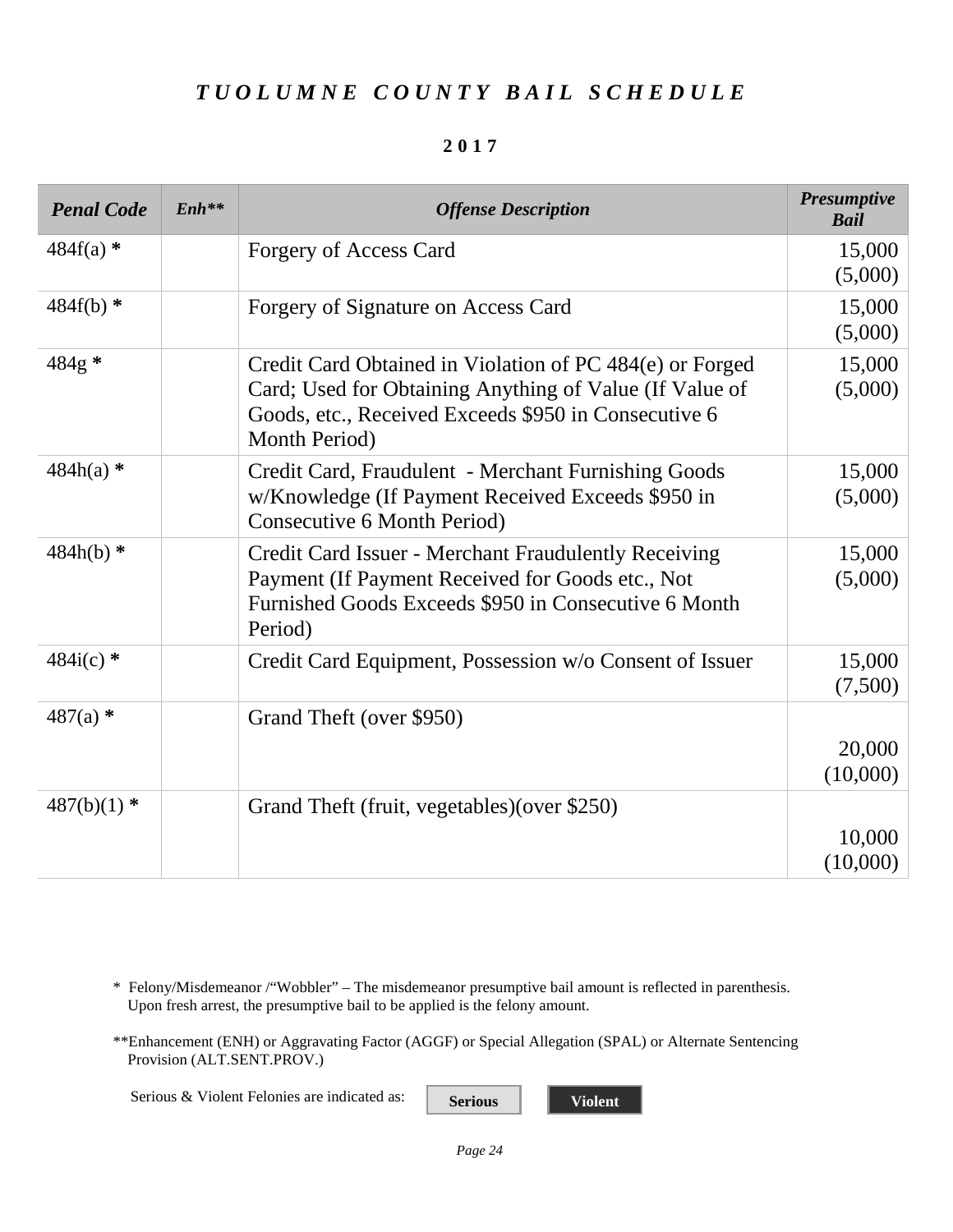#### **2017**

| <b>Penal Code</b>          | $Enh**$ | <b>Offense Description</b>                                                                                                           | <b>Presumptive</b><br><b>Bail</b> |
|----------------------------|---------|--------------------------------------------------------------------------------------------------------------------------------------|-----------------------------------|
| $487(c)$ *                 |         | <b>Grand Theft from Person</b>                                                                                                       |                                   |
|                            |         |                                                                                                                                      | 20,000<br>(10,000)                |
| 487(d)(1)                  |         | <b>Grand Theft Auto</b>                                                                                                              | 20,000                            |
| 487(d)(2)                  |         | <b>Grand Theft Firearm</b>                                                                                                           | 25,000                            |
| $496(a)$ *                 |         | Receiving Stolen Property If Value More than \$950                                                                                   | 10,000<br>(5,000)                 |
| 497 *                      |         | <b>Stolen Property, Bringing into State</b>                                                                                          | 10,000<br>(5,000)                 |
| 499(a) $*$ /<br>499(b) $*$ |         | Joyriding with One Prior Conviction of PC 487(d) or VC<br>10851                                                                      | 5,000<br>(3,500)                  |
| 499c *                     |         | <b>Theft of Trade Secrets</b>                                                                                                        | 10,000<br>(5,000)                 |
| 499d *                     |         | Theft of Aircraft                                                                                                                    | 15,000<br>(5,000)                 |
| 502(d)(1)<br>$\ast$        |         | Knowingly and without Permission Alteration/Destruction<br>of Computer Program/Data                                                  | 20,000<br>(5,000)                 |
| 502.7(g)                   |         | Theft of Telephone or Telegraph Services with Prior<br><b>Conviction Within 5 Years</b>                                              | 20,000                            |
| 502.8(c)                   |         | Possession or Use of Illegal Telecommunications<br>Equipment with Intent to Avoid Charge for Service with<br><b>Prior Conviction</b> | 10,000                            |
| 502.8(d)<br>∗              |         | Possession of Illegal Telecommunications Equipment with<br>Intent to Sell and Avoid Charge for Service                               | 10,000<br>(5,000)                 |

\* Felony/Misdemeanor /"Wobbler" – The misdemeanor presumptive bail amount is reflected in parenthesis. Upon fresh arrest, the presumptive bail to be applied is the felony amount.

\*\*Enhancement (ENH) or Aggravating Factor (AGGF) or Special Allegation (SPAL) or Alternate Sentencing Provision (ALT.SENT.PROV.)

Serious & Violent Felonies are indicated as: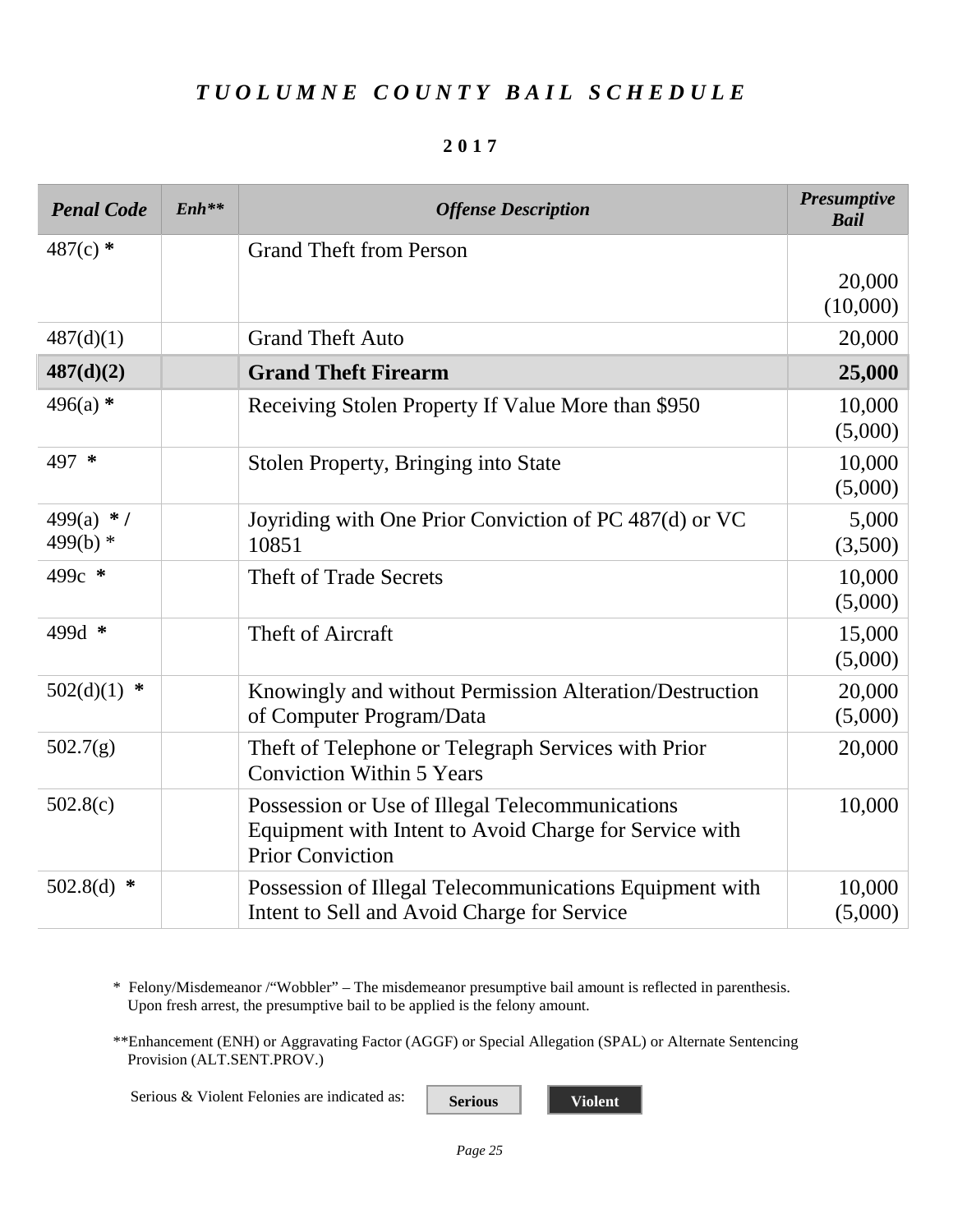#### **2017**

| <b>Penal Code</b> | $Enh**$ | <b>Offense Description</b>                                                                                     | <b>Presumptive</b><br><b>Bail</b> |
|-------------------|---------|----------------------------------------------------------------------------------------------------------------|-----------------------------------|
| $503 *$           |         | Embezzlement                                                                                                   | 20,000<br>(10,000)                |
| $504$ *           |         | Embezzlement, Misappropriation by Public Officers                                                              | 30,000<br>(15,000)                |
| $504a *$          |         | Embezzlement, Disposal of Personal Property under Lease                                                        | 10,000<br>(5,000)                 |
| 504b *            |         | <b>Embezzlement of Proceeds of Sale of Secured Property</b>                                                    | 10,000<br>(5,000)                 |
| $505 *$           |         | <b>Embezzlement by Carrier</b>                                                                                 | 10,000<br>(5,000)                 |
| $506 *$           |         | Embezzlement, Misappropriation by Trustee, Contractor                                                          | 10,000<br>(5,000)                 |
| 514               |         | <b>Embezzlement of Public Funds</b>                                                                            | 30,000                            |
| 518; 520          |         | Extortion                                                                                                      | 20,000                            |
| 522               |         | Extortion, Obtaining Signature by Threats                                                                      | 25,000                            |
| 523               |         | <b>Extortion, Threatening Letters</b>                                                                          | 25,000                            |
| 529 *             |         | <b>False Personation of Another</b>                                                                            | 10,000<br>(7,500)                 |
| 529.5<br>[Misd]   |         | Manufacturing, Selling or Offering for Sale False Govt.<br>Issued I.D.                                         | (7500)                            |
| 530 *             |         | Receiving Money/Property in Assumed Character                                                                  | 10,000<br>(5,000)                 |
| 530.5 *           |         | Using Personal Identifying Information of Another to<br>Obtain Credit, Goods, Services, or Medical Information | 20,000<br>(10,000)                |

\* Felony/Misdemeanor /"Wobbler" – The misdemeanor presumptive bail amount is reflected in parenthesis. Upon fresh arrest, the presumptive bail to be applied is the felony amount.

\*\*Enhancement (ENH) or Aggravating Factor (AGGF) or Special Allegation (SPAL) or Alternate Sentencing Provision (ALT.SENT.PROV.)

Serious & Violent Felonies are indicated as: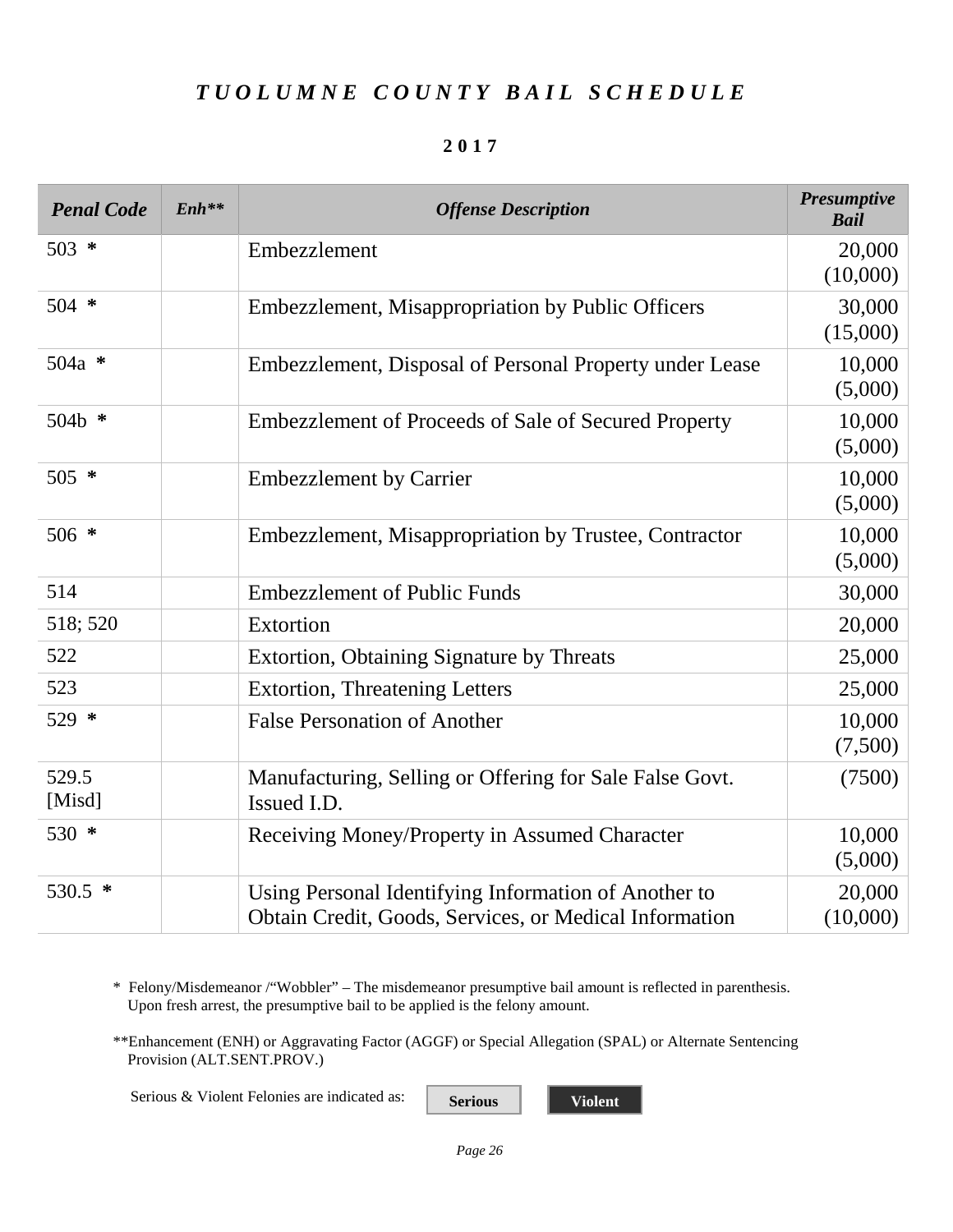#### **2017**

| <b>Penal Code</b>   | $Enh**$    | <b>Offense Description</b>                                                                               | <b>Presumptive</b><br><b>Bail</b> |
|---------------------|------------|----------------------------------------------------------------------------------------------------------|-----------------------------------|
| $532(a)$ *          |            | <b>Obtaining Money/Credit by False Pretenses</b>                                                         | 10,000<br>(5,000)                 |
| 532a(4) $*$         |            | <b>Making False Financial Statement</b>                                                                  | 10,000<br>(5,000)                 |
| 534                 |            | Spouse Selling Land/Property by False Pretense                                                           | 10,000                            |
| $\ast$<br>537(a)(2) |            | Defrauding Innkeeper of More than \$950                                                                  | 10,000<br>(5,000)                 |
| 537e(a)(3) $*$      |            | Purchase/Possess/Sell Integrated Circuit with<br>Removed/Altered ID/Serial No. More than \$950           | 10,000<br>(5,000)                 |
| 538.5 *             |            | Fraudulent Use of Wire, Radio, or TV Transmissions                                                       | 10,000<br>(5,000)                 |
| 548(a)              |            | Defrauding Insurer                                                                                       | 15,000                            |
| 549 *               |            | <b>Soliciting Fraudulent Insurance Claims</b>                                                            | 10,000<br>(5,000)                 |
| 550(c)(1)           |            | Filing Fraudulent or Multiple Insurance Claims                                                           | 10,000                            |
| 550(g)              | <b>ENH</b> | <b>GBI In Accident Per Person for Purpose of False</b><br><b>Insurance Claim</b>                         | 20,000                            |
| 551(d) $*$          |            | <b>Offering Consideration for Referrals to Auto Repair Dealer</b><br>or Contractor with Prior Conviction | 7,500<br>(5,000)                  |
| 593a(a)             |            | <b>Spiking Tree</b>                                                                                      | 20,000                            |
| 593a(b)             | <b>ENH</b> | <b>Spiking Tree Causing GBI</b>                                                                          | 50,000                            |
| 594(b)(1)<br>∗      |            | Vandalism of \$400 or More                                                                               | 15,000<br>(7,500)                 |

\* Felony/Misdemeanor /"Wobbler" – The misdemeanor presumptive bail amount is reflected in parenthesis. Upon fresh arrest, the presumptive bail to be applied is the felony amount.

\*\*Enhancement (ENH) or Aggravating Factor (AGGF) or Special Allegation (SPAL) or Alternate Sentencing Provision (ALT.SENT.PROV.)

Serious & Violent Felonies are indicated as: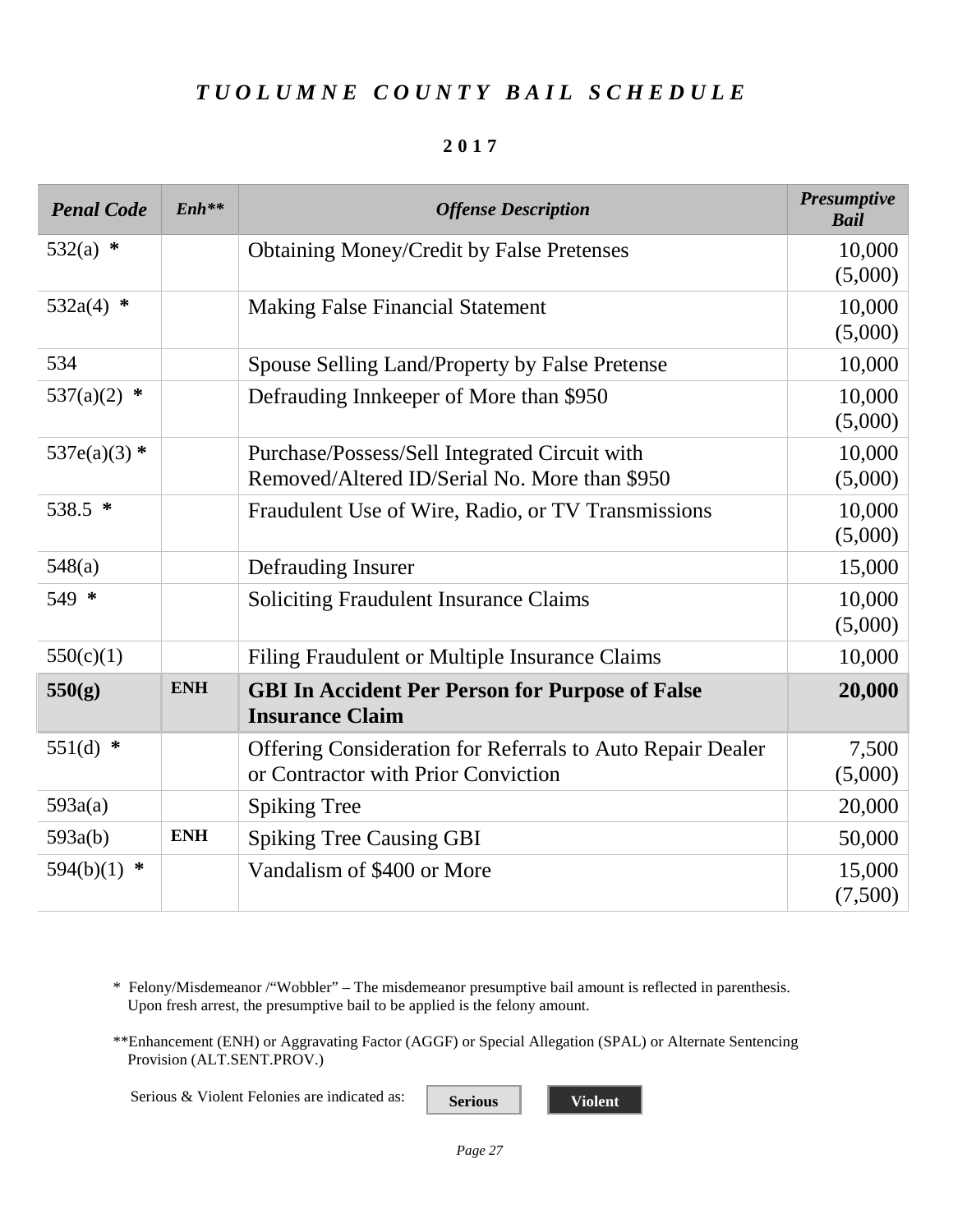#### **2017**

| <b>Penal Code</b> | $Enh***$ | <b>Offense Description</b>                                                                                                                              | <b>Presumptive</b><br><b>Bail</b> |
|-------------------|----------|---------------------------------------------------------------------------------------------------------------------------------------------------------|-----------------------------------|
| $594.3(a)$ *      |          | <b>Church Vandalism</b>                                                                                                                                 | 20,000<br>(10,000)                |
| 594.3(b)          |          | Vandalism of Place of Worship or Cemetery Committed for<br>Purpose of Deterring Free Exercise of Religious Beliefs                                      | 20,000                            |
| 594.35 *          |          | Vandalism of Mortuary; Disturbing or Obstructing Funeral<br>Service                                                                                     | 15,000<br>(5,000)                 |
| 594.4(a) $*$      |          | Defacing, Damaging, or Contaminating Property with<br><b>Noxious or Caustic Chemical or Substance</b>                                                   | 10,000<br>(5,000)                 |
| 597(a) $*$        |          | <b>Cruelty to Animals</b>                                                                                                                               | 15,000<br>(5,000)                 |
| $600(a)$ *        |          | Inflicting Serious Injury on Police Horse or Dog                                                                                                        | 20,000<br>(7,500)                 |
| $601(a)(1)$ *     |          | <b>Trespass Consisting of Credible Threat to Cause Serious</b><br>Bodily Injury and Unlawful Entry onto Property Within 30<br>Days of the Threat        | 10,000<br>(5,000)                 |
| $625b(b)$ *       |          | Tampering with Aircraft                                                                                                                                 | 15,000<br>(5,000)                 |
| 625c              |          | Tampering with Transit Vehicle with Intent to Cause GBI                                                                                                 | 25,000                            |
| 626.9(b)          |          | Bring/Possess Firearm in School (K-12)                                                                                                                  | 30,000                            |
| $626.9(d)$ *      |          | <b>Discharging or Attempted Discharge of Firearm with</b><br><b>Reckless Disregard of Safety of Others on or Within</b><br>1,000 Feet of School Grounds | 50,000<br>(15,000)                |
| 626.9(h)          |          | Bring/Possess Loaded Firearm on Public or Private College<br>Grounds                                                                                    | 40,000                            |

\* Felony/Misdemeanor /"Wobbler" – The misdemeanor presumptive bail amount is reflected in parenthesis. Upon fresh arrest, the presumptive bail to be applied is the felony amount.

\*\*Enhancement (ENH) or Aggravating Factor (AGGF) or Special Allegation (SPAL) or Alternate Sentencing Provision (ALT.SENT.PROV.)

Serious & Violent Felonies are indicated as: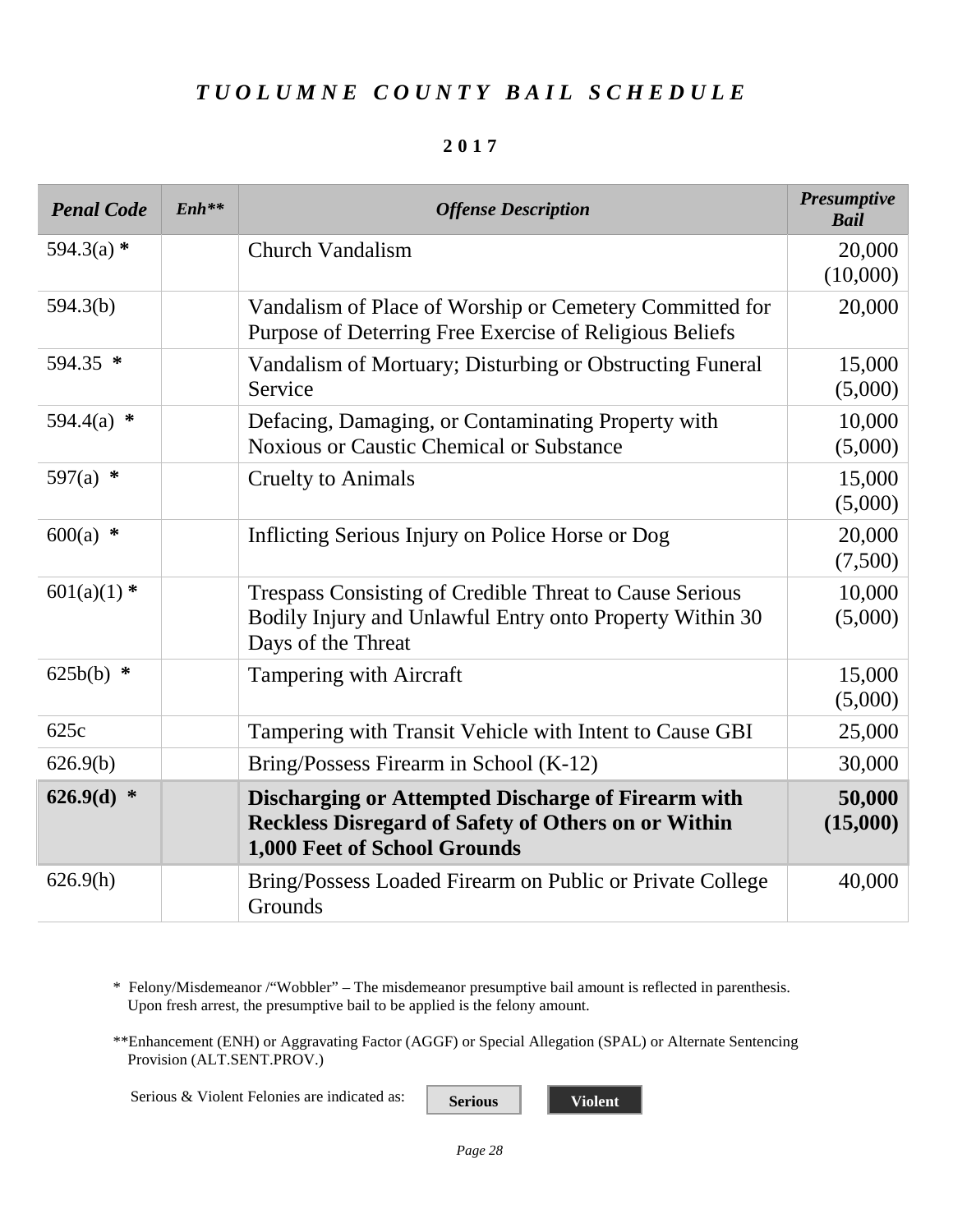#### **2017**

| <b>Penal Code</b> | $Enh**$ | <b>Offense Description</b>                                                                        | <b>Presumptive</b><br><b>Bail</b> |
|-------------------|---------|---------------------------------------------------------------------------------------------------|-----------------------------------|
| 626.10(a)<br>∗    |         | Bring/Possess Weapon (not Firearm) on Public School<br>Grounds                                    | 10,000<br>(7,500)                 |
| 626.10(b)<br>∗    |         | Bring/Possess Weapon (not Firearm) on Public/Private<br>School (College or University) Grounds    | 10,000<br>(7,500)                 |
| $626.95*$         |         | Possessing Firearm on Grounds of Playground or Youth<br>Center                                    | 40,000<br>(10,000)                |
| $631(a)$ *        |         | Wiretapping                                                                                       | 15,000<br>(7,500)                 |
| $632(a)$ *        |         | Eavesdropping or Recording Confidential Communication                                             | 15,000<br>(7,500)                 |
| $632.5(a)$ *      |         | Unlawful Interception of Cellular Radio Telephone<br>Communication                                | 15,000<br>(7,500)                 |
| $632.6(a)$ *      |         | Unlawful Interception of Cordless or Cellular Telephone<br>Communication                          | 15,000<br>(7,500)                 |
| $632.7(a)$ *      |         | Unlawful Interception of and Recordation of Cellular Radio<br>or Cordless Telephone Communication | 15,000<br>(7,500)                 |
| 636(a)            |         | <b>Electronic Eavesdropping on Privileged Conversation</b>                                        | 10,000                            |
| 636(b) $*$        |         | Non-Electronic Eavesdropping on Privileged Conversation                                           | 10,000<br>(7,500)                 |
| $646.9(a)$ *      |         | <b>Stalking</b>                                                                                   | 25,000<br>(10,000)                |
| 646.9(b)          |         | <b>Stalking in Violation of Temporary Restraining Order</b>                                       | 30,000                            |
| $646.9(c)$ *      |         | <b>Stalking with Prior Conviction for Stalking Same Victim</b><br>Within 7 Years                  | 50,000<br>(15,000)                |

\* Felony/Misdemeanor /"Wobbler" – The misdemeanor presumptive bail amount is reflected in parenthesis. Upon fresh arrest, the presumptive bail to be applied is the felony amount.

\*\*Enhancement (ENH) or Aggravating Factor (AGGF) or Special Allegation (SPAL) or Alternate Sentencing Provision (ALT.SENT.PROV.)

Serious & Violent Felonies are indicated as: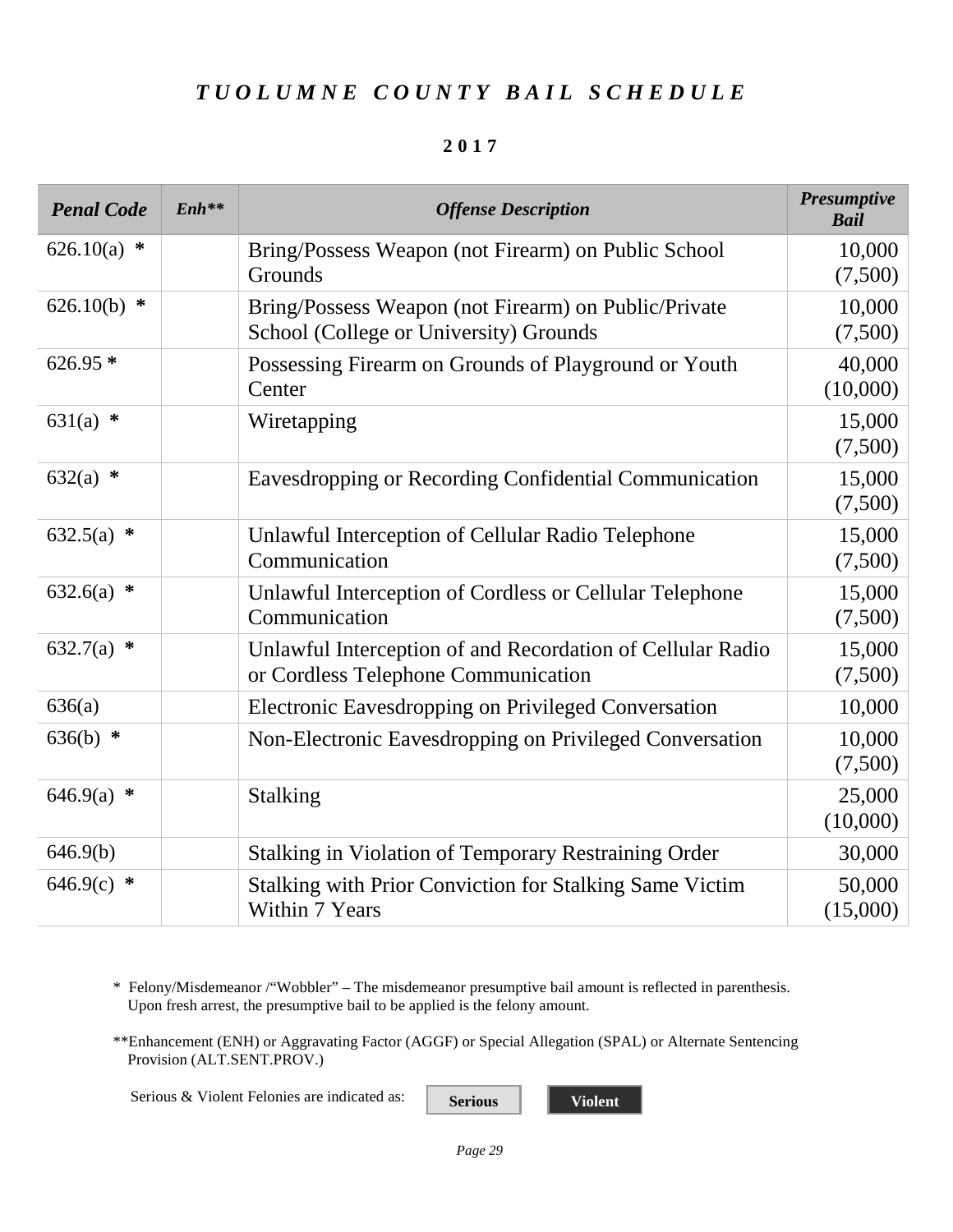#### **2017**

| <b>Penal Code</b>                   | $Enh^{**}$ | <b>Offense Description</b>                                                                                           | <b>Presumptive</b><br><b>Bail</b>                      |
|-------------------------------------|------------|----------------------------------------------------------------------------------------------------------------------|--------------------------------------------------------|
| $647.6(b)$ *                        |            | Child Molestation after Entering Inhabited Dwelling<br><b>Without Consent</b>                                        | 15,000<br>(10,000)                                     |
| 647.6(c)(1)                         |            | Child Molestation - 2 <sup>nd</sup> Conviction                                                                       | 50,000                                                 |
| 647.6(c)(2)                         |            | Child Molestation - Prior Conviction Was 288 PC Involving<br>Minor under 16 or 311.4 Involving Minor under Age of 14 | 50,000                                                 |
| $653f(a)$ *                         |            | <b>Solicit Specific Criminal Acts</b>                                                                                | 20,000<br>(10,000)                                     |
| 653f(b)                             |            | <b>Solicit Murder</b>                                                                                                | 100,000                                                |
| 653f(c)                             |            | <b>Solicit Sexual Acts</b>                                                                                           | 50,000                                                 |
| 653j(a)                             |            | <b>Solicitation of Minor to Commit Certain Felonies</b>                                                              | 50,000                                                 |
| 664/ (Crime)                        |            | <b>Attempt to Commit Crime - Generally</b>                                                                           | 1/2 Bail for<br>Substantive<br>Offense                 |
| 664/<br>(Violent<br><b>Felony</b> ) |            | <b>Attempt to Commit Violent Felony</b>                                                                              | Same as<br><b>Substantive</b><br><b>Offense</b>        |
| 664/<br>(Serious<br>Felony)         |            | <b>Attempt to Commit Serious Felony</b>                                                                              | <b>Same as</b><br><b>Substantive</b><br><b>Offense</b> |
| 664/187                             |            | <b>Attempted Murder</b>                                                                                              | 500,000                                                |
| 664/211/212<br>.5(c)                |            | <b>Attempted Second Degree Robbery</b>                                                                               | 25,000                                                 |
| $666*$                              |            | Petty Theft with Prior Conviction for Theft on Which Time<br><b>Was Served</b>                                       | 10,000<br>(5,000)                                      |

\* Felony/Misdemeanor /"Wobbler" – The misdemeanor presumptive bail amount is reflected in parenthesis. Upon fresh arrest, the presumptive bail to be applied is the felony amount.

\*\*Enhancement (ENH) or Aggravating Factor (AGGF) or Special Allegation (SPAL) or Alternate Sentencing Provision (ALT.SENT.PROV.)

Serious & Violent Felonies are indicated as: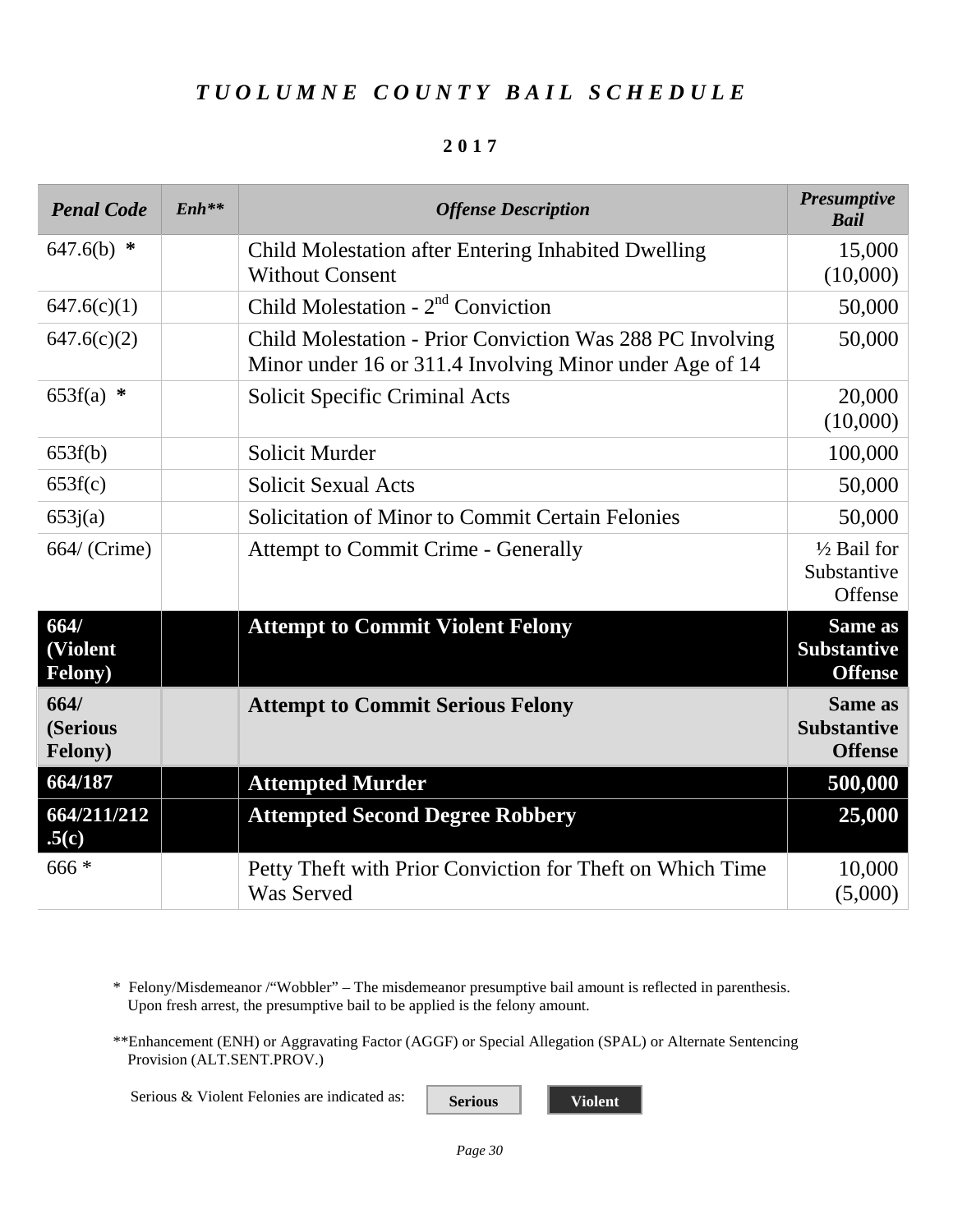#### **2017**

| <b>Penal Code</b> | $Enh**$    | <b>Offense Description</b>                                                                               | <b>Presumptive</b><br><b>Bail</b> |
|-------------------|------------|----------------------------------------------------------------------------------------------------------|-----------------------------------|
| 667(a)(1)         | <b>ENH</b> | Prior Conviction of Serious Felony with Current Conviction<br>of Serious Felony                          | 50,000                            |
| 667.5(a)          | <b>ENH</b> | Prior Prison Term for Violent Felony with Current<br><b>Conviction of Violent Felony</b>                 | 30,000                            |
| 667.5(b)          | <b>ENH</b> | Prior Prison Term for Felony with Current Conviction of<br>Felony                                        | 10,000                            |
| 667.51(a)         | <b>ENH</b> | Prior Conviction of Sex Offense with Current Conviction of<br>PC§288 (Lewd Acts with Child)              | 50,000                            |
| 667.51(c)         | <b>ENH</b> | Lewd Acts on Child w/2 or more Priors                                                                    | 500,000                           |
| 667.6(a)          | <b>ENH</b> | Prior Conviction of Serious Sex Offense with Current<br><b>Conviction of Serious Sex Offense</b>         | 50,000                            |
| 667.6(b)          | <b>ENH</b> | Two or More Prior Prison Terms for Serious Sex Offense<br>with Current Conviction of Serious Sex Offense | 100,000                           |
| 667.61            | <b>ENH</b> | <b>Aggravated Sex Offense(s)</b>                                                                         | 250,000                           |
| 667.7             | <b>ENH</b> | <b>Habitual Offender Who Inflicts GBI</b>                                                                | 500,000                           |
| 667.71            | <b>ENH</b> | <b>Habitual Sexual Offender</b>                                                                          | 500,000                           |
| 667.75            | <b>ENH</b> | <b>Habitual Drug Dealing With Minors</b>                                                                 | 500,000                           |
| 667.8(a)          | <b>ENH</b> | Kidnapping Victim for Purpose of Committing Sex Offense                                                  | 100,000                           |
| 667.8(b)          | <b>ENH</b> | Kidnapping Child-Victim under age 14 for Purpose of<br><b>Committing Sex Offense</b>                     | 150,000                           |
| 667.85            | <b>ENH</b> | Kidnapping to Permanently Deprive Parent of Custody of<br>Child                                          | 50,000                            |
| 667.9(a)          | <b>ENH</b> | Committing Certain Offenses Against Disabled, Elderly, or<br>Child Victim                                | 20,000                            |

\* Felony/Misdemeanor /"Wobbler" – The misdemeanor presumptive bail amount is reflected in parenthesis. Upon fresh arrest, the presumptive bail to be applied is the felony amount.

\*\*Enhancement (ENH) or Aggravating Factor (AGGF) or Special Allegation (SPAL) or Alternate Sentencing Provision (ALT.SENT.PROV.)

Serious & Violent Felonies are indicated as: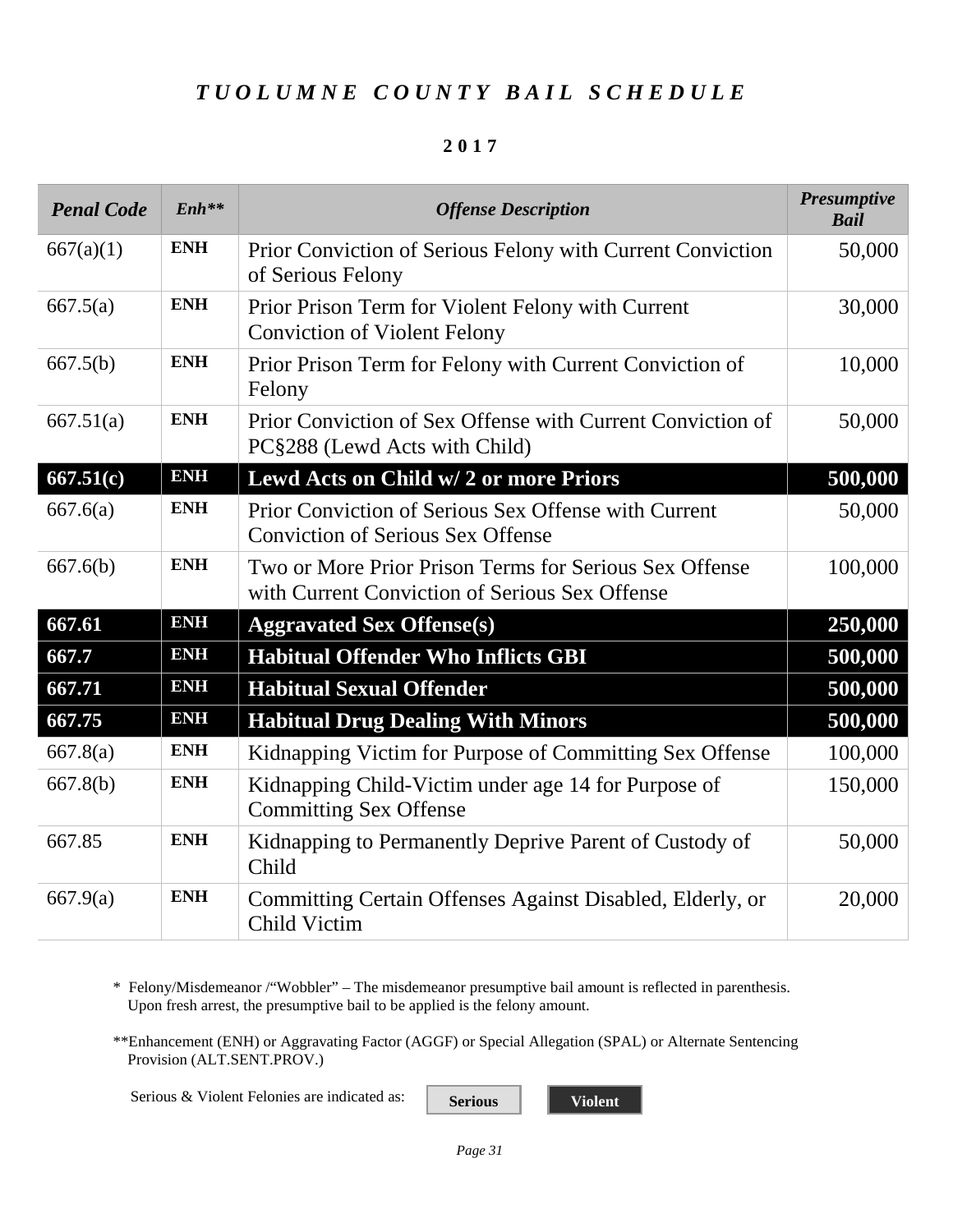#### **2017**

| <b>Penal Code</b> | $Enh**$     | <b>Offense Description</b>                                                                                                                | <b>Presumptive</b><br><b>Bail</b> |
|-------------------|-------------|-------------------------------------------------------------------------------------------------------------------------------------------|-----------------------------------|
| 667.9(b)          | <b>ENH</b>  | Prior Conviction of Certain Offenses Committed Against<br>Disabled, Elderly, or Child Victim with Current Conviction<br>of Those Offenses | 20,000                            |
| 667.10            | <b>ENH</b>  | Prior Conviction of PC§289 with Current Conviction of<br>Same Offense Committed Against Disabled, Elderly, or<br>Child Victim             | 20,000                            |
| 667.15(a)         | <b>ENH</b>  | Showing Child Pornography to Minor Prior to or During<br>Commission of Lewd Act on the Minor in Violation of<br><b>PC§288</b>             | 20,000                            |
| 667.15(b)         | <b>ENH</b>  | Showing Child Pornography to Minor Prior to or During<br>Commission of Sexual Conduct with That Minor in<br>Violation of PC§288.5         | 25,000                            |
| 674(a)            | <b>ENH</b>  | Sexual abuse of minor by daycare provider                                                                                                 | 25,000                            |
| 674(b)            | <b>ENH</b>  | Commission of (a) while acting in concert with another                                                                                    | 35,000                            |
| $836.6(c)$ *      |             | Escape after Being Lawfully Arrested or Remanded to<br>Custody Causing Serious Bodily Injury to Police Officer                            | 50,000<br>(20,000)                |
| 1170.12(c)<br>(1) | <b>ENH</b>  | <b>Prior Strike Conviction</b>                                                                                                            | 50,000                            |
| 1170.12(c)<br>(2) | <b>ENH</b>  | 2 Prior Strike Convictions                                                                                                                | 100,000                           |
| 1170.7            | <b>AGGF</b> | Robbery for purpose of obtaining controlled substance                                                                                     | 20,000                            |
| 1170.71           | <b>AGGF</b> | Use of pornography to induce minor to engage in lewd or<br>lascivious acts                                                                | 20,000                            |
| 1170.72           | <b>AGGF</b> | Controlled substance offenses involving minor younger than<br>11                                                                          | 50,000                            |

\* Felony/Misdemeanor /"Wobbler" – The misdemeanor presumptive bail amount is reflected in parenthesis. Upon fresh arrest, the presumptive bail to be applied is the felony amount.

\*\*Enhancement (ENH) or Aggravating Factor (AGGF) or Special Allegation (SPAL) or Alternate Sentencing Provision (ALT.SENT.PROV.)

Serious & Violent Felonies are indicated as: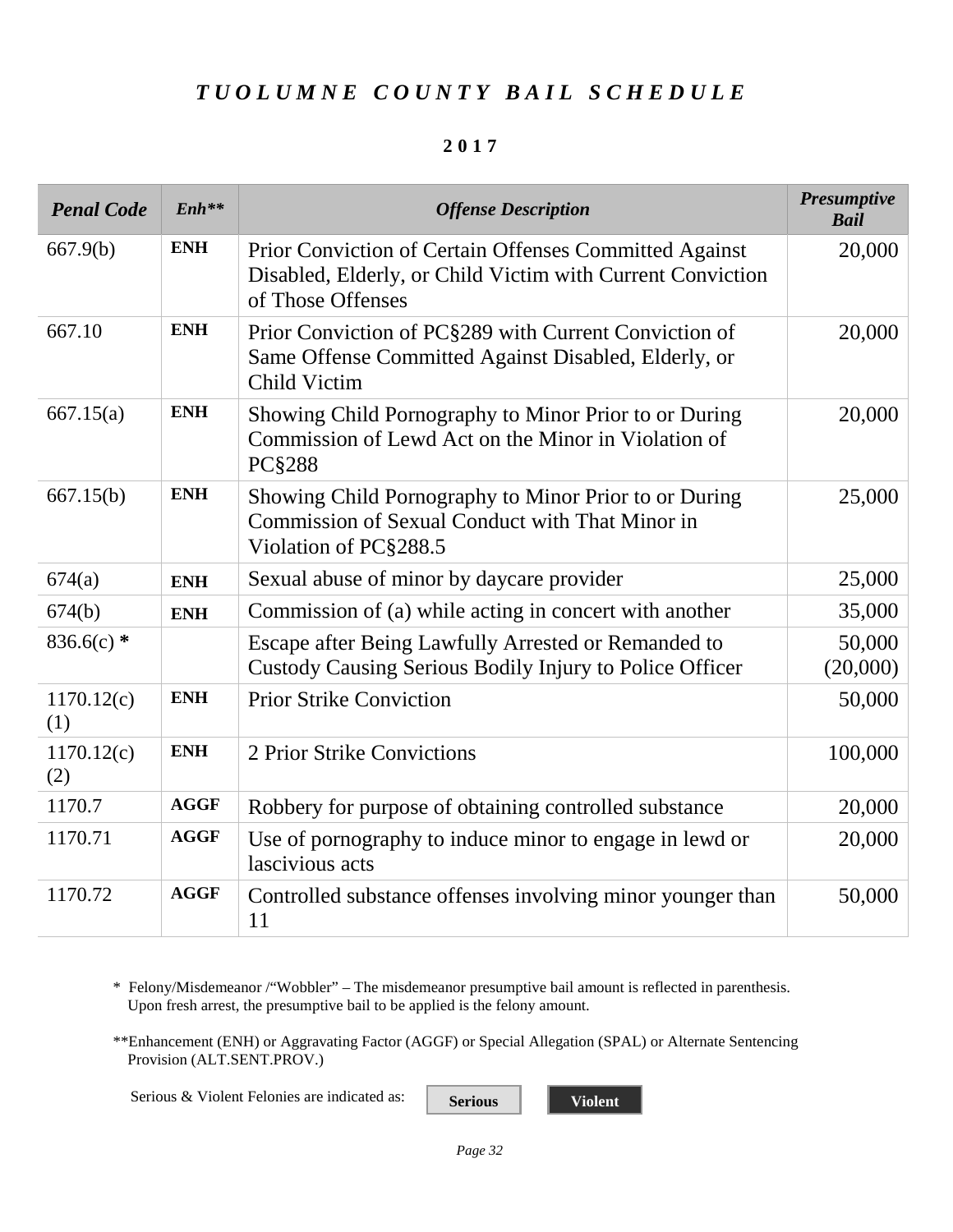#### **2017**

| <b>Penal Code</b> | $Enh**$     | <b>Offense Description</b>                                                            | <b>Presumptive</b><br><b>Bail</b> |
|-------------------|-------------|---------------------------------------------------------------------------------------|-----------------------------------|
| 1170.73           | <b>AGGF</b> | Excessive quantity of controlled substance                                            | 50,000                            |
| 1170.74           | <b>AGGF</b> | Drug offense involving crystal meth.                                                  | 50,000                            |
| 1170.76           | <b>AGGF</b> | Commission of sex offense on relative or member of<br>household                       | 20,000                            |
| 1170.78           | <b>AGGF</b> | Arson committed in retaliation against owner or occupant of<br>property               | 35,000                            |
| 1170.8(a)         | <b>AGGF</b> | Robbery or ADW committed against victim while victim is<br>in house of worship        | 35,000                            |
| 1170.8(b)         | <b>AGGF</b> | Burning religious building in connection with PC 451 or<br>453                        | 35,000                            |
| 1170.81           | <b>AGGF</b> | Attempted life term crime against peace officer                                       | 100,000                           |
| 1170.82           | <b>AGGF</b> | Providing controlled substance to pregnant woman                                      | 20,000                            |
| 1170.84           | <b>AGGF</b> | Tying, binding or confining victim in connection with<br>commission of serious felony | 50,000                            |
| 1170.85(a)        | <b>AGGF</b> | Felony assault or battery against informant/witness/potential<br>witness              | 50,000                            |
| 1170.85(b)        | <b>AGGF</b> | Where victim is vulnerable due to age or disability                                   | 75,000                            |
| 1170.86           | <b>AGGF</b> | Commission of sex offense within safe school zone and<br>victim is pupil              | 40,000                            |
| 1170.89           | <b>AGGF</b> | Commission of certain firearm offenses with knowledge that<br>firearm was stolen      | 25,000                            |
| 1203.2(a)         |             | Probation Violation – Felony                                                          | No Bail                           |
| $1320(b)$ *       |             | Willful Failure to Appear Felony Hearing, When Released<br>on OR                      | 20,000<br>(7,500)                 |

\* Felony/Misdemeanor /"Wobbler" – The misdemeanor presumptive bail amount is reflected in parenthesis. Upon fresh arrest, the presumptive bail to be applied is the felony amount.

\*\*Enhancement (ENH) or Aggravating Factor (AGGF) or Special Allegation (SPAL) or Alternate Sentencing Provision (ALT.SENT.PROV.)

Serious & Violent Felonies are indicated as: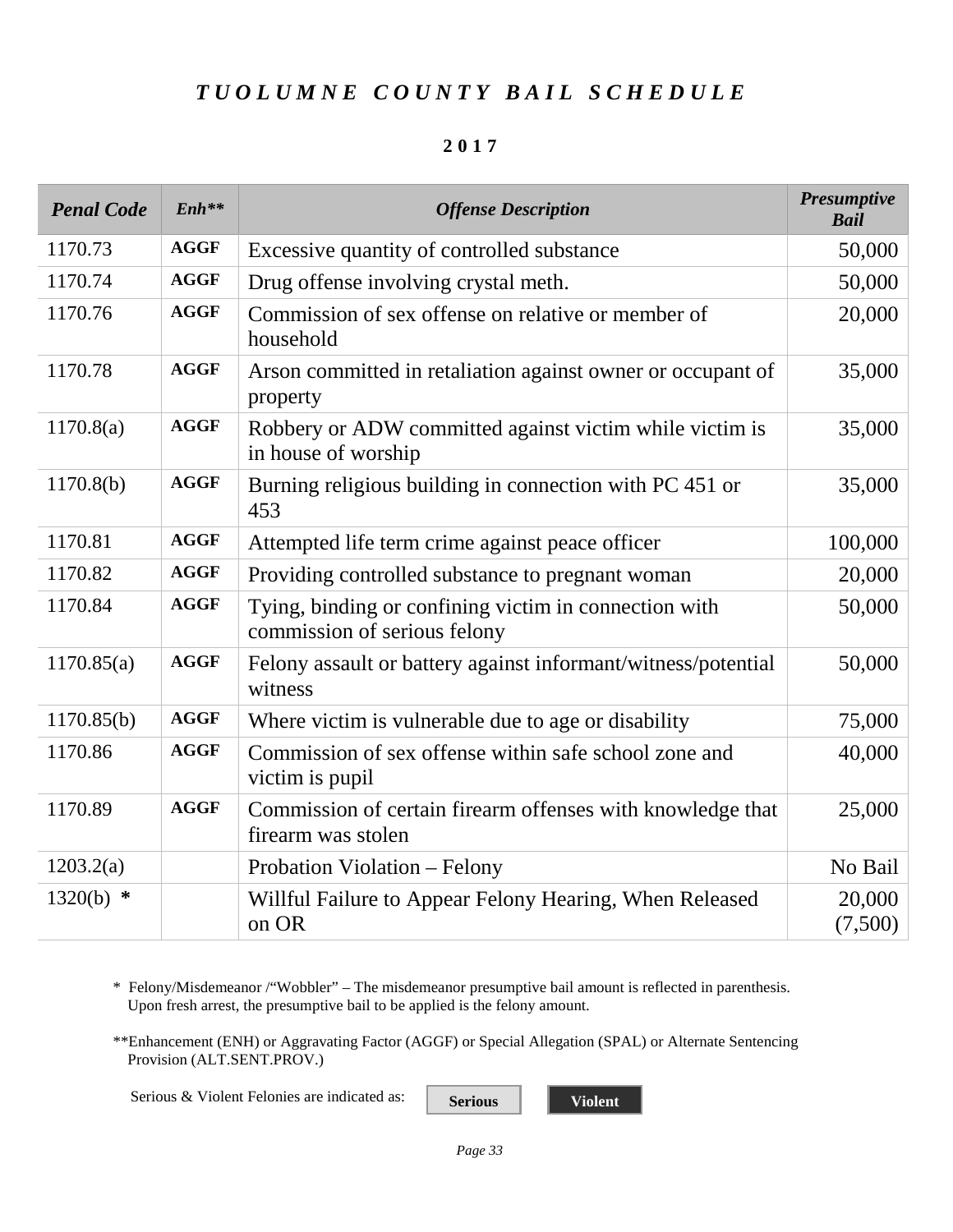#### **2017**

| <b>Penal Code</b> | $Enh**$ | <b>Offense Description</b>                                                              | Presumptive<br><b>Bail</b>                        |
|-------------------|---------|-----------------------------------------------------------------------------------------|---------------------------------------------------|
| $1320.5$ *        |         | Willful Failure to Appear Felony Hearing, When Released<br>on Bail                      | 20,000<br>(7,500)                                 |
| 1370.5(a)<br>∗    |         | <b>Escape from Mental Health Facility</b>                                               | 50,000<br>(10,000)                                |
| 1551              |         | <b>Fugitive From Justice - Interstate</b>                                               | Same as<br>Out-of-State<br>Warrant, or<br>No Bail |
| 4131.5 $*$        |         | Battery on Non-Inmate by County Jail Prisoner                                           | 20,000<br>(10,000)                                |
| 4133 $*$          |         | <b>Escape from Industrial Farm</b>                                                      | 50,000<br>(10,000)                                |
| 4501              |         | Assault with Deadly Weapon by Prison Inmate                                             | 50,000                                            |
| 4501.5            |         | Battery on Non-Inmate by Prison Inmate                                                  | 25,000                                            |
| 4502(a)           |         | <b>Prisoner Possessing Specified Weapon</b>                                             | 25,000                                            |
| 4503              |         | Holding of Hostages by Prison Inmate                                                    | 200,000                                           |
| 4530(a)           |         | Escape, Attempted Escape from Prison with Force or<br>Violence                          | 100,000                                           |
| 4530(b)           |         | Escape, Attempted Escape from Prison Without Force or<br>Violence                       | 100,000                                           |
| $4532(a)$ *       |         | Escape, Attempted Escape by Person on Work Furlough<br>from Jail, Industrial Farm, Etc. | 50,000<br>(25,000)                                |
| $4532(b)$ *       |         | Escape, Attempted Escape by Felon from Jail, Industrial<br>Farm, Etc.                   | 50,000<br>(25,000)                                |

\* Felony/Misdemeanor /"Wobbler" – The misdemeanor presumptive bail amount is reflected in parenthesis. Upon fresh arrest, the presumptive bail to be applied is the felony amount.

\*\*Enhancement (ENH) or Aggravating Factor (AGGF) or Special Allegation (SPAL) or Alternate Sentencing Provision (ALT.SENT.PROV.)

Serious & Violent Felonies are indicated as: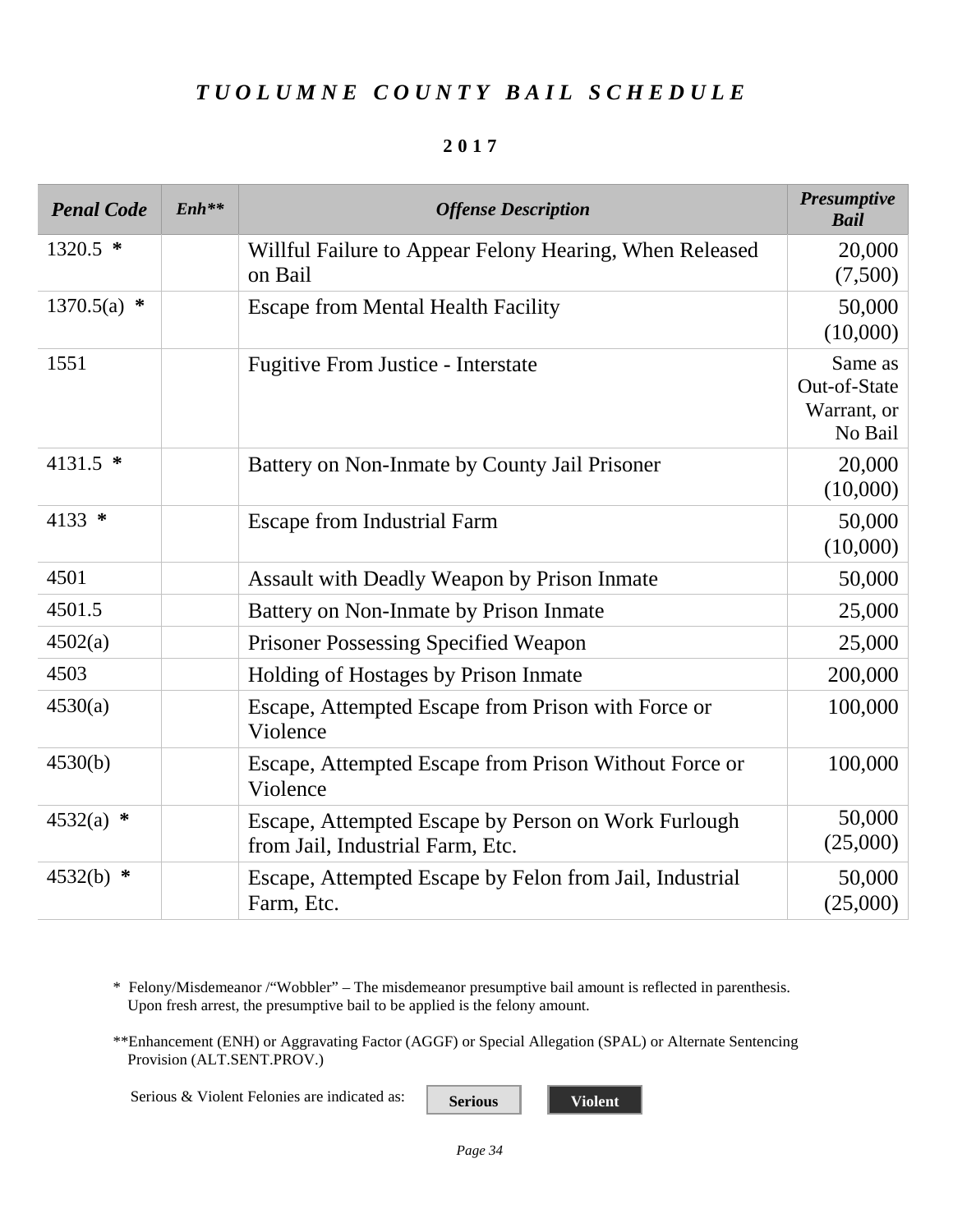#### **2017**

| <b>Penal Code</b> | $Enh**$ | <b>Offense Description</b>                                                                                                                                               | <b>Presumptive</b><br><b>Bail</b> |
|-------------------|---------|--------------------------------------------------------------------------------------------------------------------------------------------------------------------------|-----------------------------------|
| $4532(e)$ *       |         | Failure of Misdemeanant to Return to Jail Subsequent to<br><b>Temporary Release</b>                                                                                      | 50,000<br>(25,000)                |
| $4532(e)$ *       |         | Failure of Felon to Return to Jail Subsequent to Temporary<br>Release                                                                                                    | 50,000<br>(25,000)                |
| 4573              |         | Smuggling Drugs/Drug Device/Alcohol into Prison / Jail                                                                                                                   | 25,000                            |
| 4573.5            |         | Bringing Drugs/Paraphernalia into Prison/Jail                                                                                                                            | 15,000                            |
| 4573.6            |         | Possessing Controlled Substances/Drug Device Where<br>Prisoners Are Kept                                                                                                 | 25,000                            |
| 4573.8            |         | Possessing Drugs/Drug Device/Alcohol Where Prisoners<br>Are Kept                                                                                                         | 15,000                            |
| 4573.9            |         | Sale of Controlled Substances to Prisoner                                                                                                                                | 40,000                            |
| 4574(a)           |         | Bring/Send Firearms/Deadly Weapons/Explosives into<br>Prison                                                                                                             | 50,000                            |
| 4574(b)           |         | Smuggling Tear Gas into Prison or Jail                                                                                                                                   | 50,000                            |
| 4600(a)           |         | Destruction of Prison or Jail, Damage Exceeds \$400                                                                                                                      | 10,000                            |
| $11411(b)$ *      |         | Placing or Displaying Nazi Swastika on Property of Another<br>for Purpose of Terrorizing the Property Owner                                                              | 35,000<br>(7,500)                 |
| $11411(c)$ *      |         | Placing or Displaying Nazi Swastika on Property of Another<br>on 2 or More Occasions for Purpose of Terrorizing the<br><b>Property Owner</b>                             | 35,000<br>(7,500)                 |
| $11411(d)$ *      |         | Cross-Burning (or other religious symbol) on Private<br>Property of Another or School Property for Purpose of<br>Terrorizing Property Owner, Student, or School Employee | 35,000<br>(7,500)                 |
| 11412             |         | <b>Religious Terrorism Threats</b>                                                                                                                                       | 20,000                            |

\* Felony/Misdemeanor /"Wobbler" – The misdemeanor presumptive bail amount is reflected in parenthesis. Upon fresh arrest, the presumptive bail to be applied is the felony amount.

\*\*Enhancement (ENH) or Aggravating Factor (AGGF) or Special Allegation (SPAL) or Alternate Sentencing Provision (ALT.SENT.PROV.)

Serious & Violent Felonies are indicated as: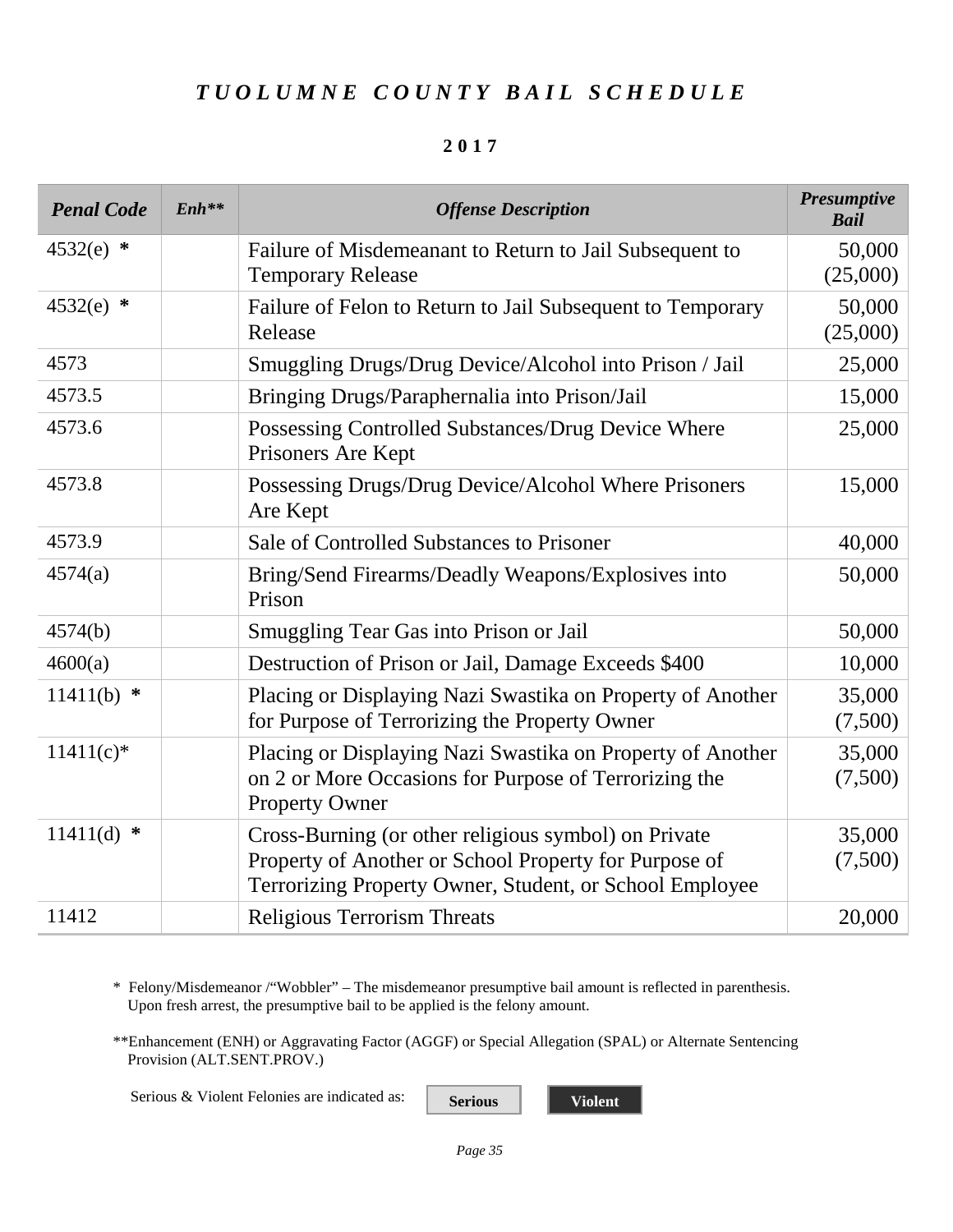#### **2017**

| <b>Penal Code</b>    | $Enh$ ** | <b>Offense Description</b>                                                                                                                        | <b>Presumptive</b><br><b>Bail</b> |
|----------------------|----------|---------------------------------------------------------------------------------------------------------------------------------------------------|-----------------------------------|
| 11413(a)             |          | <b>Use of Explosives in Terrorism of Specified Places</b>                                                                                         | 50,000                            |
| 11418(a)(1)          |          | Possession, Production, or Transfer of Weapons of Mass<br>Destruction                                                                             | 125,000                           |
| 11418(a)(2)          |          | Possession, Production, or Transfer of Weapons of Mass<br>Destruction with Prior Conviction of Certain Offenses                                   | 250,000                           |
| 11418(b)(1)          |          | Use of Weapon of Mass Destruction that May Cause<br>Widespread, Disabling Illness or Injury to Humans                                             | 500,000                           |
| 11418(b)(2)          |          | Use of Weapon of Mass Destruction that May Cause<br><b>Widespread, Disabling Illness or Injury to Humans</b><br><b>Which in Fact Causes Death</b> | 500,000                           |
| 11418(b)(3)          |          | Use of Weapon of Mass Destruction to Damage and<br><b>Disrupt Water or Food Supply</b>                                                            | 250,000                           |
| 11418(b)(4)          |          | Use of Weapon of Mass Destruction to Cause Substantial<br>Loss in the Value of Stock Animals or Crops                                             | 250,000                           |
| 11418(c)             |          | Use of Weapon of Mass Destruction to Damage Public<br><b>Natural Resources</b>                                                                    | 100,000                           |
| 11418(d)             |          | Use of Recombinant Technology to Create New Pathogens<br>for Destructive Purposes                                                                 | 250,000                           |
| 11418.5(a)<br>$\ast$ |          | Threat of Use of Weapon of Mass Destruction Resulting in<br>Isolation, Quarantine, or Decontamination                                             | 100,000<br>(30,000)               |
| 11419                |          | Possession of Restricted Biological Agents                                                                                                        | 500,000                           |
| 32310 $*$            |          | Manufactures, Imports, Sells Large Capacity Ammunition                                                                                            | 20,000<br>(10,000)                |
| $19100$ *            |          | <b>Concealed Explosive or Ammunition</b>                                                                                                          | 20,000<br>(10,000)                |

\* Felony/Misdemeanor /"Wobbler" – The misdemeanor presumptive bail amount is reflected in parenthesis. Upon fresh arrest, the presumptive bail to be applied is the felony amount.

\*\*Enhancement (ENH) or Aggravating Factor (AGGF) or Special Allegation (SPAL) or Alternate Sentencing Provision (ALT.SENT.PROV.)

Serious & Violent Felonies are indicated as: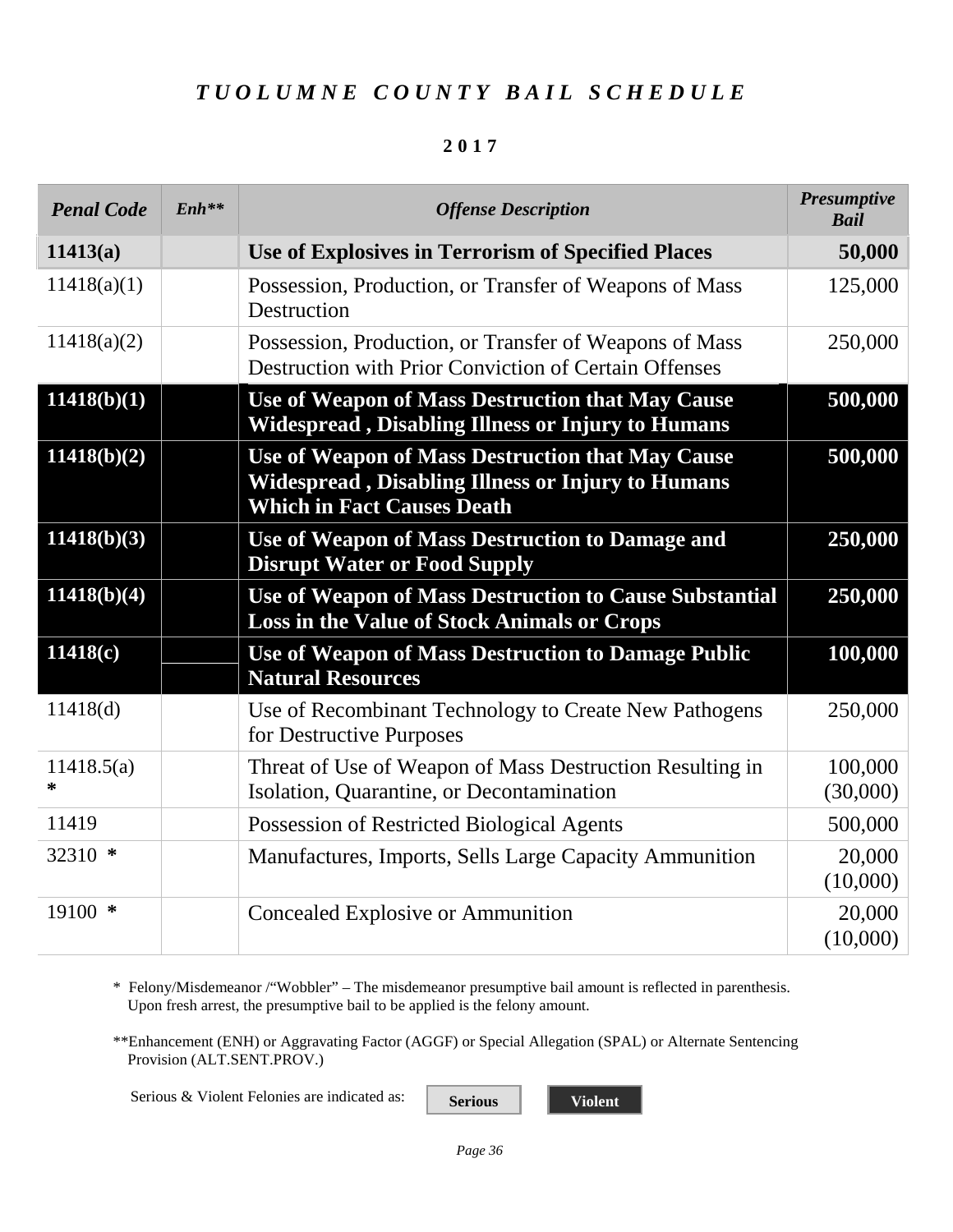#### **2017**

| <b>Penal Code</b> | $Enh**$    | <b>Offense Description</b>                                                                                         | <b>Presumptive</b><br><b>Bail</b> |
|-------------------|------------|--------------------------------------------------------------------------------------------------------------------|-----------------------------------|
| $21310 *$         |            | <b>Concealed Dirk or Dagger</b>                                                                                    | 10,000                            |
|                   |            |                                                                                                                    | (5,000)                           |
| 29800(a)(1)       |            | Firearm, Ownership or Possession by Felon, Addict                                                                  | 20,000                            |
| 29805             |            | Possession of Firearm by Prohibited Person                                                                         | 15,000                            |
|                   |            |                                                                                                                    | (7,500)                           |
| $29825(a)$ *      |            | Purchasing/Receiving Firearm When Subject to Domestic                                                              | 30,000                            |
|                   |            | <b>Violence Restraining Order</b>                                                                                  | (15,000)                          |
| 29900             |            | Possession of Firearms by Felon Convicted of Violent<br>Crimes                                                     | 20,000                            |
| 12021.5(a)        | <b>ENH</b> | Carrying Firearm While Committing Street Gang Crime                                                                | 25,000                            |
| 12021.5(b)        | <b>ENH</b> | Carrying Firearm Together with Detachable Magazine<br><b>While Committing Street Gang Crime</b>                    | 25,000                            |
| 12022(a)(1)       | <b>ENH</b> | Being Armed with a Firearm                                                                                         | 15,000                            |
| 12022(a)(2)       | <b>ENH</b> | Being Armed with an Assault Weapon or Machine Gun                                                                  | 50,000                            |
| 12022(b)(1)       | <b>ENH</b> | <b>Personally Using Deadly Weapon</b>                                                                              | 20,000                            |
| 12022(b)(2)       | <b>ENH</b> | <b>Personally Using Deadly Weapon in the Commission of</b><br>Car jacking, or                                      | 25,000                            |
|                   |            | Personally Using Deadly Weapon in the Commission of<br><b>Attempted Car jacking</b>                                |                                   |
| 12022(c)          | <b>ENH</b> | Being Personally Armed with a Firearm While Committing<br>Drug Offenses                                            | 40,000                            |
| 12022(d)          | <b>ENH</b> | Being a Principal, Knowing Another Principal Is Personally<br>Armed with a Firearm, While Committing Drug Offenses | 30,000                            |

\* Felony/Misdemeanor /"Wobbler" – The misdemeanor presumptive bail amount is reflected in parenthesis. Upon fresh arrest, the presumptive bail to be applied is the felony amount.

\*\*Enhancement (ENH) or Aggravating Factor (AGGF) or Special Allegation (SPAL) or Alternate Sentencing Provision (ALT.SENT.PROV.)

Serious & Violent Felonies are indicated as: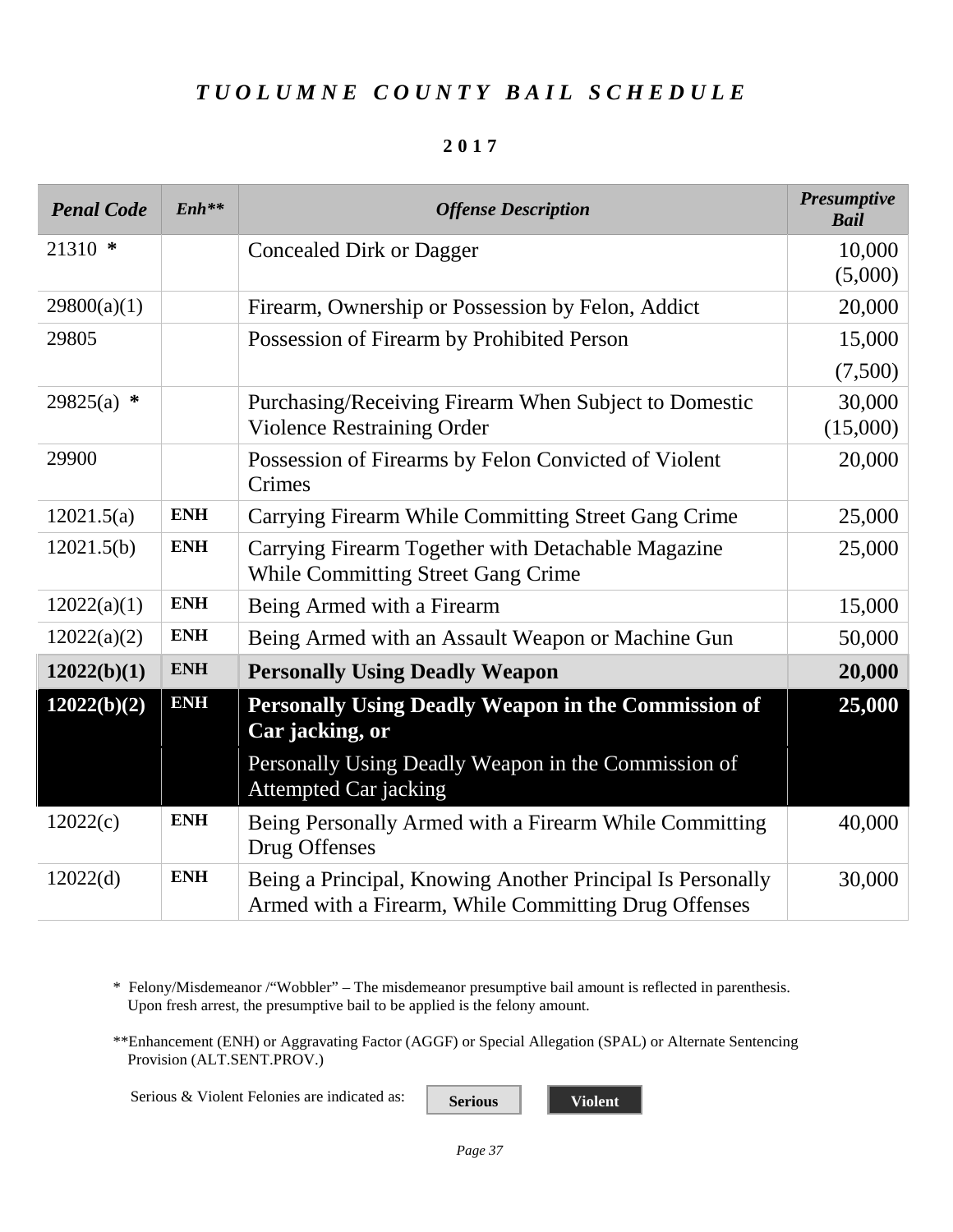#### **2017**

| <b>Penal Code</b> | $Enh**$    | <b>Offense Description</b>                                                                   | <b>Presumptive</b><br><b>Bail</b> |
|-------------------|------------|----------------------------------------------------------------------------------------------|-----------------------------------|
| 12022.1(b)        | <b>ENH</b> | Committing Felony Offenses While Released on Bail or<br><b>Own Recognizance</b>              | 20,000                            |
| 12022.2(a)        | <b>ENH</b> | Being Armed with a Firearm and Possessing Metal-Piercing<br>Ammunition                       | 100,000                           |
| 12022.2(b)        | <b>ENH</b> | Wearing Bulletproof Body Vest in the Commission of<br><b>Violent Felony</b>                  | 40,000                            |
| 12022.3(a)        | <b>ENH</b> | <b>Using Firearm or Deadly Weapon in Commission of</b><br><b>Violent Felony</b>              | 100,000                           |
| 12022.3(b)        | <b>ENH</b> | Being Armed with a Firearm or Deadly Weapon in<br><b>Commission of Sex Offense</b>           | 50,000                            |
| 12022.4           | <b>ENH</b> | Supplying Firearm for Commission of Felony                                                   | 20,000                            |
| 12022.5(a)        | <b>ENH</b> | <b>Personally Using Firearm</b>                                                              | 100,000                           |
| 12022.5(b)        | <b>ENH</b> | <b>Personally Using Assault Weapon or Machine Gun</b>                                        | 100,000                           |
| 12022.53(b)       | <b>ENH</b> | <b>Personally Using Firearm While Committing Felony</b><br>Designated in $PC\$ $12022.53(a)$ | 100,000                           |
| 12022.53(c)       | <b>ENH</b> | <b>Discharging Firearm While Committing Felony</b><br>Designated in $PC\$ $12022.53(a)$      | 150,000                           |
| 12022.53(d)       | <b>ENH</b> | <b>Discharging Firearm Causing GBI or Death While</b><br><b>Committing Designated Felony</b> | 250,000                           |
| 12022.55          | <b>ENH</b> | <b>Discharging Firearm from Vehicle Causing Great Bodily</b><br><b>Injury or Death</b>       | 150,000                           |
| 12022.6(a)<br>(1) | <b>ENH</b> | Taking of or Damage to Property over \$65,000                                                | 30,000                            |
| 12022.6(a)<br>(2) | <b>ENH</b> | Taking of or Damage to Property over \$200,000                                               | 50,000                            |

\* Felony/Misdemeanor /"Wobbler" – The misdemeanor presumptive bail amount is reflected in parenthesis. Upon fresh arrest, the presumptive bail to be applied is the felony amount.

\*\*Enhancement (ENH) or Aggravating Factor (AGGF) or Special Allegation (SPAL) or Alternate Sentencing Provision (ALT.SENT.PROV.)

Serious & Violent Felonies are indicated as: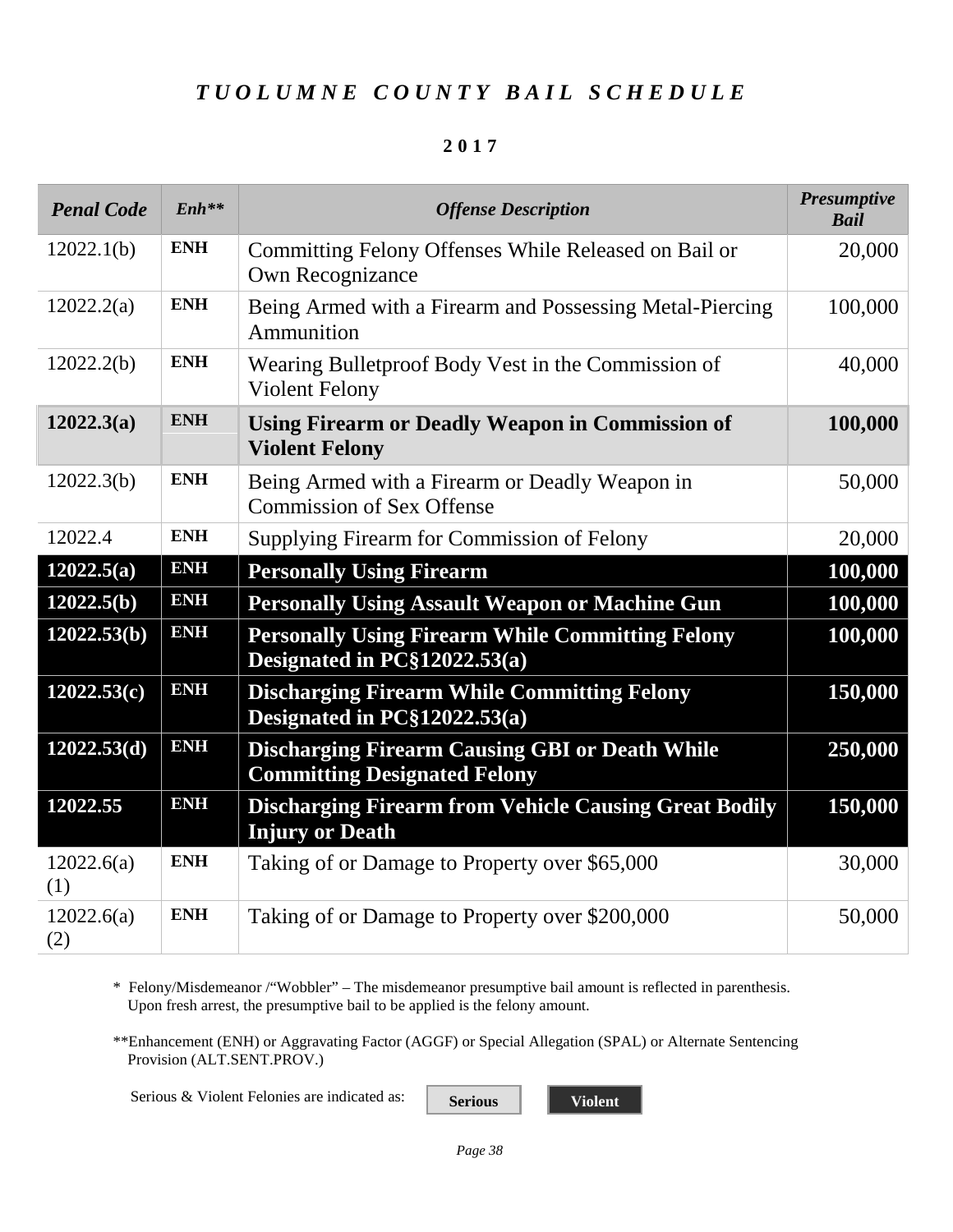#### **2017**

| <b>Penal Code</b> | $Enh***$   | <b>Offense Description</b>                                                                                                              | <b>Presumptive</b><br><b>Bail</b> |
|-------------------|------------|-----------------------------------------------------------------------------------------------------------------------------------------|-----------------------------------|
| 12022.6(a)<br>(3) | <b>ENH</b> | Taking of or Damage to Property over \$1,300,000                                                                                        | 100,000                           |
| 12022.6(a)<br>(4) | <b>ENH</b> | Taking of or Damage to Property over \$3,200,000                                                                                        | 150,000                           |
| 12022.7(a)        | <b>ENH</b> | <b>Personally Inflicting GBI</b>                                                                                                        | 50,000                            |
| 12022.7(b)        | <b>ENH</b> | <b>Personally Inflicting GBI Resulting in Comatose Brain</b><br><b>Injury or Permanent Paralysis of Victim</b>                          | 150,000                           |
| 12022.7(c)        | <b>ENH</b> | Personally Inflicting GBI on Victim 70 Years of Age or<br><b>Older</b>                                                                  | 100,000                           |
| 12022.7(d)        | <b>ENH</b> | Personally Inflicting GBI on Child under 5 Years of Age                                                                                 | 100,000                           |
| 12022.7(e)        | <b>ENH</b> | <b>Personally Inflicting GBI During Commission of</b><br><b>Domestic Violence Offense</b>                                               | 100,000                           |
| 12022.75          | <b>ENH</b> | Administering Controlled Substance Against Victim's Will                                                                                | 30,000                            |
| 12022.8           | <b>ENH</b> | <b>Inflicting GBI in Commission of Sex Offense</b>                                                                                      | 100,000                           |
| 12022.85          | <b>ENH</b> | <b>Committing Sex Offense Knowing Defendant Carries Aids</b><br>Virus                                                                   | 100,000                           |
| 12022.9           | <b>ENH</b> | <b>Personally Inflicting Injury Causing Termination of</b><br><b>Pregnancy</b>                                                          | 75,000                            |
| 12022.95          | <b>ENH</b> | Willful Cruelty to Child Resulting in Death                                                                                             | 100,000                           |
| 25400(c)(1)<br>*  |            | Concealed Weapon on Person or in Vehicle w/o License<br>with Prior Felony Conviction or Prior Violation of Deadly<br><b>Weapons Act</b> | 15,000<br>(7,500)                 |
| 25400(c)(5)       |            | Concealed Weapon on Person with Prior Conviction of<br>Crimes Against Person, Property, or Involving Drugs                              | 15,000                            |

\* Felony/Misdemeanor /"Wobbler" – The misdemeanor presumptive bail amount is reflected in parenthesis. Upon fresh arrest, the presumptive bail to be applied is the felony amount.

\*\*Enhancement (ENH) or Aggravating Factor (AGGF) or Special Allegation (SPAL) or Alternate Sentencing Provision (ALT.SENT.PROV.)

Serious & Violent Felonies are indicated as: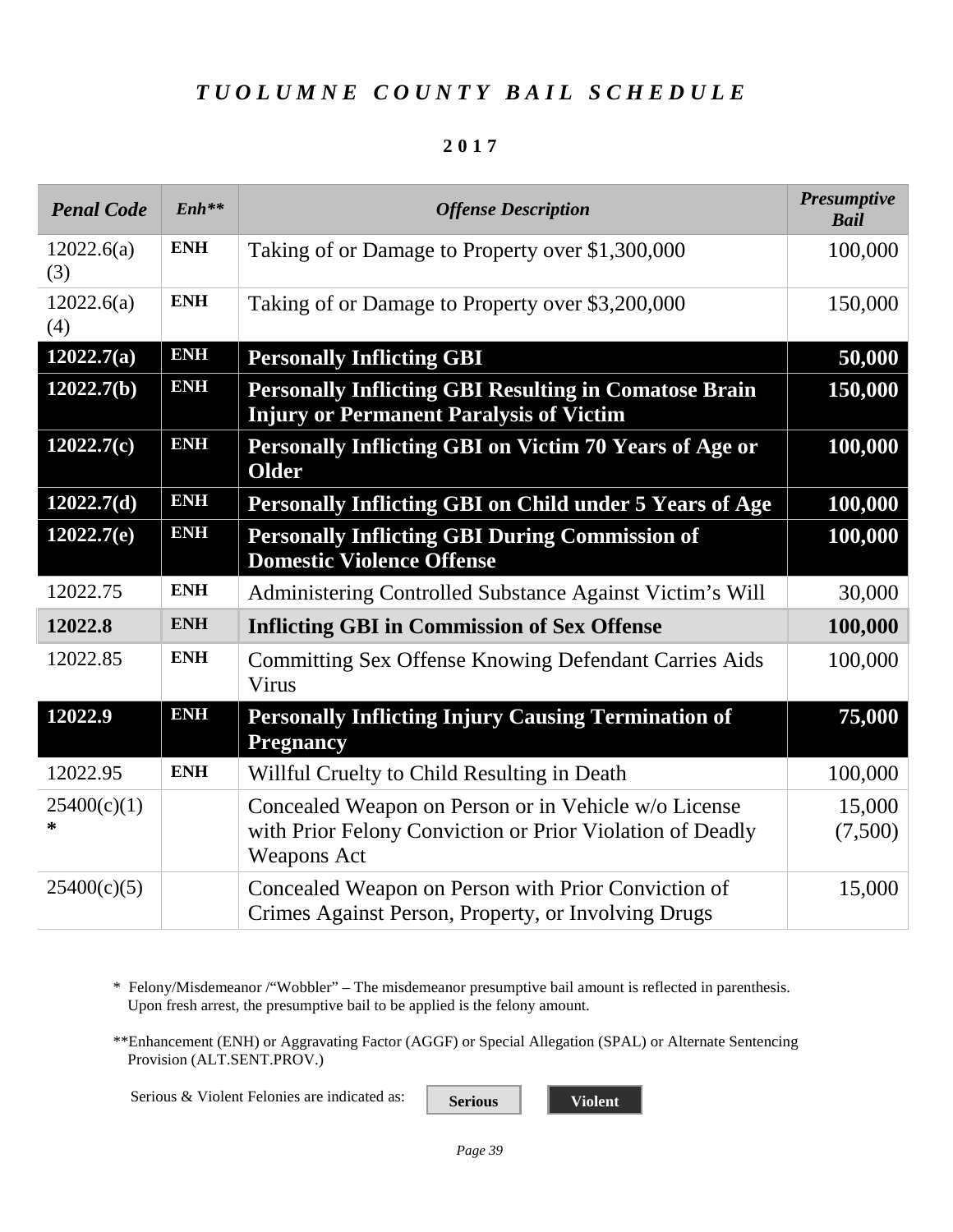#### **2017**

| <b>Penal Code</b> | $Enh**$    | <b>Offense Description</b>                                                                                                                                                                  | <b>Presumptive</b><br><b>Bail</b> |
|-------------------|------------|---------------------------------------------------------------------------------------------------------------------------------------------------------------------------------------------|-----------------------------------|
| 25850(a)          |            | Carrying Loaded Firearm on Person or in Vehicle with Prior<br><b>Felony Conviction</b>                                                                                                      | 15,000                            |
| 25850(c)(2)       |            | Carrying Loaded Firearm on Person or in Vehicle When<br>Firearm is Stolen and Defendant Knew or Has Reasonable<br>Cause to Believe that it Was Stolen                                       | 20,000                            |
| 25850(c)(3)       |            | Carrying Loaded Firearm on Person or in Vehicle and<br>Defendant is an Active Participant in Criminal Street Gang                                                                           | 30,000                            |
| 25850(c)(5)<br>*  |            | Carrying Loaded Firearm on Person or in Vehicle with Prior<br>Conviction of a Narcotics Offense or an Offense Against<br>Person or Property                                                 | 25,000<br>(10,000)                |
| 25850(c)(6)<br>*  |            | Carrying Loaded Firearm on Person or in Vehicle and<br>Defendant Not Registered Owner                                                                                                       | 15,000<br>(7,500)                 |
| $26100(b)$ *      |            | Permitting Another to Discharge Firearm from Motor<br>Vehicle                                                                                                                               | 15,000<br>(7,500)                 |
| 26100(c)          |            | <b>Personally Shooting from Motor Vehicle</b>                                                                                                                                               | 50,000                            |
| $26100(d)$ *      |            | <b>Discharging Firearm from Motor Vehicle</b>                                                                                                                                               | 20,000<br>(10,000)                |
| 26180(b)          |            | False Application for License to Carry a Concealed Weapon                                                                                                                                   | 15,000                            |
| 27590(d)(2)       | <b>ENH</b> | Unlawful Firearm Transaction in Violation of<br>$PC$12072(a)(2)$ or (b) and Firearm Used in Subsequent<br>Commission of a Felony for Which a Conviction Is<br>Obtained and Sentence Imposed | 20,000                            |
| 23900             |            | Altering or Effacing Identifying Marks on Firearm                                                                                                                                           | 15,000                            |
| 32625(a)          |            | Possession or Transport of Machine Gun                                                                                                                                                      | 25,000                            |
| 32625(b)          |            | Conversion, Sale, or Manufacture of Machine Gun                                                                                                                                             | 60,000                            |

\* Felony/Misdemeanor /"Wobbler" – The misdemeanor presumptive bail amount is reflected in parenthesis. Upon fresh arrest, the presumptive bail to be applied is the felony amount.

\*\*Enhancement (ENH) or Aggravating Factor (AGGF) or Special Allegation (SPAL) or Alternate Sentencing Provision (ALT.SENT.PROV.)

Serious & Violent Felonies are indicated as: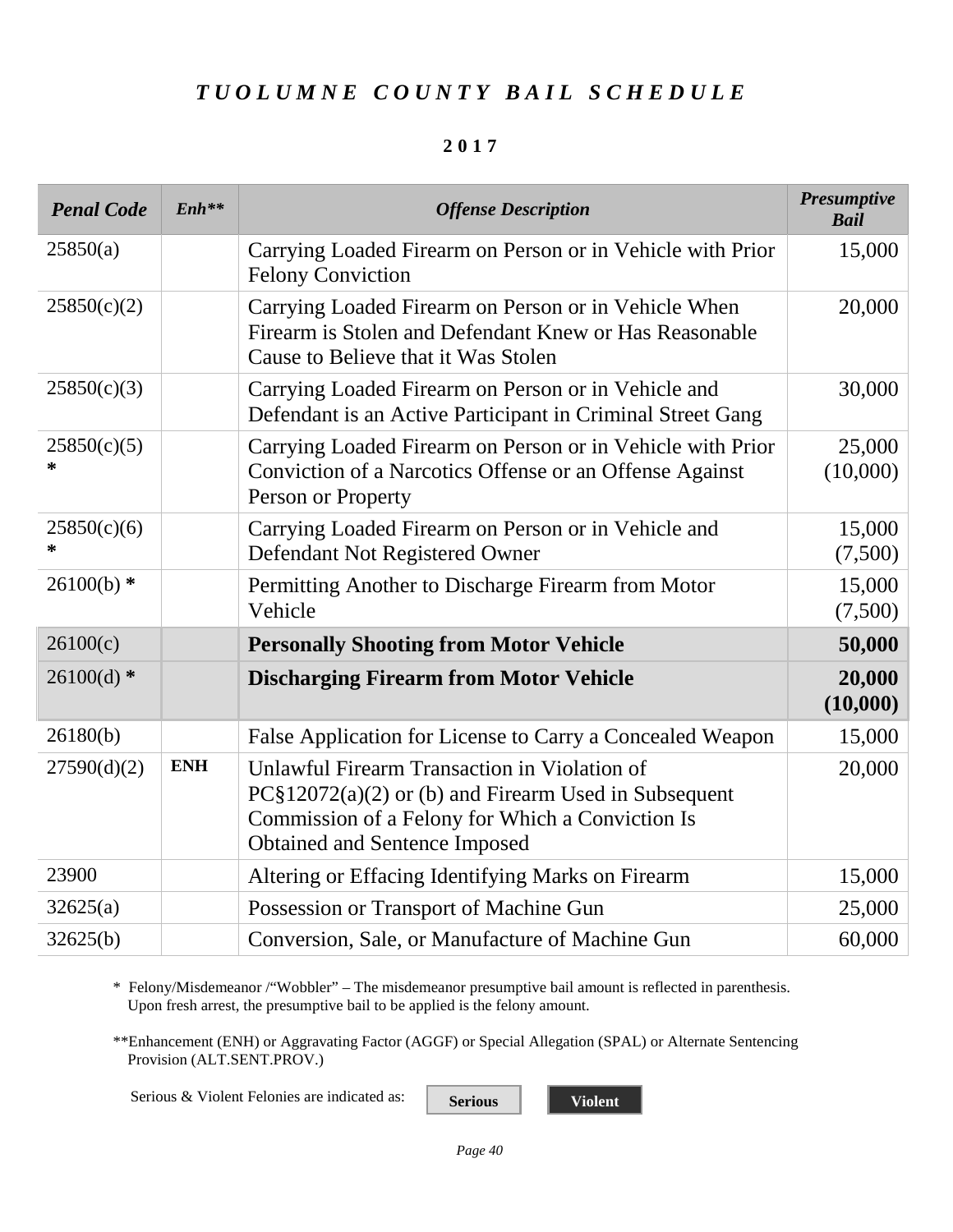#### **2017**

| <b>Penal Code</b> | $Enh**$    | <b>Offense Description</b>                                                                     | <b>Presumptive</b><br><b>Bail</b> |
|-------------------|------------|------------------------------------------------------------------------------------------------|-----------------------------------|
| 30600(a)          |            | Manufacture, Transport, or Sale of Assault Weapon                                              | 60,000                            |
| 30600(b)          | <b>ENH</b> | Selling or Giving Assault Weapon to a Minor                                                    | 50,000                            |
| $30605(a)$ *      |            | Possession of Assault Weapon                                                                   | 20,000<br>(10,000)                |
| $18710(a)$ *      |            | <b>Possession of Destructive Device</b>                                                        | 40,000<br>(10,000)                |
| 18725             |            | Carrying or Placing Explosive on Common Carrier                                                | 250,000                           |
| 18715             |            | Possession of Destructive Devices or Explosives in Public<br>Places                            | 100,000                           |
| 18740             |            | <b>Possession of Exploding or Destructive Device or</b><br><b>Explosive w/Intent to Injure</b> | 150,000                           |
| 18730             |            | Sale or Transportation of Destructive Device                                                   | 100,000                           |
| 18745             |            | <b>Explosion of Destructive device with Intent to Murder</b>                                   | 500,000                           |
| 18750             |            | <b>Unlawful Explosion Causing Bodily Injury</b>                                                | 100,000                           |
| 18755             |            | <b>Unlawful Explosion Causing Death, Mayhem, or GBI</b>                                        | 500,000                           |
| 18720             |            | Possession of Materials with Intent to Make Destructive<br>Device or Explosive                 | 40,000                            |
| 30325(a)(1)       |            | Possession of Ammunition or Reloaded Ammunition by<br><b>Felon or Mental Patient</b>           | 20,000<br>(10,000)                |
| 31360(a)          |            | Unauthorized Possession of Body Armor by Person<br><b>Convicted of Violent Felony</b>          | 25,000                            |
| 22810(a)          |            | Using Tear Gas Other than in Self-defense                                                      | 10,000<br>(5,000)                 |
| 22810(g)(2)       |            | Using Tear Gas Against Peace Officer                                                           | 25,000                            |

\* Felony/Misdemeanor /"Wobbler" – The misdemeanor presumptive bail amount is reflected in parenthesis. Upon fresh arrest, the presumptive bail to be applied is the felony amount.

\*\*Enhancement (ENH) or Aggravating Factor (AGGF) or Special Allegation (SPAL) or Alternate Sentencing Provision (ALT.SENT.PROV.)

Serious & Violent Felonies are indicated as: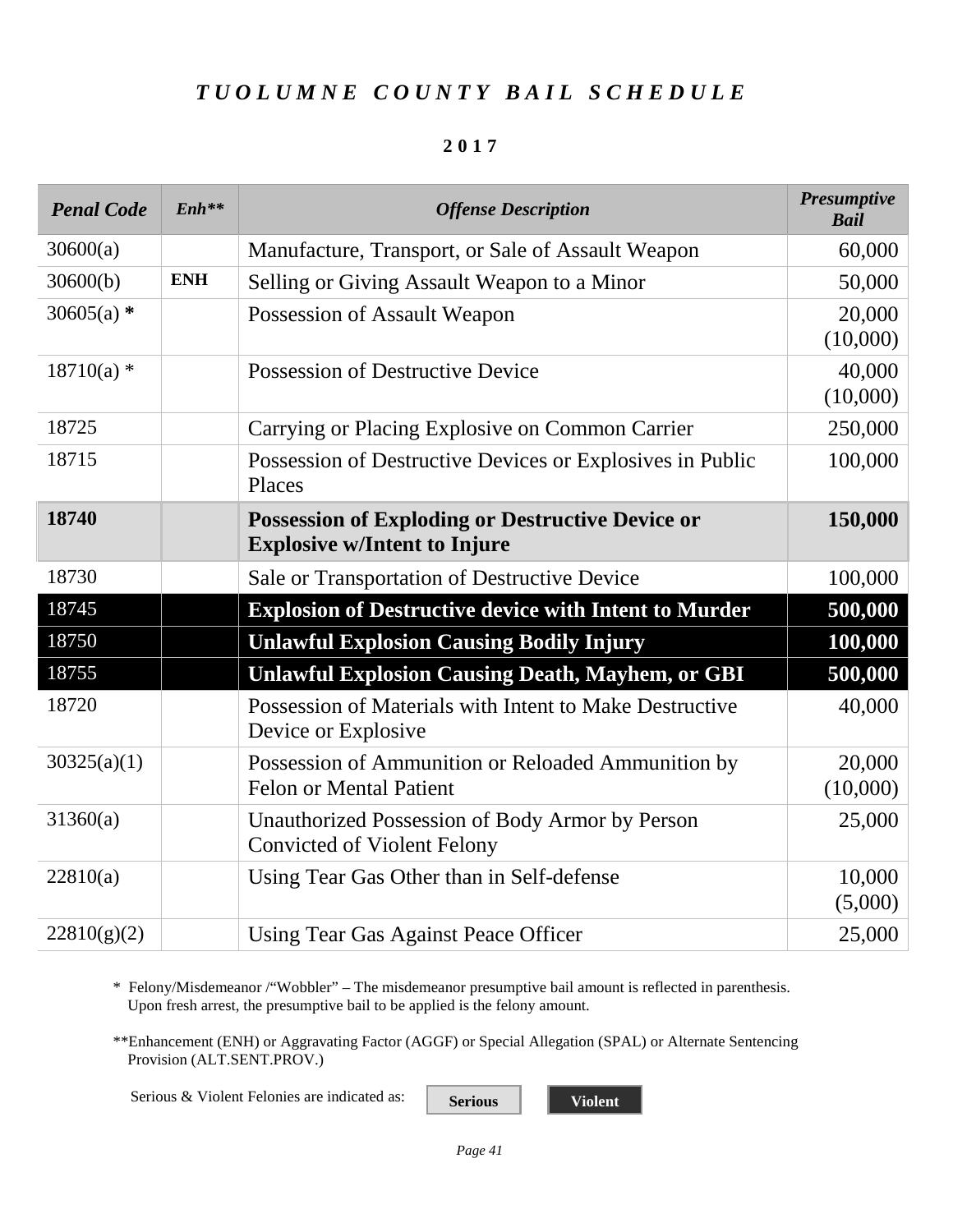#### **2017**

| <b>Penal Code</b> | $Enh***$ | <b>Offense Description</b>     | <b>Presumptive</b><br><b>Bail</b> |
|-------------------|----------|--------------------------------|-----------------------------------|
| 33410             |          | Possession of Firearm Silencer | 25,000                            |
| $14166$ *         |          | Money Laundering               | 20,000                            |
|                   |          |                                | (10,000)                          |

<span id="page-43-0"></span>

| <b>Business &amp;</b><br><b>Professions</b> | Enh | <b>Offense</b>                                                                                                                           | <b>Presumptive</b><br><b>Bail</b> |
|---------------------------------------------|-----|------------------------------------------------------------------------------------------------------------------------------------------|-----------------------------------|
| $729(b)(3)*$                                |     | Sexual Exploitation by Physician, Psychotherapist, or<br>Alcohol and Drug Abuse Counselor Involving Two or<br><b>More Victims</b>        | 20,000<br>(10,000)                |
| 1282.3(b)<br>1) $*$                         |     | Improper Collection, Storage, or Labeling of Biological<br>Specimen with Willful or Wanton Disregard for Safety                          | 10,000<br>(7,500)                 |
| 1282.3(b)<br>2)                             |     | Improper Collection, Storage, or Labeling of Biological<br>Specimen with Willful or Wanton Disregard for Safety<br>with Prior Conviction | 40,000                            |
| $2052$ *                                    |     | Practice Medicine Without License/Certificate                                                                                            | 20,000<br>(7,500)                 |
| $4324(a)$ *                                 |     | <b>Forgery of Prescription</b>                                                                                                           | 10,000<br>(7,500)                 |
| $7027.3$ *                                  |     | Fraudulent Use of Contractor's License Number                                                                                            | 10,000<br>(7,500)                 |
| 25603                                       |     | Bring Alcohol into Prison/Jail, Etc.                                                                                                     | 15,000                            |
| 25658<br>[Misd]                             |     | Furnishing Alcohol to a Person Under 21                                                                                                  | 5,000                             |
| 25662<br>[Misd]                             |     | Minor in Possession of Alcohol (under age 21)                                                                                            | 2,000                             |

\* Felony/Misdemeanor /"Wobbler" – The misdemeanor presumptive bail amount is reflected in parenthesis. Upon fresh arrest, the presumptive bail to be applied is the felony amount.

\*\*Enhancement (ENH) or Aggravating Factor (AGGF) or Special Allegation (SPAL) or Alternate Sentencing Provision (ALT.SENT.PROV.)

Serious & Violent Felonies are indicated as: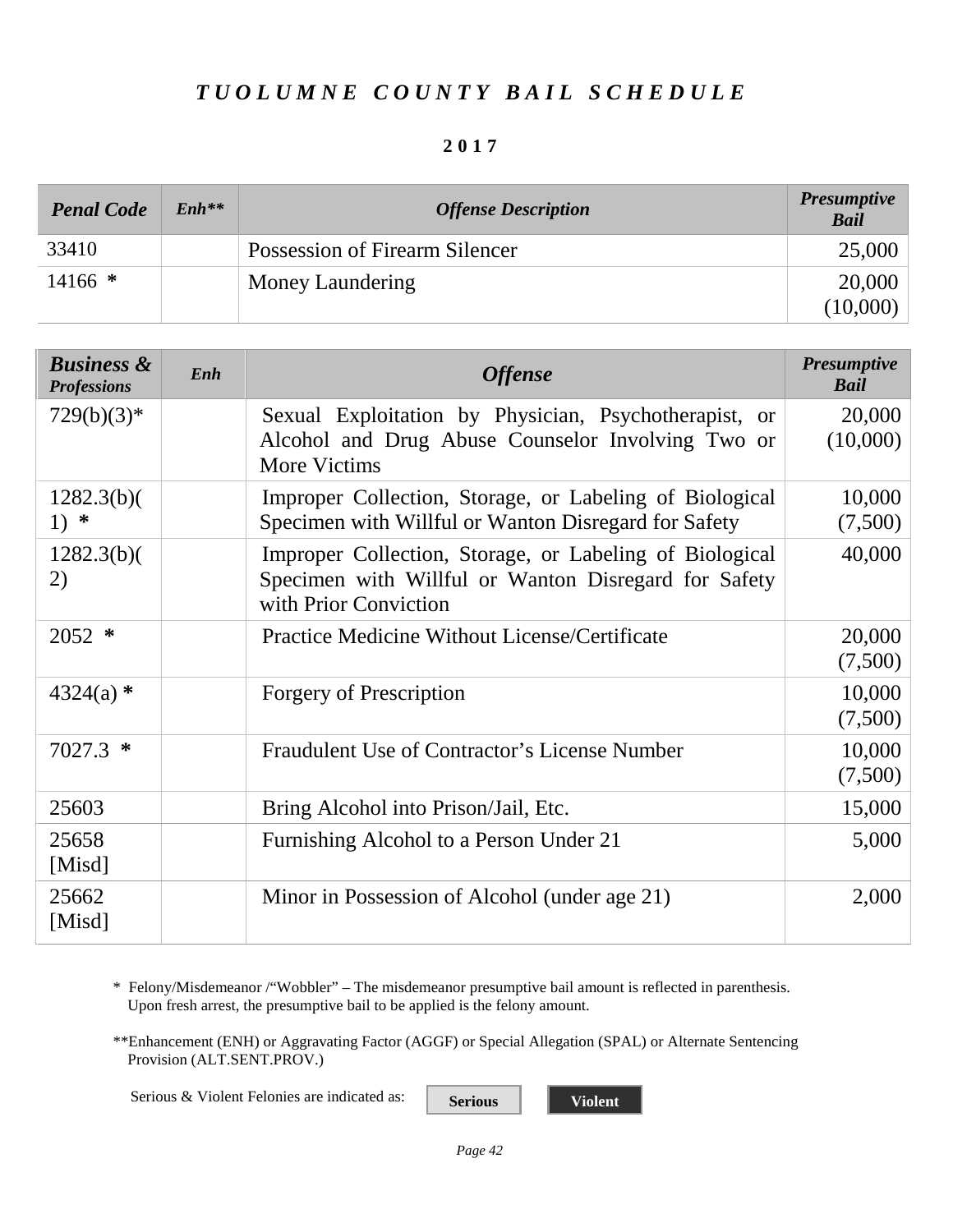#### **2017**

<span id="page-44-2"></span><span id="page-44-1"></span><span id="page-44-0"></span>

| <b>Education</b><br>Code                  | Enh        | <b>Offense</b>                                                                               | <b>Presumptive</b><br><b>Bail</b> |
|-------------------------------------------|------------|----------------------------------------------------------------------------------------------|-----------------------------------|
| 48291<br>[Infra]                          |            | Failure to Comply with SARB Directive                                                        | 270.00                            |
| Fish &<br><b>Game</b>                     | Enh        | <b>Offense</b>                                                                               | <b>Presumptive</b><br><b>Bail</b> |
| 3009                                      |            | Failure to Render Aid after Shooting Person<br>While<br>Hunting                              | 10,000                            |
| 12001                                     |            | Hunting with Revoked/Suspended License                                                       | 10,000                            |
| 12004(b)<br>∗                             |            | Illegal Hunting, Possession, or Sale of Specified Fish with<br><b>Prior Conviction</b>       | 15,000<br>(7,500)                 |
| <b>Harbors &amp;</b><br><b>Navigation</b> |            | <b>Offense</b>                                                                               | <b>Presumptive</b><br><b>Bail</b> |
| $668(g)$ *                                |            | Operating Vessel under the Influence and Causing Bodily<br>Injury                            | 20,000<br>(7,500)                 |
| <b>Health &amp;</b><br><b>Safety</b>      | Enh        | <b>Offense</b>                                                                               | <b>Presumptive</b><br><b>Bail</b> |
| 1522.01                                   | <b>ENH</b> | Use of 290 Registration Information to Commit a Felony                                       | 25,000                            |
| 11104(a)                                  |            | Transfer of Substance with Knowledge of Intent to<br><b>Manufacture Controlled Substance</b> | 20,000                            |
| $11106(a)$ *                              |            | <b>Transferring Controlled Substance Without Permit</b>                                      | 20,000<br>(7,500)                 |
| $11153(a)$ *                              |            | Issuing Prescription to Addict/Habitual User of Controlled<br>Substance                      | 20,000<br>(7,500)                 |

<span id="page-44-3"></span>\* Felony/Misdemeanor /"Wobbler" – The misdemeanor presumptive bail amount is reflected in parenthesis. Upon fresh arrest, the presumptive bail to be applied is the felony amount.

\*\*Enhancement (ENH) or Aggravating Factor (AGGF) or Special Allegation (SPAL) or Alternate Sentencing Provision (ALT.SENT.PROV.)

Serious & Violent Felonies are indicated as: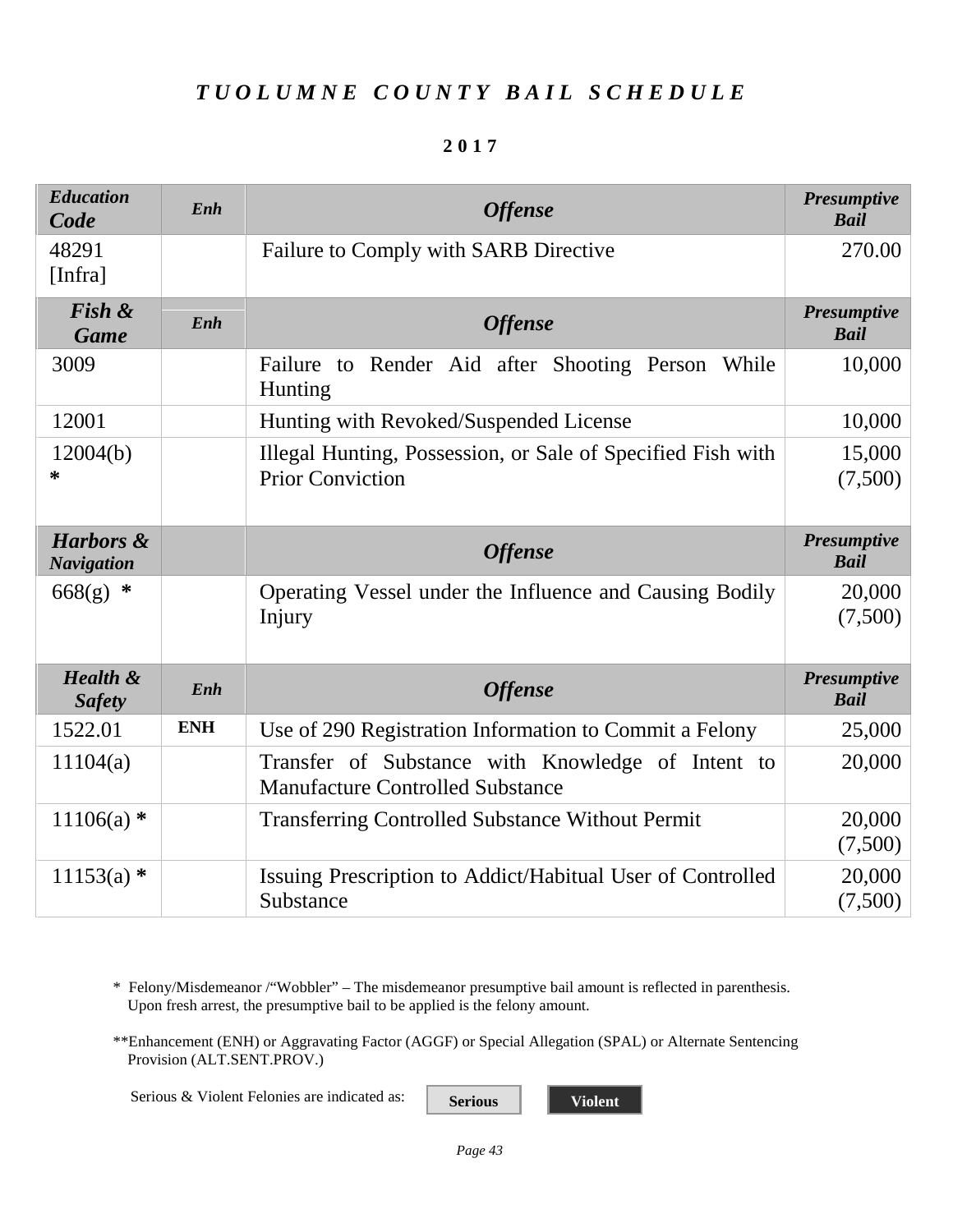#### **2017**

| <b>Health &amp;</b><br><b>Safety</b> | Enh | <b>Offense</b>                                                                                                 | <b>Presumptive</b><br><b>Bail</b> |
|--------------------------------------|-----|----------------------------------------------------------------------------------------------------------------|-----------------------------------|
| 11162.5<br>$(a)$ *                   |     | <b>Counterfeiting Prescription Blank</b>                                                                       | 10,000<br>(7,500)                 |
| 11350(a)                             |     | Illegal Possession of Certain Specific or Classified<br><b>Controlled Substances</b>                           | (5,000)                           |
| 11351                                |     | Possession or Purchase for Sale of Certain Specific or<br><b>Classified Controlled Substances</b>              | 20,000                            |
| 11351                                |     | Possession or Purchase for Sale of Certain Specific or<br>Classified Controlled Substances – one ounce or more | 30,000                            |
| 11351                                |     | Possession or Purchase for Sale of Certain Specific or<br>Classified Controlled Substances – 8 ounce or more   | 50,000                            |
| 11351                                |     | Possession or Purchase for Sale of Certain Specific or<br>Classified Controlled Substances - one pound or more | 100,000                           |
| 11351                                |     | Possession or Purchase for Sale of Certain Specific or<br>Classified Controlled Substances – one kilo or more  | 150,000                           |
| 11351.5                              |     | Possession or Purchase for Sale of Cocaine Base – less<br>than one ounce                                       | 30,000                            |
| 11351.5                              |     | Possession or Purchase for Sale of Cocaine Base – more<br>than one ounce                                       | 40,000                            |
| 11351.5                              |     | Possession or Purchase for Sale of Cocaine Base – 8 ounce<br>or more                                           | 50,000                            |
| 11351.5                              |     | Possession or Purchase for Sale of Cocaine Base – one<br>pound or more                                         | 150,000                           |
| 11351.5                              |     | Possession or Purchase for Sale of Cocaine Base – one<br>kilo or more                                          | 200,000                           |

\* Felony/Misdemeanor /"Wobbler" – The misdemeanor presumptive bail amount is reflected in parenthesis. Upon fresh arrest, the presumptive bail to be applied is the felony amount.

\*\*Enhancement (ENH) or Aggravating Factor (AGGF) or Special Allegation (SPAL) or Alternate Sentencing Provision (ALT.SENT.PROV.)

Serious & Violent Felonies are indicated as: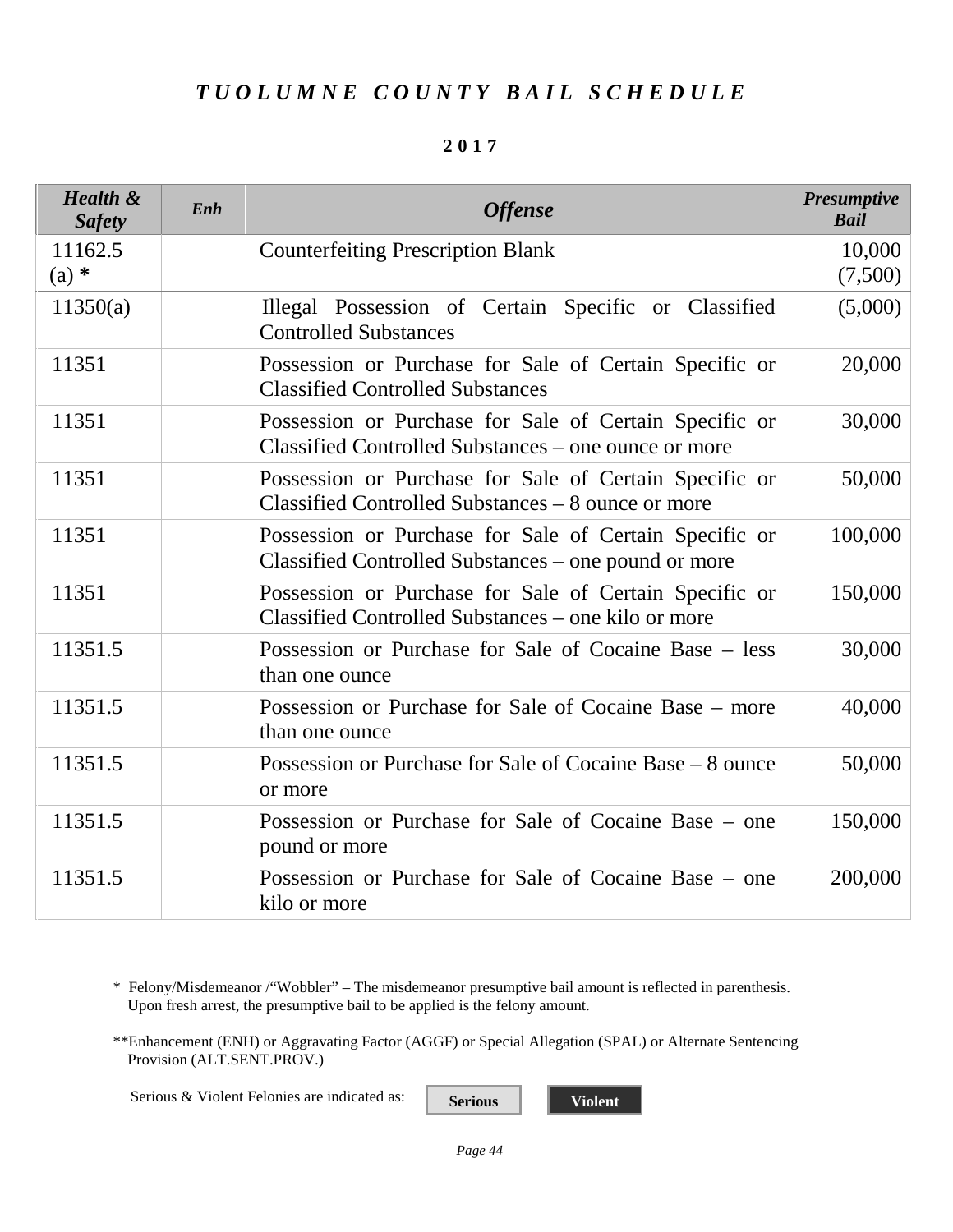| <b>Health &amp;</b><br><b>Safety</b> | Enh        | <b>Offense</b>                                                                                                                                                 | <b>Presumptive</b><br><b>Bail</b> |
|--------------------------------------|------------|----------------------------------------------------------------------------------------------------------------------------------------------------------------|-----------------------------------|
| 11352(a)                             |            | Illegal Transportation, Sale, Furnishing of Certain Specific<br>or Classified Controlled Substances - less than one ounce                                      | 30,000                            |
| 11352(a)                             |            | Illegal Transportation, Sale, Furnishing of Certain Specific<br>or Classified Controlled Substances - one ounce or more                                        | 50,000                            |
| 11352(a)                             |            | Illegal Transportation, Sale, Furnishing of Certain Specific<br>or Classified Controlled Substances - 8 ounce or more                                          | 100,000                           |
| 11352(a)                             |            | Illegal Transportation, Sale, Furnishing of Certain Specific<br>or Classified Controlled Substances - one pound or more                                        | 150,000                           |
| 11352(a)                             |            | Illegal Transportation, Sale, Furnishing of Certain Specific<br>or Classified Controlled Substances - one kilo or more                                         | 200,000                           |
| 11352(b)                             |            | Transportation for Sale Between Noncontiguous Counties                                                                                                         | 100,000                           |
| 11353                                |            | Person 18 Years or over Using Minor in Sale,<br><b>Transportation, or Giving to a Minor Certain Specific</b><br>or Classified Controlled Substances            | 50,000                            |
| 11353.1<br>(a)(1)                    | <b>ENH</b> | Using Minor for Drug Transactions Involving Heroin or<br>Cocaine on Grounds of Church, Playground, Etc.                                                        | 25,000                            |
| 11353.1<br>(a)(2)                    | <b>ENH</b> | Using Minor for Drug Transactions Involving Heroin or<br>Cocaine on or near School Grounds                                                                     | 25,000                            |
| 11353.1<br>(a)(3)                    | <b>ENH</b> | Using Minor at Least Four Years Younger than<br><b>Defendant for Drug Transactions</b>                                                                         | 25,000                            |
| $11353.4$ (a)                        | <b>ENH</b> | Prior Conviction of Using Minor for Drug Transactions<br><b>Involving Cocaine Base Resulting in Prison Sentence</b><br>with Current Conviction of Same Offense | 25,000                            |

\* Felony/Misdemeanor /"Wobbler" – The misdemeanor presumptive bail amount is reflected in parenthesis. Upon fresh arrest, the presumptive bail to be applied is the felony amount.

\*\*Enhancement (ENH) or Aggravating Factor (AGGF) or Special Allegation (SPAL) or Alternate Sentencing Provision (ALT.SENT.PROV.)

Serious & Violent Felonies are indicated as: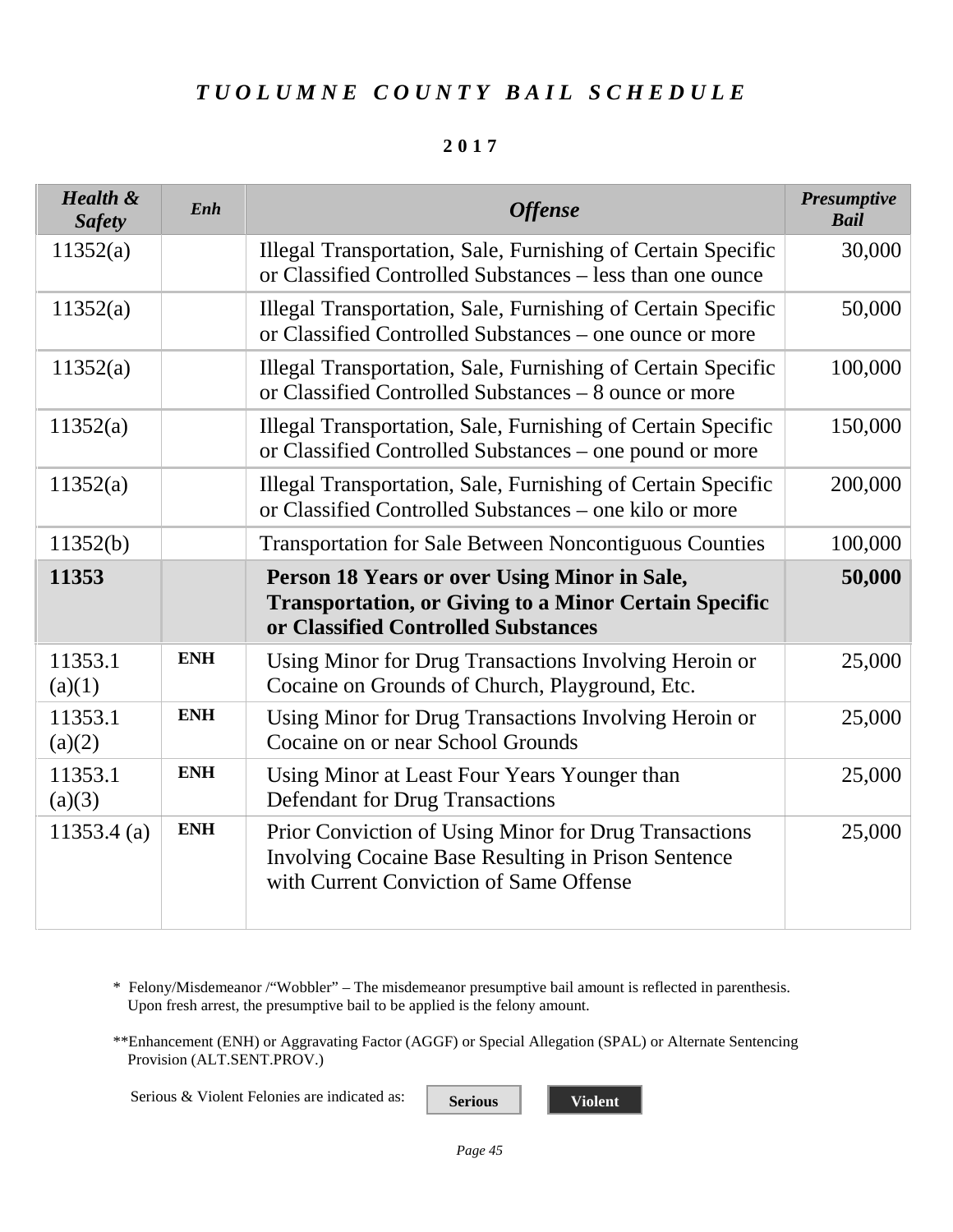#### **2017**

| <b>Health &amp;</b><br><b>Safety</b> | Enh        | <b>Offense</b>                                                                                                                                                                                              | <b>Presumptive</b><br><b>Bail</b> |
|--------------------------------------|------------|-------------------------------------------------------------------------------------------------------------------------------------------------------------------------------------------------------------|-----------------------------------|
| $11353.4$ (b)                        | <b>ENH</b> | Prior Conviction of Using Minor for Drug Transactions<br>Involving Cocaine Base with Current Conviction of<br>Using Minor 14 Years of Age or Younger for Drug<br><b>Transactions Involving Cocaine Base</b> | 25,000                            |
| 11353.5                              |            | Sale by Adult to Minor of Controlled Substance at<br>School, Public Playground, Church, Synagogue, or Child<br>Day Care Center                                                                              | 70,000                            |
| $11353.6$ (b)                        | <b>ENH</b> | Selling Drugs to Minor on or near School Grounds                                                                                                                                                            | 50,000                            |
| 11353.6 $(c)$                        | <b>ENH</b> | Selling Drugs to Minor at Least Four Years Younger than<br>Defendant on or near School Grounds                                                                                                              | 50,000                            |
| 11355 *                              |            | Sale or Furnishing Substance Falsely Represented as<br>Controlled Substance, with Respect to Certain Specific or<br><b>Classified Controlled Substances</b>                                                 | 10,000<br>(7,500)                 |
| 11356.5<br>(a)(1)                    | <b>ENH</b> | Volume of Transaction $> $500,000$                                                                                                                                                                          | 100,000                           |
| 11356.5<br>(a)(2)                    | <b>ENH</b> | Volume of Transaction $> $2$ Million                                                                                                                                                                        | 200,000                           |
| 11356.5<br>(a)(3)                    | <b>ENH</b> | Volume of Transaction $> $5$ Million                                                                                                                                                                        | 500,000                           |
| 11357(b)<br>[Misd]                   |            | Possession of Marijuana, more than one ounce,<br>possession of Concentrated Cannabis, more than 4 grams                                                                                                     | (500)                             |
| 11357(c)<br>[Misd]                   |            | Possession of Marijuana, more than one ounce, by Adult<br>on School Grounds                                                                                                                                 | (1,500)                           |
| 11357(c)<br>[Misd]                   |            | Possession of Concentrated Cannabis, more than one<br>ounce, by Adult, on School Grounds                                                                                                                    | (1,500)                           |

\* Felony/Misdemeanor /"Wobbler" – The misdemeanor presumptive bail amount is reflected in parenthesis. Upon fresh arrest, the presumptive bail to be applied is the felony amount.

\*\*Enhancement (ENH) or Aggravating Factor (AGGF) or Special Allegation (SPAL) or Alternate Sentencing Provision (ALT.SENT.PROV.)

Serious & Violent Felonies are indicated as: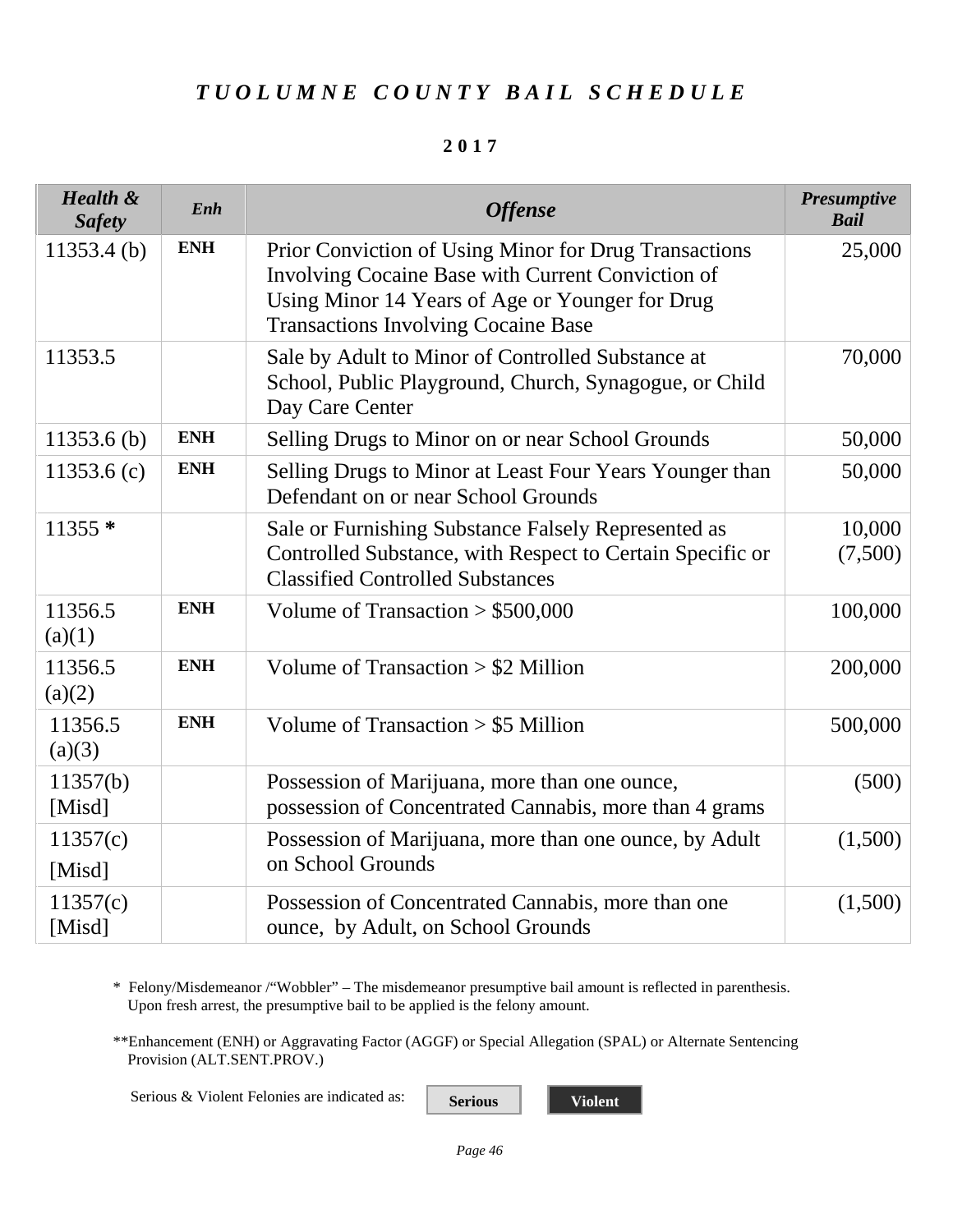#### **2017**

| <b>Health &amp;</b><br><b>Safety</b> | Enh | <b>Offense</b>                                                                                           | Presumptive<br><b>Bail</b> |
|--------------------------------------|-----|----------------------------------------------------------------------------------------------------------|----------------------------|
| 11358(c)                             |     | Marijuana: Cultivate, Process, more than 6 plants                                                        | (1,500)                    |
| [Misd]                               |     |                                                                                                          |                            |
| 11358(d)                             |     | Marijuana: Cultivate, Process, more than 6 plants, with<br>two prior convictions or specified conditions | 10,000                     |
| 11359(b)                             |     | Marijuana, Possession for Sale                                                                           | (5,000)                    |
| [Misd]                               |     |                                                                                                          |                            |
| 11359(c)                             |     | Marijuana, Possession for Sale, with prior conviction or<br>sale to minor                                | 10,000                     |
| 11360(a)                             |     | Marijuana: Transportation for Sale, Sale, Furnishing                                                     | (5,000)                    |
| $(2)$ [Misd]                         |     |                                                                                                          |                            |
| 11360(a)                             |     | Marijuana: Transportation for Sale, Sale, Furnishing, with                                               | 10,000                     |
| (3)                                  |     | prior convictions or sale to minor                                                                       |                            |
| 11361                                |     | Marijuana: Person 18 Years or over Using Minor in Sale,<br><b>Transportation, Giving to Minor</b>        | 30,000                     |
| $11363*$                             |     | Peyote: Cultivating, Processing                                                                          | 10,000<br>(5,000)          |
| 11364<br>[Misd]                      |     | Possession of Narcotic Paraphernalia                                                                     | (1,500)                    |
| 11366 *                              |     | Maintaining Place for Selling, Giving, Using of Certain<br>Specific or Classified Controlled Substance   | 10,000<br>(5,000)          |
| $11366.5$ (a)<br>$\&$ (b)            |     | Allowing Location to Be Used for Use or Sale of Drugs                                                    | 20,000                     |
| 11366.6                              |     | Using Fortified Location for<br>Sale                                                                     | 30,000                     |

\* Felony/Misdemeanor /"Wobbler" – The misdemeanor presumptive bail amount is reflected in parenthesis. Upon fresh arrest, the presumptive bail to be applied is the felony amount.

\*\*Enhancement (ENH) or Aggravating Factor (AGGF) or Special Allegation (SPAL) or Alternate Sentencing Provision (ALT.SENT.PROV.)

Serious & Violent Felonies are indicated as: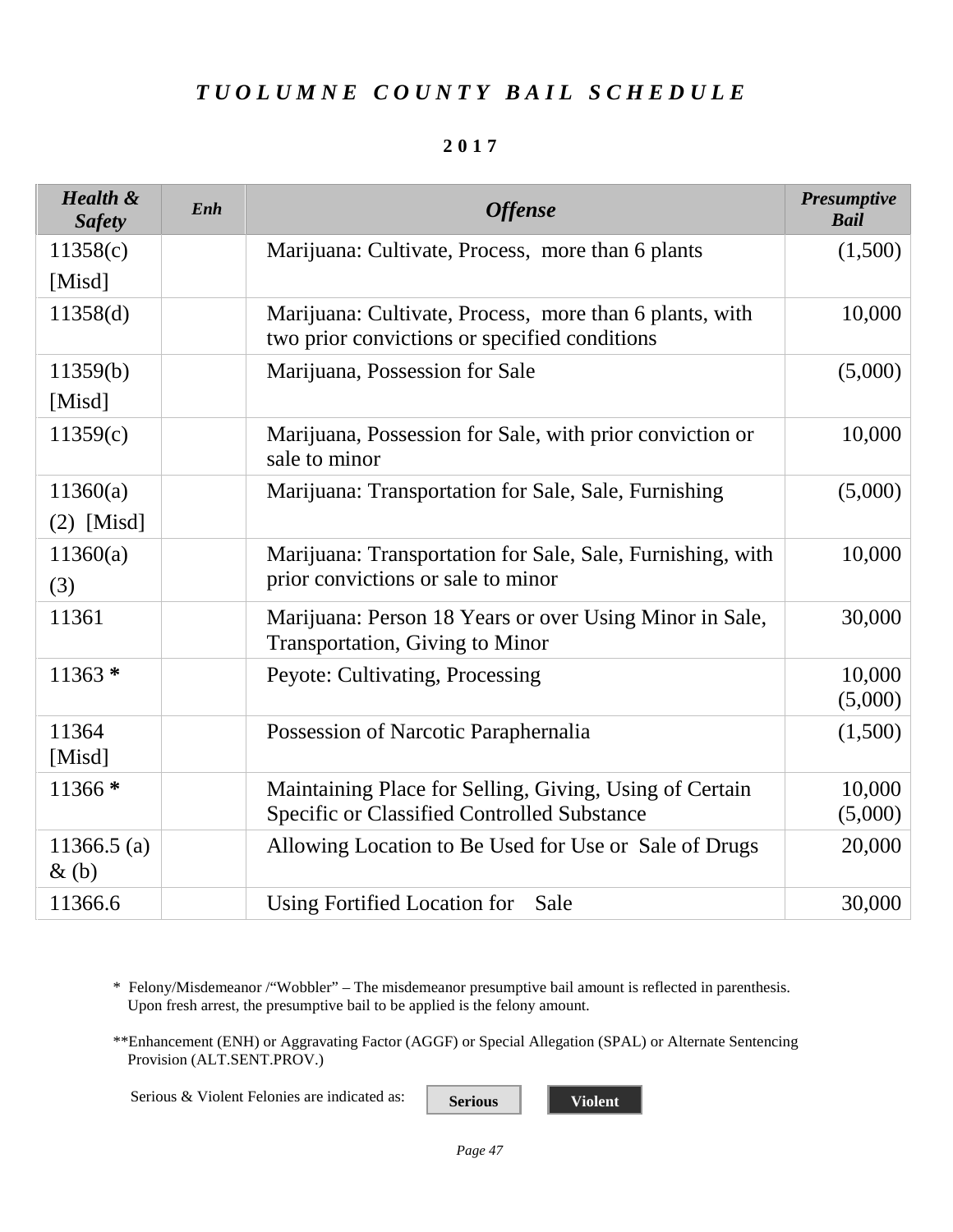#### **2017**

| <b>Health &amp;</b><br><b>Safety</b> | Enh        | <b>Offense</b>                                                                     | <b>Presumptive</b><br><b>Bail</b> |
|--------------------------------------|------------|------------------------------------------------------------------------------------|-----------------------------------|
| $11368*$                             |            | Narcotic Drug: Forging, Altering Prescription                                      | 10,000<br>(7,500)                 |
| 11370.1                              |            | Possession of Controlled Substance While in Possession<br>of Loaded Firearm        | 25,000                            |
| 11370.2                              | <b>ENH</b> | Prior Conviction of Drug Offense with Current<br><b>Conviction of Drug Offense</b> | 30,000                            |
| $11370.4$ (a)                        |            | Violations with heroin, cocaine, cocaine base, PCP or<br>Methamphetamine by weight |                                   |
| 11370.4<br>(a)(1)                    | <b>ENH</b> | Amount $> 1$ kg                                                                    | 25,000                            |
| 11370.4<br>(a)(2)                    | <b>ENH</b> | Amount $>$ 4 kgs                                                                   | 35,000                            |
| 11370.4<br>(a)(3)                    | <b>ENH</b> | Amount $> 10$ kgs                                                                  | 50,000                            |
| 11370.4<br>(a)(4)                    | <b>ENH</b> | Amount $>$ 20 kgs                                                                  | 75,000                            |
| 11370.4<br>(a)(5)                    | <b>ENH</b> | Amount $> 40$ kgs                                                                  | 100,000                           |
| 11370.4<br>(a)(6)                    | <b>ENH</b> | Amount $> 80$ kgs                                                                  | 200,000                           |
| 11370.4(b)                           |            | Violations with heroin, cocaine, cocaine base, PCP or<br>Methamphetamine by volume |                                   |
| 11370.4<br>(b)(1)                    | <b>ENH</b> | Amount $>$ 30 liters                                                               | 50,000                            |

\* Felony/Misdemeanor /"Wobbler" – The misdemeanor presumptive bail amount is reflected in parenthesis. Upon fresh arrest, the presumptive bail to be applied is the felony amount.

\*\*Enhancement (ENH) or Aggravating Factor (AGGF) or Special Allegation (SPAL) or Alternate Sentencing Provision (ALT.SENT.PROV.)

Serious & Violent Felonies are indicated as: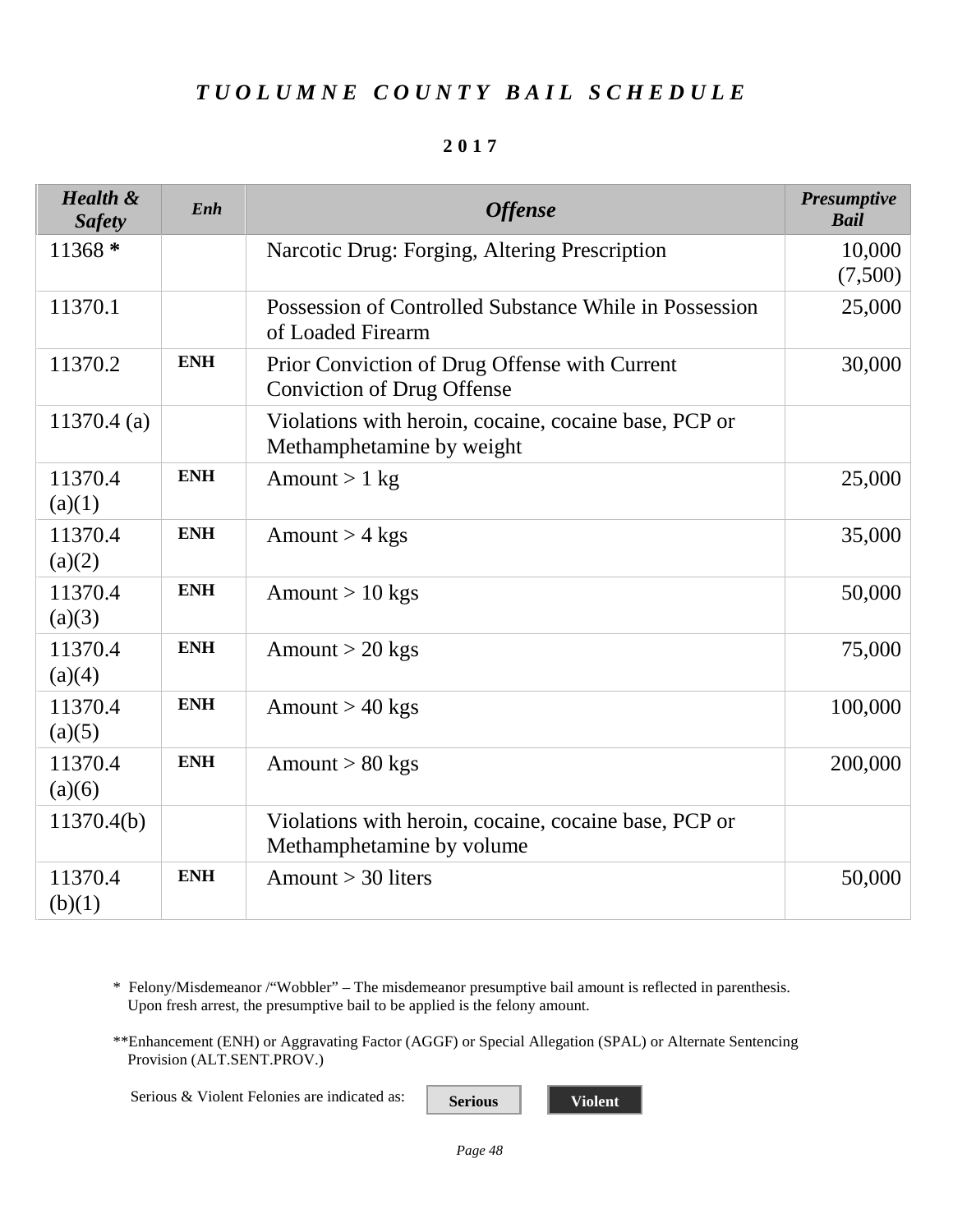| <b>Health &amp;</b><br><b>Safety</b> | Enh        | <b>Offense</b>                                                                                | <b>Presumptive</b><br><b>Bail</b> |
|--------------------------------------|------------|-----------------------------------------------------------------------------------------------|-----------------------------------|
| 11370.4<br>(b)(2)                    | <b>ENH</b> | Amount $> 100$ liters                                                                         | 75,000                            |
| 11370.4<br>(b)(3)                    | <b>ENH</b> | Amount $>$ 200 liters                                                                         | 100,000                           |
| 11370.4<br>(b)(4)                    | <b>ENH</b> | Amount $>$ 400 liters                                                                         | 200,000                           |
| $11370.6$ *                          |            | Possession of Funds over \$100,000 to Purchase<br><b>Controlled Substance</b>                 | 50,000<br>(20,000)                |
| $11371$ *                            |            | Violate/Solicit Minor to Violate Controlled Substance<br><b>Prescription Laws</b>             | 15,000<br>(7,500)                 |
| 11371.1<br>∗                         |            | Violate/Solicit Minor to Violate Controlled Substance<br>Laws                                 | 15,000<br>(7,500)                 |
| $11374.5$ *                          |            | Unlawful Disposal of Hazardous Substance Used in<br><b>Manufacturing Controlled Substance</b> | 50,000<br>(25,000)                |
| $11375$ *                            |            | Possession for Sale of Designated Controlled Substance                                        | 15,000<br>(7,500)                 |
| 11377<br>[Misd]                      |            | <b>Possession of Controlled Substances</b>                                                    | (5,000)                           |
| 11378                                |            | Possession of Controlled Substances for Sale, less than<br>one ounce                          | 15,000                            |
| 11378                                |            | Possession of Controlled Substances for Sale, one ounce<br>of more                            | 30,000                            |
| 11378                                |            | Possession of Controlled Substances for Sale, 8 ounces or<br>more                             | 50,000                            |

#### **2017**

\* Felony/Misdemeanor /"Wobbler" – The misdemeanor presumptive bail amount is reflected in parenthesis. Upon fresh arrest, the presumptive bail to be applied is the felony amount.

\*\*Enhancement (ENH) or Aggravating Factor (AGGF) or Special Allegation (SPAL) or Alternate Sentencing Provision (ALT.SENT.PROV.)

Serious & Violent Felonies are indicated as:

**Serious Violent**

*Page 49*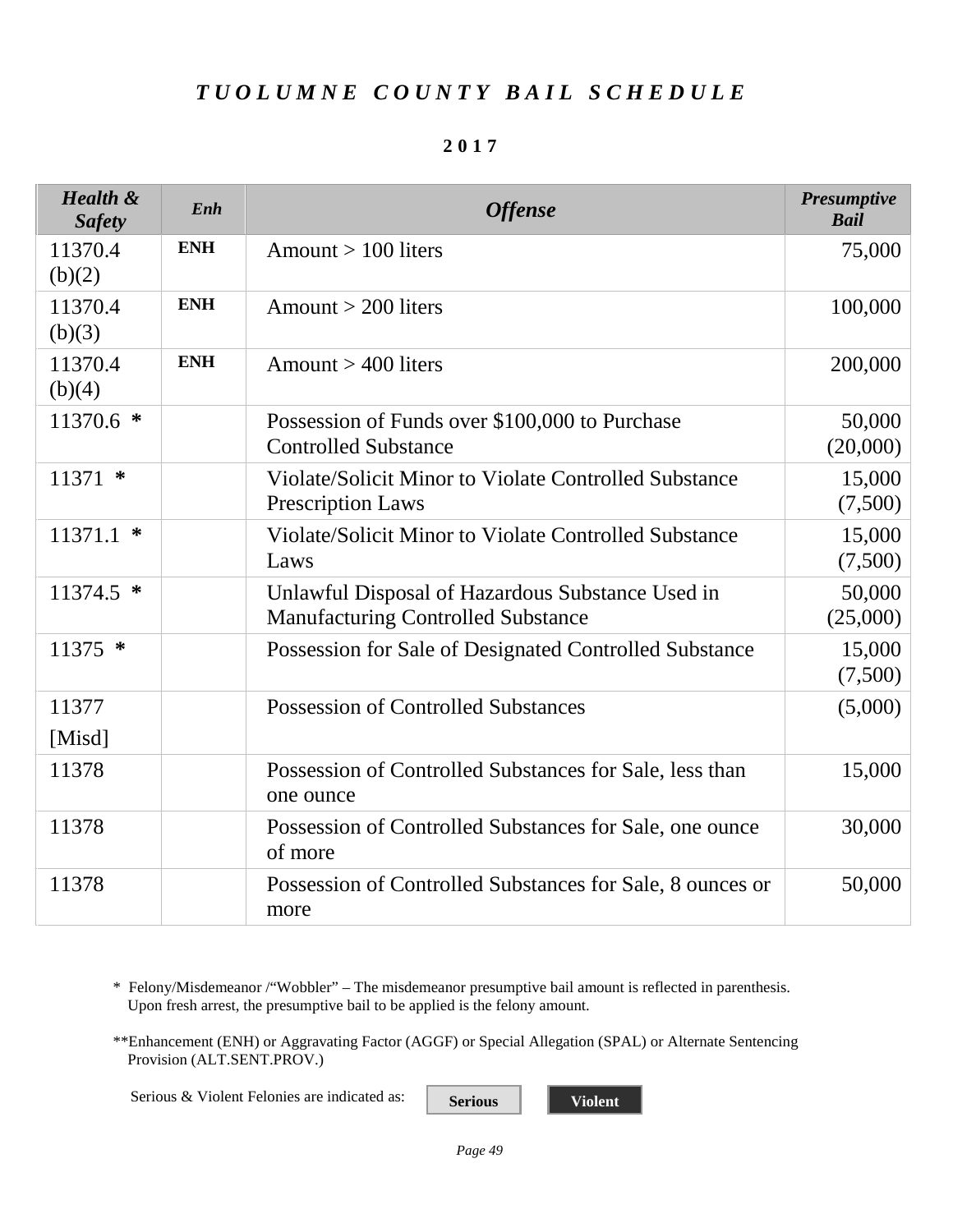#### **2017**

| <b>Health &amp;</b><br><b>Safety</b> | Enh | <b>Offense</b>                                                       | <b>Presumptive</b><br><b>Bail</b> |
|--------------------------------------|-----|----------------------------------------------------------------------|-----------------------------------|
| 11378                                |     | Possession of Controlled Substances for Sale, one pound<br>or more   | 100,000                           |
| 11378                                |     | Possession of Controlled Substances for Sale, one kilo or<br>more    | 150,000                           |
| 11378.5                              |     | Possession or Purchase for Sale of PCP, less than 8<br>ounces liquid | 20,000                            |
| 11378.5                              |     | Possession or Purchase for Sale of PCP, 8 ounces or more             | 50,000                            |
| 11378.5                              |     | Possession or Purchase for Sale of PCP, one quart or<br>more         | 75,000                            |
| 11378.5                              |     | Possession or Purchase for Sale of PCP, one gallon or<br>more        | 150,000                           |
| 11378.5                              |     | Possession or Purchase for Sale of PCP, 10 gallons or<br>more        | 250,000                           |
| 11379(a)                             |     | Sale of Controlled Substances, less than one ounce                   | 20,000                            |
| 11379(a)                             |     | Sale of Controlled Substances, one ounce or more                     | 40,000                            |
| 11379(a)                             |     | Sale of Controlled Substances, 8 ounces or more                      | 75,000                            |
| 11379(a)                             |     | Sale of Controlled Substances, one pound or more                     | 125,000                           |
| 11379(a)                             |     | Sale of Controlled Substances, one kilo or more                      | 175,000                           |
| 11379(b)                             |     | <b>Sale of Controlled Substances</b>                                 | 70,000                            |
| 11379.5<br>(a), (b)                  |     | Sale of PCP, 8 ounces or more                                        | 60,000                            |
| 11379.5<br>(a), (b)                  |     | Sale of PCP, one quart or more                                       | 120,000                           |

\* Felony/Misdemeanor /"Wobbler" – The misdemeanor presumptive bail amount is reflected in parenthesis. Upon fresh arrest, the presumptive bail to be applied is the felony amount.

\*\*Enhancement (ENH) or Aggravating Factor (AGGF) or Special Allegation (SPAL) or Alternate Sentencing Provision (ALT.SENT.PROV.)

Serious & Violent Felonies are indicated as: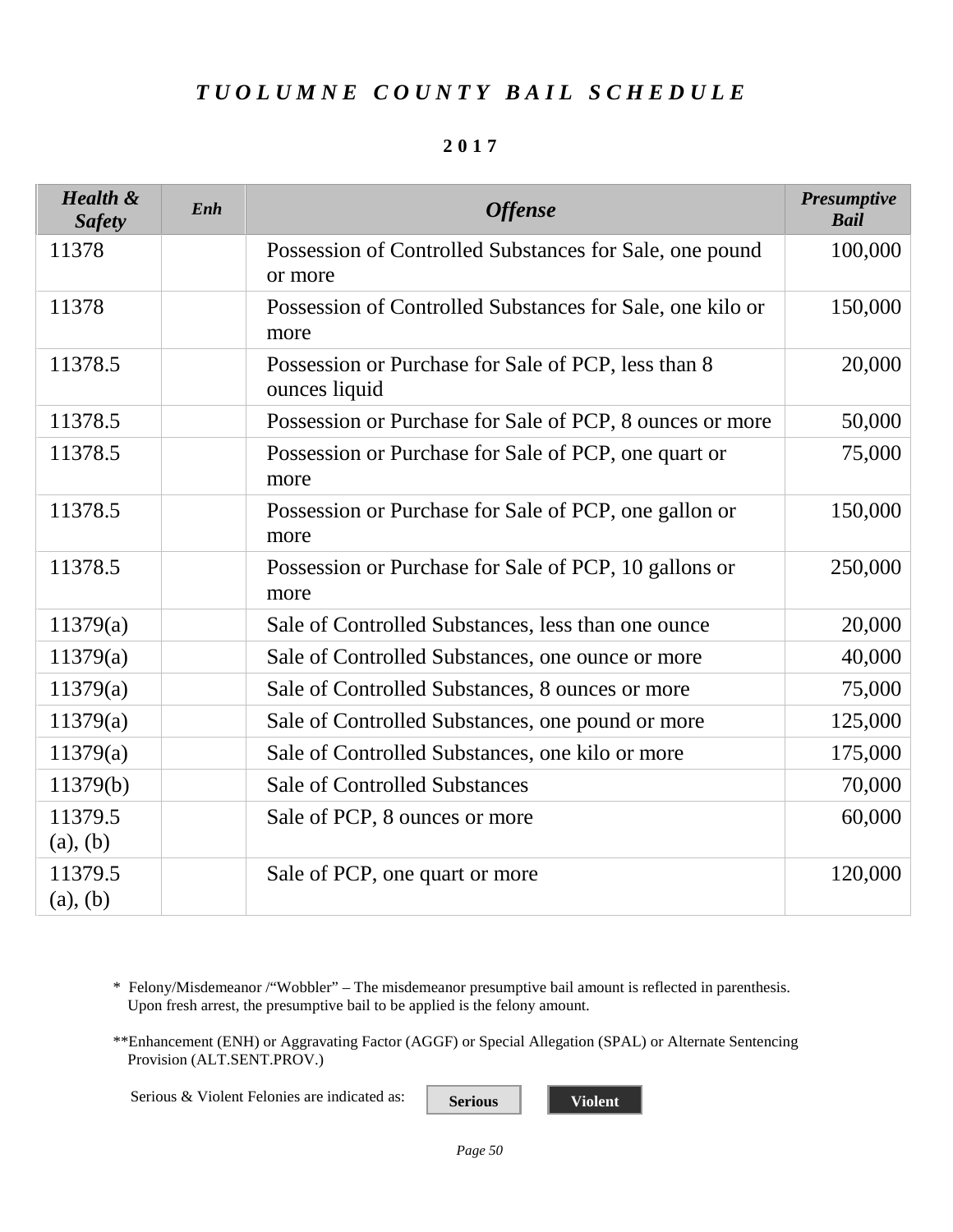#### **2017**

| <b>Health &amp;</b><br><b>Safety</b> | Enh         | <b>Offense</b>                                                                                                                                           | <b>Presumptive</b><br><b>Bail</b> |
|--------------------------------------|-------------|----------------------------------------------------------------------------------------------------------------------------------------------------------|-----------------------------------|
| 11379.5<br>(a), (b)                  |             | Sale of PCP, one gallon or more                                                                                                                          | 250,000                           |
| 11379.5<br>(a), (b)                  |             | Sale of PCP, 10 gallons or more                                                                                                                          | 500,000                           |
| $11379.6$ (a)                        |             | <b>Manufacture Controlled Substance</b>                                                                                                                  | 100,000                           |
| $11379.6$ (b)                        | <b>AGGF</b> | Minor Residing                                                                                                                                           | 50,000                            |
| 11379.7 $(a)$                        | <b>ENH</b>  | Manufacturing or Possessing Precursors of<br>Methamphetamine or PCP with Intent to Manufacture in<br>Structure Where Minor under 16 Years of Age Present | 20,000                            |
| 11379.7 <sub>(b)</sub>               | <b>ENH</b>  | Manufacturing or Possessing Precursors of<br>Methamphetamine or PCP with Intent to Manufacture and<br>Causing GBI to Minor under 16 Years of Age         | 50,000                            |
| 11379.8                              | <b>ENH</b>  | Violating Drug Offenses Involving Large Quantities                                                                                                       | 100,000                           |
| 11379.9 $(a)$                        | <b>ENH</b>  | <b>Manufacturing or Possessing Precursors of</b><br>Methamphetamine or PCP with Intent to<br><b>Manufacture and Causing Death or GBI</b>                 | 100,000                           |
| 11380                                |             | <b>Soliciting Minor Re: Controlled Substances</b>                                                                                                        | 70,000                            |
| 11380.1<br>(a)(1)                    | <b>ENH</b>  | Using Minor for Drug Transactions Involving PCP,<br>Methamphetamine or LSD on Grounds of Church,<br>Playground, Etc.                                     | 25,000                            |
| 11380.1<br>(a)(2)                    | <b>ENH</b>  | Using Minor for Drug Transactions Involving PCP,<br>Methamphetamine, or LSD on or near School Grounds                                                    | 20,000                            |
| 11380.1<br>(a)(3)                    | <b>ENH</b>  | Using Minor at Least 4 Years Younger than Defendant<br>for Drug Transactions                                                                             | 25,000                            |

\* Felony/Misdemeanor /"Wobbler" – The misdemeanor presumptive bail amount is reflected in parenthesis. Upon fresh arrest, the presumptive bail to be applied is the felony amount.

\*\*Enhancement (ENH) or Aggravating Factor (AGGF) or Special Allegation (SPAL) or Alternate Sentencing Provision (ALT.SENT.PROV.)

Serious & Violent Felonies are indicated as: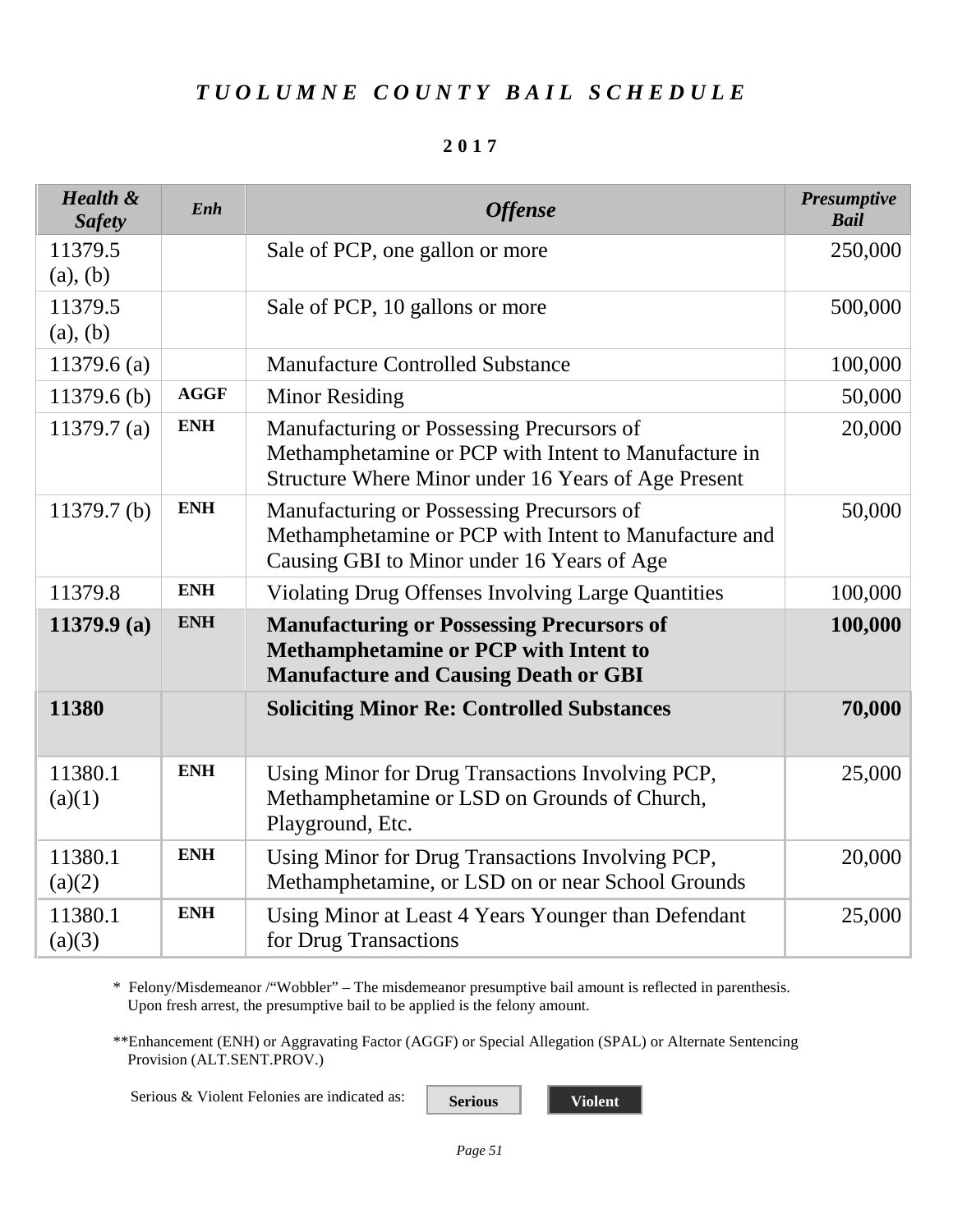#### **2017**

| <b>Health &amp;</b><br><b>Safety</b> | Enh | <b>Offense</b>                                                                           | <b>Presumptive</b><br><b>Bail</b> |
|--------------------------------------|-----|------------------------------------------------------------------------------------------|-----------------------------------|
| 11382 *                              |     | Selling or Furnishing Substance Falsely Represented to<br><b>Be Controlled Substance</b> | 15,000<br>(7,500)                 |
| 11383(a)                             |     | Possession of Precursors with Intent to Manufacture PCP                                  | 50,000                            |
| 11383(c)                             |     | Possession of Materials with Intent to Manufacture PCP                                   | 50,000                            |
| 11383.5 $(a)$                        |     | Possession of Precursors with Intent to Manufacture<br>Methamphetamine                   | 50,000                            |
| 11383.5 $(d)$                        |     | Possession of Materials with Intent to Manufacture<br>Methamphetamine                    | 50,000                            |
| $11390$ *                            |     | <b>Cultivating Mushrooms for Controlled Substance</b>                                    | 10,000<br>(5,000)                 |
| $11391$ *                            |     | Sale or Transportation of Mushrooms for Controlled<br>Substance                          | 10,000<br>(7,500)                 |
| 11550(e)<br>∗                        |     | Under Influence of Controlled Substance While in<br>Possession of Loaded Firearm         | 20,000<br>(7,500)                 |
| 11550(f)                             |     | Second or Subsequent Conviction of §11550(e)                                             | 20,000                            |
| $12305$ *                            |     | Unlawful Possession of Explosive                                                         | 15,000<br>(7,500)                 |
| 12702 *                              |     | <b>Furnishing Fireworks to Minors</b>                                                    | 10,000<br>(5,000)                 |
| 116750(a)                            |     | Tampering with Public Water System                                                       | 30,000                            |
| 120291(a)<br>*                       |     | Willfully Infecting Another with HIV by Engaging in<br><b>Unprotected Sex</b>            | 50,000<br>(20,000)                |
| $25189.5$ (e)                        |     | <b>Unauthorized Waste Disposal Causing GBI</b>                                           | 50,000                            |

\* Felony/Misdemeanor /"Wobbler" – The misdemeanor presumptive bail amount is reflected in parenthesis. Upon fresh arrest, the presumptive bail to be applied is the felony amount.

\*\*Enhancement (ENH) or Aggravating Factor (AGGF) or Special Allegation (SPAL) or Alternate Sentencing Provision (ALT.SENT.PROV.)

Serious & Violent Felonies are indicated as: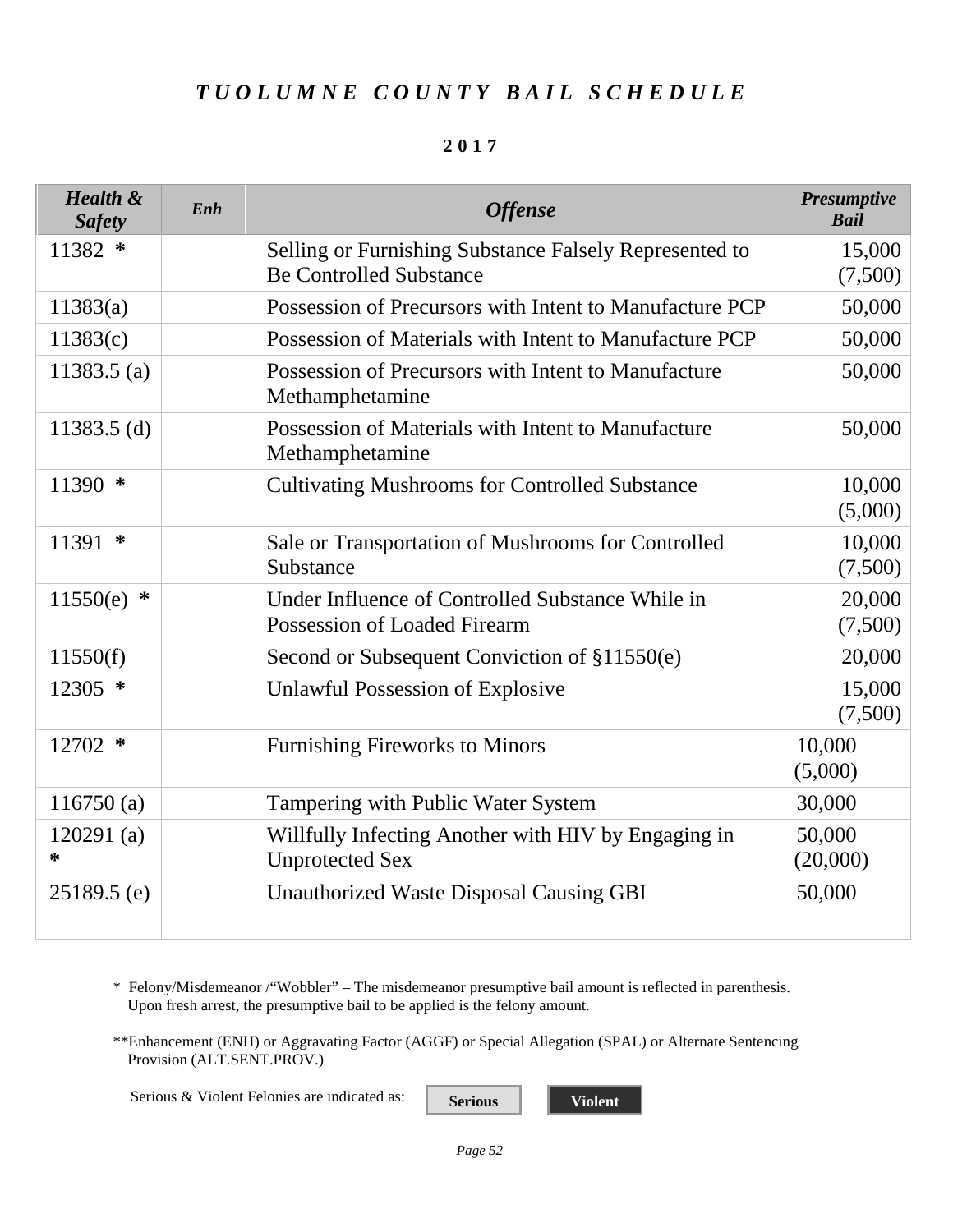| <b>Vehicle</b><br>Code | Enh | <b>Offense</b>                                                | <b>Presumptive</b><br><b>Bail</b>                                         |
|------------------------|-----|---------------------------------------------------------------|---------------------------------------------------------------------------|
| 2800.1<br>[Misd]       |     | <b>Evade Peace Officer</b>                                    | (5,000)                                                                   |
| 2800.2(a)<br>∗         |     | Attempting to Evade Peace Officer While Driving<br>Recklessly | 50,000<br>(15,000)                                                        |
| $2800.3(a)$ *          |     | <b>Willful Flight Causing Serious Bodily Injury</b>           | 100,000<br>(25,000)                                                       |
| 2800.3(b)              |     | <b>Willful Flight Causing Death</b>                           | 200,000                                                                   |
| 4463                   |     | <b>Ownership Certificate, License Forgery</b>                 | 10,000                                                                    |
| 10851(a)<br>$\ast$     |     | Driving Car Without Consent of Owner                          | 10,000<br>(5,000)                                                         |
| 10851(e)               |     | Vehicle Theft with Felony Prior Conviction                    | 20,000                                                                    |
| 14601(a)               |     | Driving While Privilege Suspended                             | (1,000)<br>$[ + 1,000]$<br>Per Each<br>Charged Prior<br>Conviction]       |
| 14601.2                |     | Driving While Privilege Suspended                             | (5,000)<br>$1 + 5,000$<br>Per Each<br><b>Charged Prior</b><br>Conviction] |

\* Felony/Misdemeanor /"Wobbler" – The misdemeanor presumptive bail amount is reflected in parenthesis. Upon fresh arrest, the presumptive bail to be applied is the felony amount.

\*\*Enhancement (ENH) or Aggravating Factor (AGGF) or Special Allegation (SPAL) or Alternate Sentencing Provision (ALT.SENT.PROV.)

Serious & Violent Felonies are indicated as: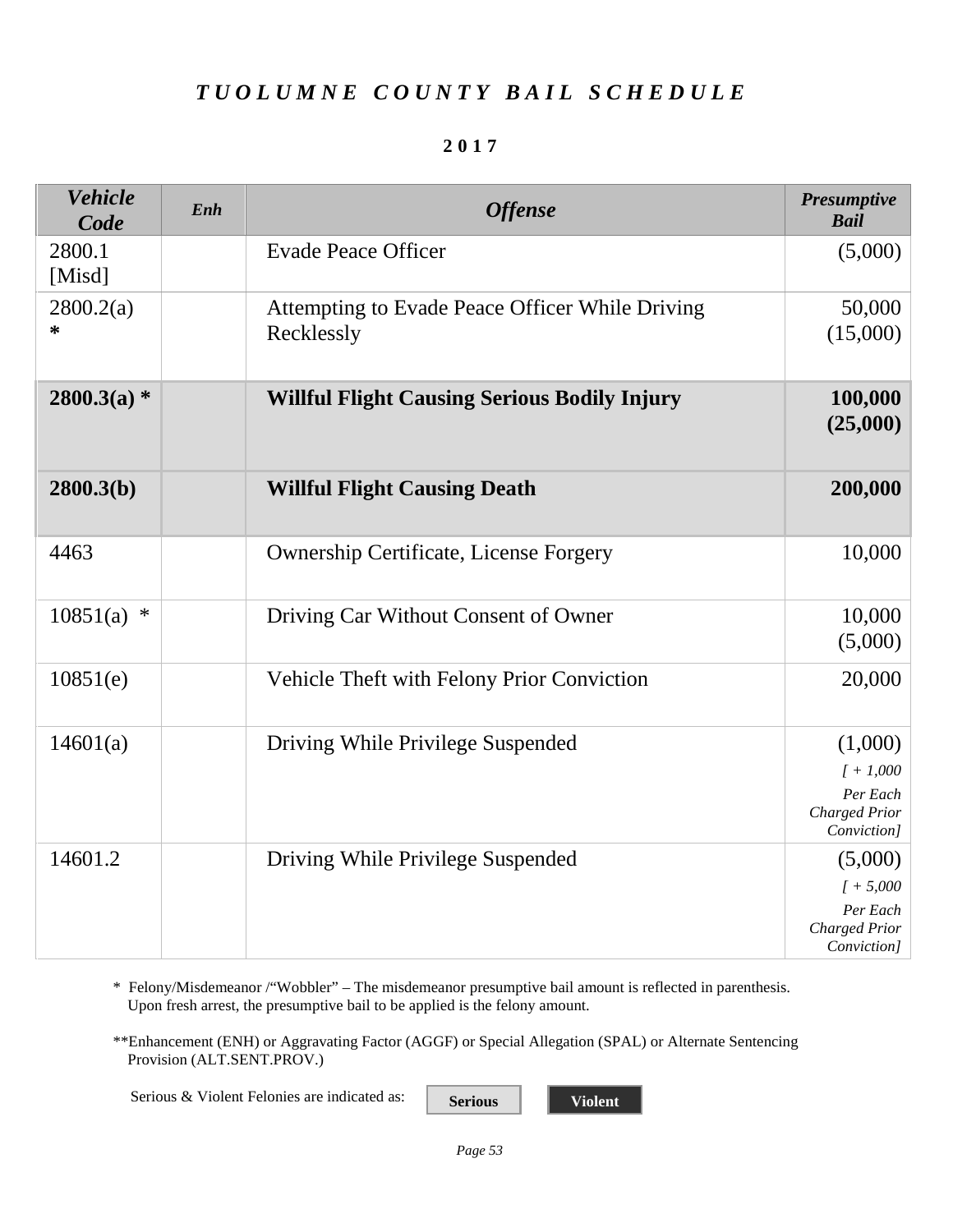#### **2017**

| <b>Vehicle</b><br>Code | Enh        | <b>Offense</b>                                                                                                                | <b>Presumptive</b><br><b>Bail</b>               |
|------------------------|------------|-------------------------------------------------------------------------------------------------------------------------------|-------------------------------------------------|
| 14601.1 $(a)$          |            | Driving While Privilege Suspended                                                                                             | (1,000)                                         |
|                        |            |                                                                                                                               | $I + 1,000$                                     |
|                        |            |                                                                                                                               | Per Each<br><b>Charged Prior</b><br>Conviction] |
| 14601.2                |            | Driving While Privilege Suspended                                                                                             | (5,000)                                         |
|                        |            |                                                                                                                               | $[ +5,000]$                                     |
|                        |            |                                                                                                                               | Per Each<br><b>Charged Prior</b><br>Conviction] |
| 14601.5                |            | Driving While Privilege Suspended                                                                                             | (5,000)                                         |
|                        |            |                                                                                                                               | $1 + 5,000$                                     |
|                        |            |                                                                                                                               | Per Each<br>Charged Prior<br>Conviction]        |
| 23103<br>[Misd]        |            | <b>Reckless Driving</b>                                                                                                       | (3,500)                                         |
| 20001(b)               |            | Hit and Run Driving                                                                                                           | 10,000                                          |
| $(1) *$                |            |                                                                                                                               | (5,000)                                         |
| 20001(b)<br>$(2)$ *    |            | Hit and Run Driving Causing Death or Serious Injury                                                                           | 30,000<br>(15,000)                              |
| 20001(c)               | <b>ENH</b> | Fleeing the Scene after Committing Vehicular<br>Manslaughter under PC§191.5, 192(c)(1), 192(c)(3),<br>192.5(a), or $192.5(c)$ | 50,000                                          |

\* Felony/Misdemeanor /"Wobbler" – The misdemeanor presumptive bail amount is reflected in parenthesis. Upon fresh arrest, the presumptive bail to be applied is the felony amount.

\*\*Enhancement (ENH) or Aggravating Factor (AGGF) or Special Allegation (SPAL) or Alternate Sentencing Provision (ALT.SENT.PROV.)

Serious & Violent Felonies are indicated as: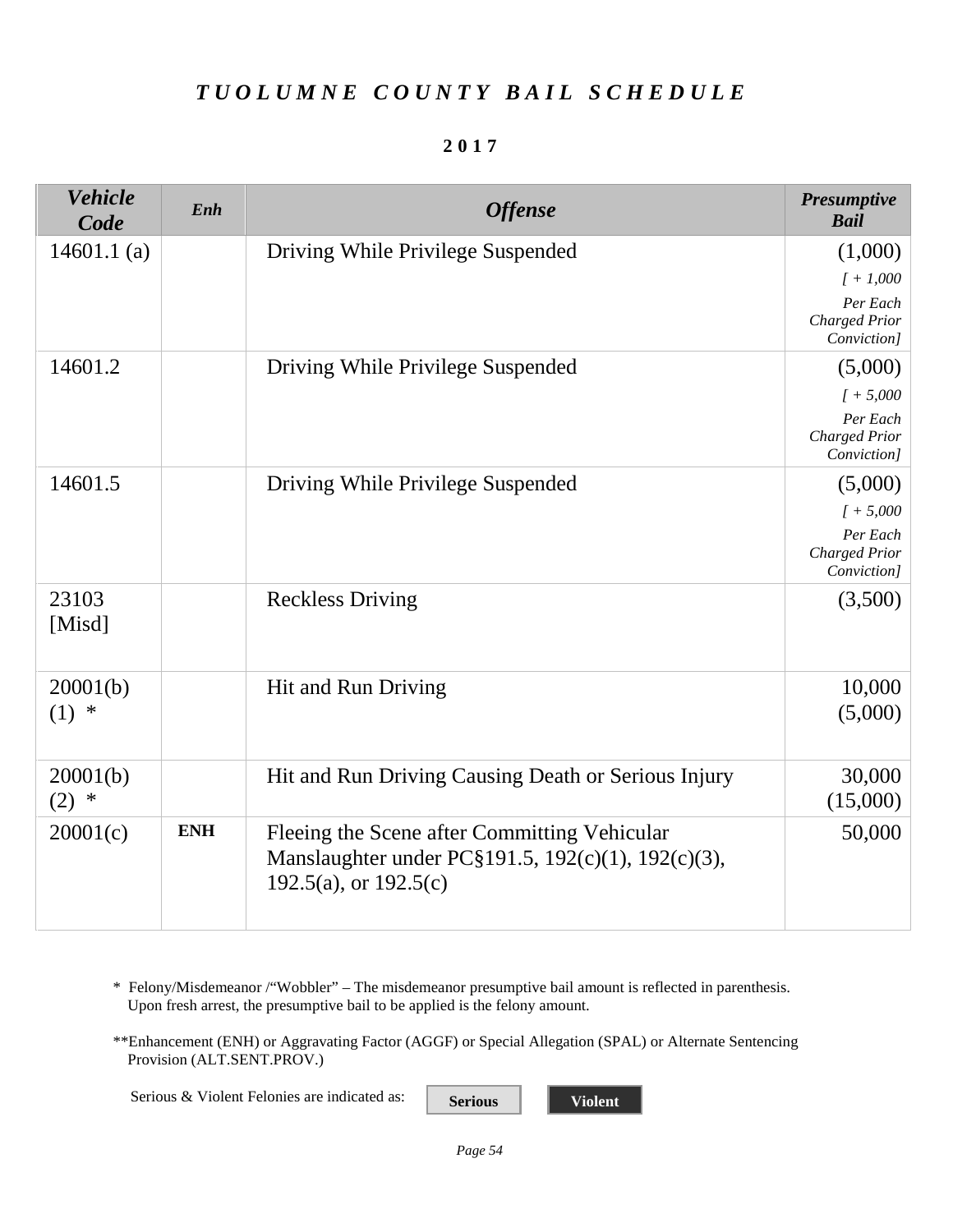#### **2017**

| <b>Vehicle</b><br>Code | Enh | <b>Offense</b>                                                                               | <b>Presumptive</b><br><b>Bail</b>                                  |
|------------------------|-----|----------------------------------------------------------------------------------------------|--------------------------------------------------------------------|
| 23104(a)<br>[Misd]     |     | <b>Reckless Driving Causing Bodily Injury</b>                                                | (5,000)                                                            |
| $23104(b)$ *           |     | <b>Reckless Driving Causing Great Bodily Injury with</b><br><b>Prior Conviction</b>          | 30,000<br>(15,000)                                                 |
| 23109(a)<br>[Misd]     |     | <b>Speed Contest</b>                                                                         | (5,000)                                                            |
| 23110a<br>[Misd]       |     | Throwing Substance at Vehicle                                                                | 7,500                                                              |
| 23110b                 |     | <b>Throwing Substance at Vehicle Capable of Causing</b><br><b>Serious Bodily Injury</b>      | 20,000                                                             |
| 23152(a)<br>[Misd]     |     | Driving while under the influence of alcohol/drugs                                           | (5,000)<br>$1 + 5,000$ Per<br>Each Charged<br>Prior<br>Conviction] |
| 23152(b)<br>[Misd]     |     | Driving with .08 or More BA                                                                  | (5,000)<br>$1 + 5,000$ Per<br>Each Charged<br>Prior<br>Conviction] |
| 23222(b)<br>[Misd]     |     | Marijuana in Vehicle                                                                         | (379)                                                              |
| 23550                  |     | DUI of Alcohol/drugs with 3 Priors                                                           | 30,000                                                             |
| 23550.5                |     | DUI of Alcohol/Drugs with Prior Felony Conviction of<br><b>DUI</b> or Vehicular Manslaughter | 50,000                                                             |
| 23554<br>(23153)       |     | <b>DUI of Alcohol/Drugs Causing Bodily Injury - 1st</b><br><b>Offense</b>                    | 30,000                                                             |

\* Felony/Misdemeanor /"Wobbler" – The misdemeanor presumptive bail amount is reflected in parenthesis. Upon fresh arrest, the presumptive bail to be applied is the felony amount.

\*\*Enhancement (ENH) or Aggravating Factor (AGGF) or Special Allegation (SPAL) or Alternate Sentencing Provision (ALT.SENT.PROV.)

Serious & Violent Felonies are indicated as: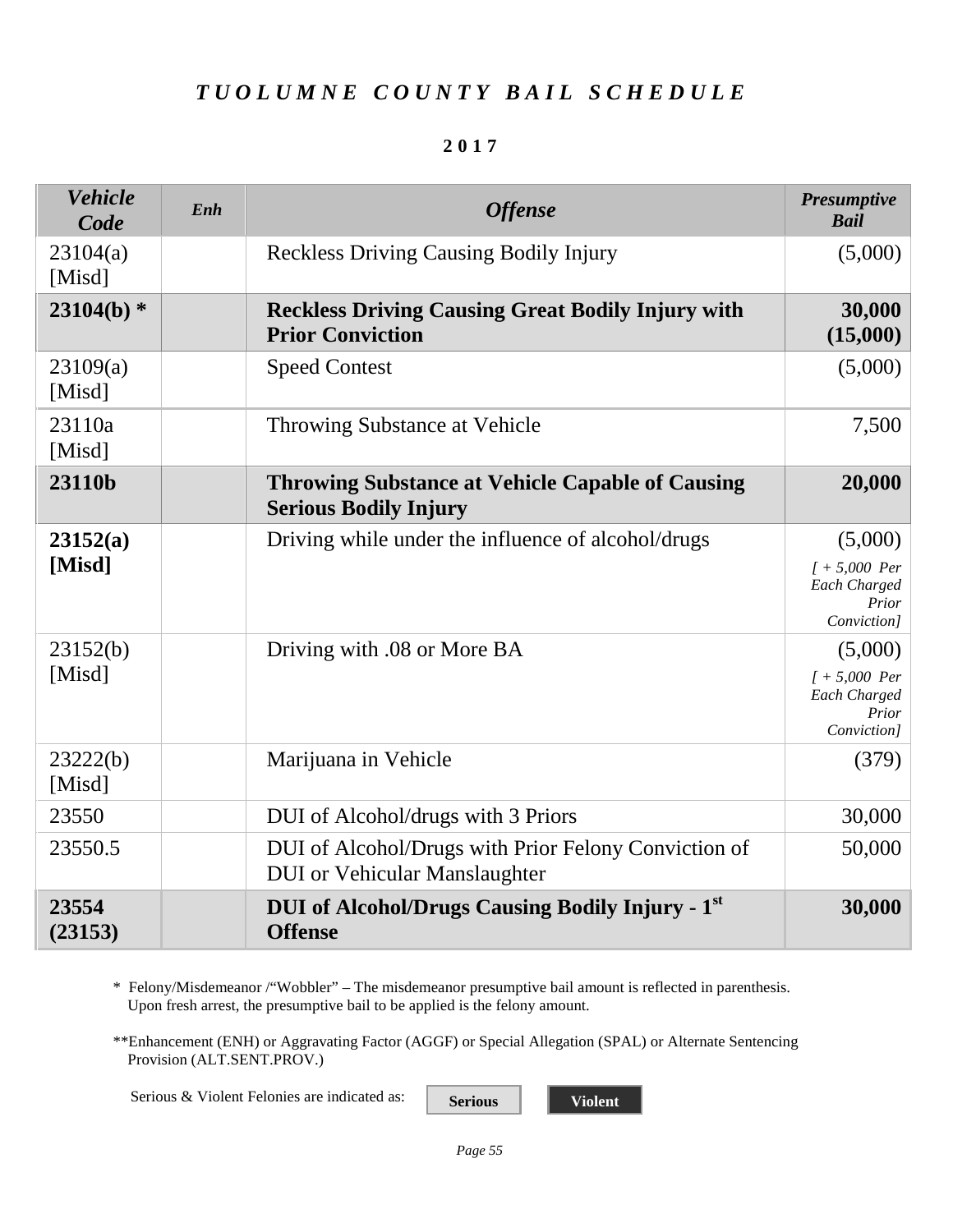#### **2017**

<span id="page-57-0"></span>

| <b>Vehicle</b><br>Code | Enh        | <b>Offense</b>                                                                                                                           | <b>Presumptive</b><br><b>Bail</b> |
|------------------------|------------|------------------------------------------------------------------------------------------------------------------------------------------|-----------------------------------|
| 23558                  | <b>ENH</b> | Driving under the Influence and Causing Bodily Injury or<br>Death to Multiple Victims                                                    | 50,000                            |
| 23560                  |            | DUI of Alcohol/Drugs Causing Bodily Injury - 2 <sup>nd</sup><br>Offense                                                                  | 50,000                            |
| 23566(a)               |            | DUI of Alcohol/Drugs Causing Bodily Injury with 2<br>Priors                                                                              | 75,000                            |
| 23566(b)               |            | <b>DUI of Alcohol/Drugs Causing Great Bodily Injury</b><br>with 2 Priors or More                                                         | 100,000                           |
| 23566(c)               | <b>ENH</b> | Violation of VC§23153 with GBI Within 7 Years of Four<br>or More Violations of VC§23103 (as specified in<br>§23103.5), §23152, or §23153 | 50,000                            |
|                        |            |                                                                                                                                          |                                   |
|                        |            |                                                                                                                                          |                                   |

- \* Felony/Misdemeanor /"Wobbler" The misdemeanor presumptive bail amount is reflected in parenthesis. Upon fresh arrest, the presumptive bail to be applied is the felony amount.
- \*\*Enhancement (ENH) or Aggravating Factor (AGGF) or Special Allegation (SPAL) or Alternate Sentencing Provision (ALT.SENT.PROV.)

Serious & Violent Felonies are indicated as: